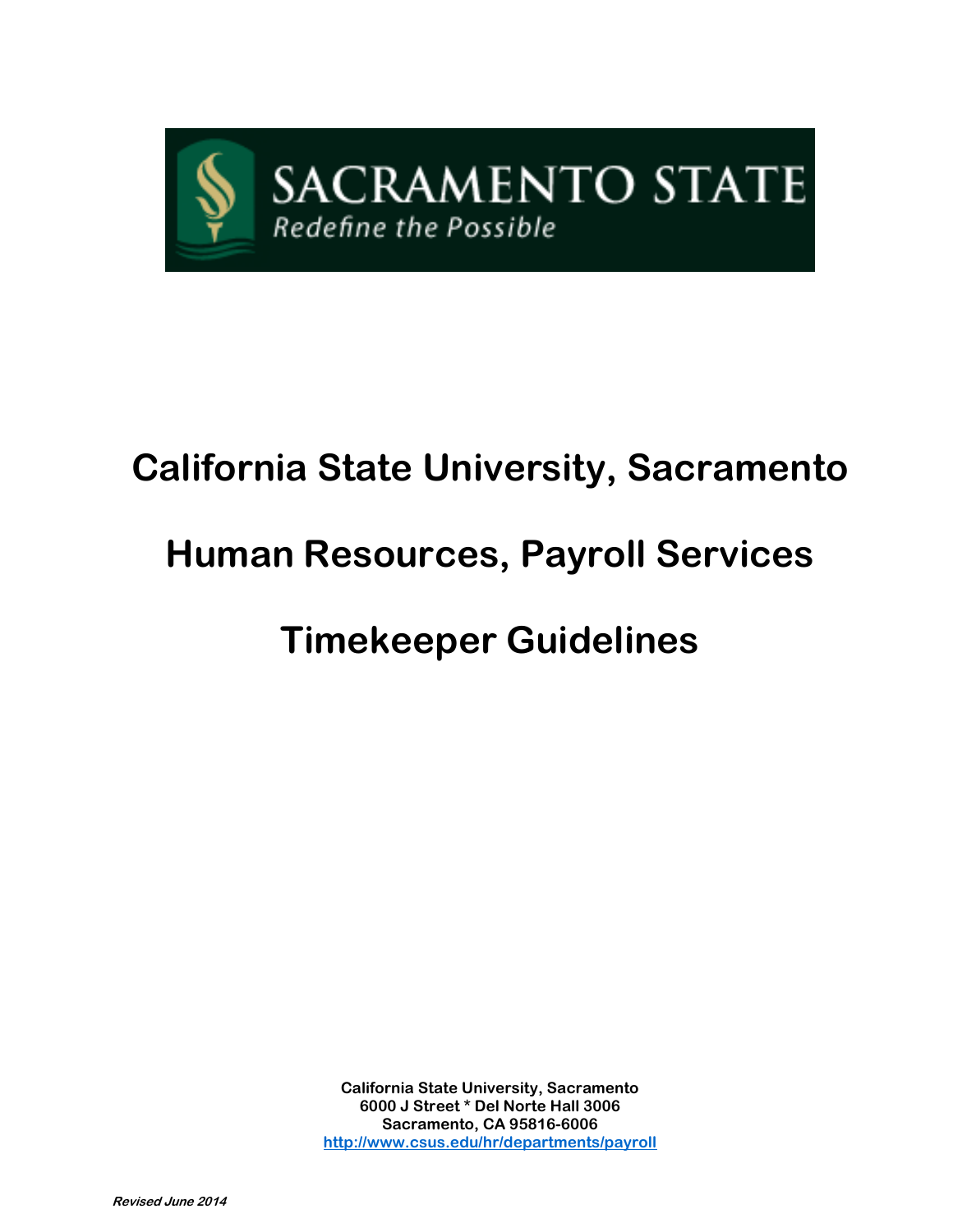# **Introduction**

This manual provides an online resource guide for hourly reporting and attendance/leave accounting for the CSUS employee. This manual is intended as a reference source only. It is not intended to interpret CSU Bargaining Contracts (MOUs), the Management Personnel Plan, California Statutes or Administrative Codes, resolutions of the Board of Trustees or any other CSU regulation, nor federal and state laws. This manual must be read in conjunction with appropriate current contract, statutory and policy language. In the case of any conflict between this manual and the bargaining agreements, the source documents shall prevail over this manual. Always verify information with the person in your department who is responsible for coordinating, processing, posting and/or managing time reporting and attendance.

This manual encompasses directions for Timekeepers for both the Absence Self Service and the Time and Labor modules in Human Resources Common Management System (CMS) or Absence and Excess Hours Worked Report form (PR54). Time and attendance and absence reporting is divided into three categories for reporting and pay; Master Pay, Positive Pay and Academic Pay.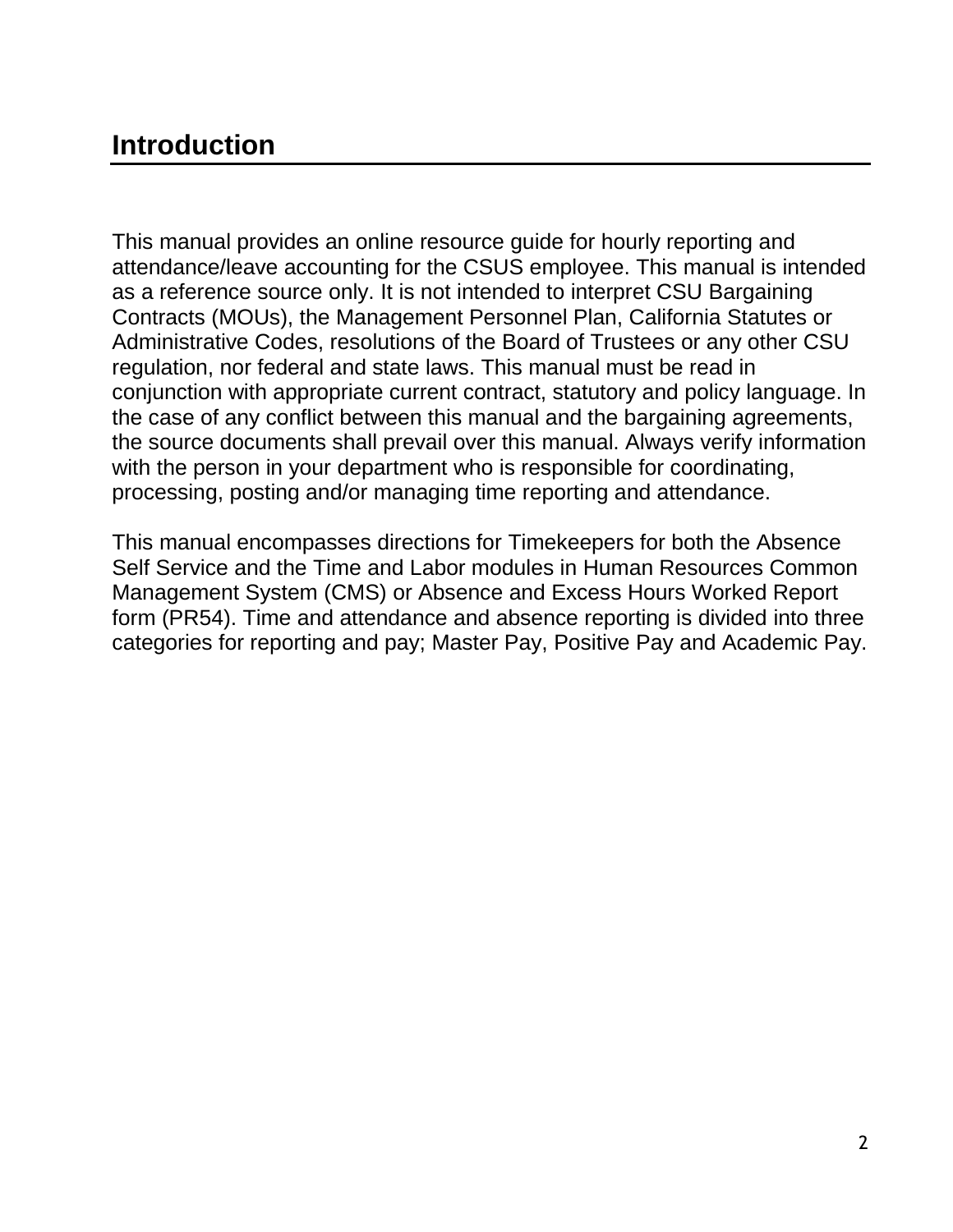# **Table of Contents**

| <b>Master Payroll</b>                                     |  |
|-----------------------------------------------------------|--|
|                                                           |  |
|                                                           |  |
|                                                           |  |
|                                                           |  |
|                                                           |  |
|                                                           |  |
| Online Absence Management Timekeeper 13                   |  |
|                                                           |  |
|                                                           |  |
|                                                           |  |
|                                                           |  |
|                                                           |  |
|                                                           |  |
| Leave Accounting                                          |  |
|                                                           |  |
|                                                           |  |
|                                                           |  |
|                                                           |  |
|                                                           |  |
|                                                           |  |
|                                                           |  |
|                                                           |  |
|                                                           |  |
|                                                           |  |
|                                                           |  |
|                                                           |  |
|                                                           |  |
|                                                           |  |
|                                                           |  |
| <b>Student Assistants</b>                                 |  |
|                                                           |  |
| Student Employment Personnel Transaction Forms (SEPTF) 44 |  |
|                                                           |  |
|                                                           |  |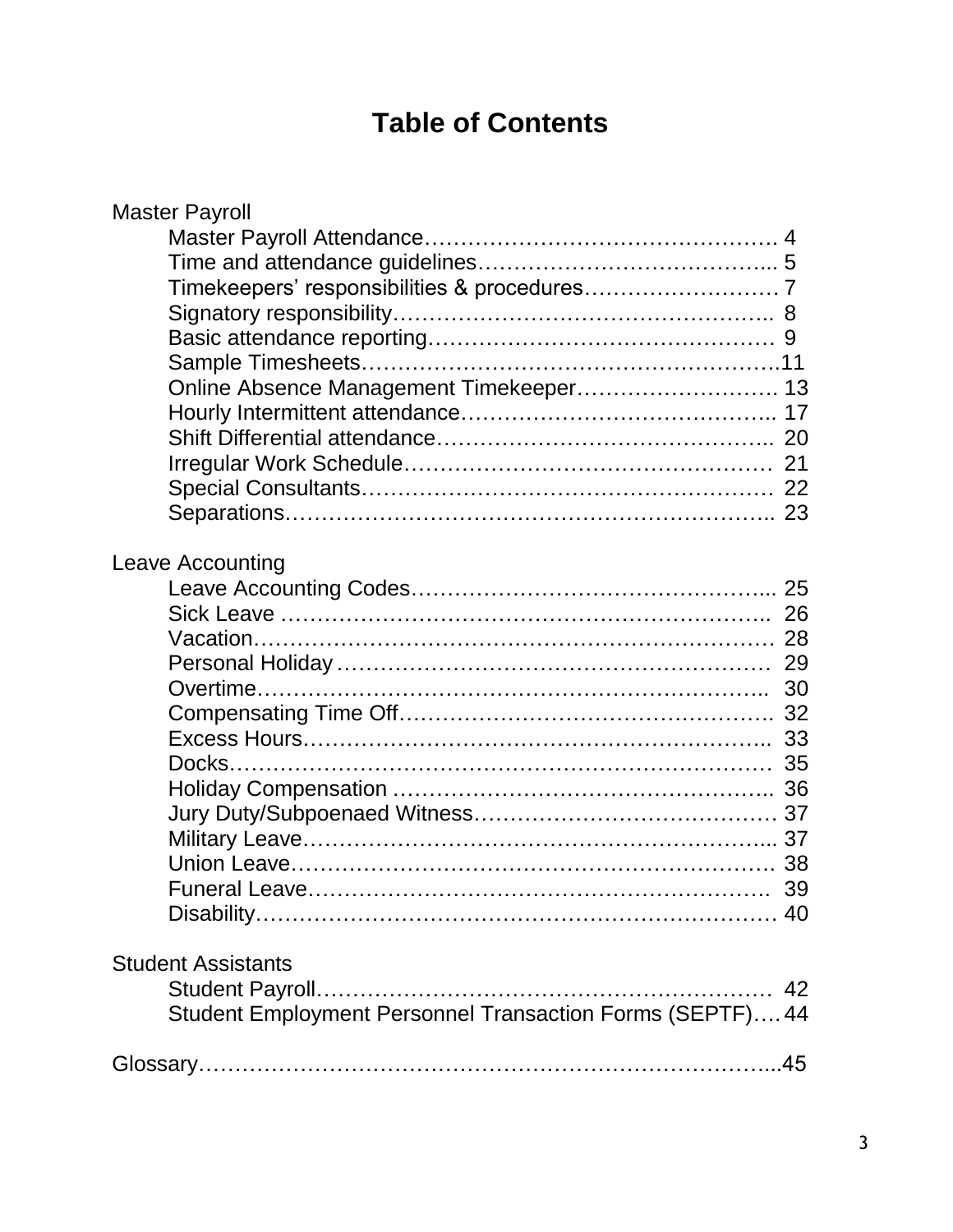# **Master Payroll Attendance**

Master payroll attendance consists of monthly and hourly salary rate employees. Paychecks for monthly salaries are prepared in advance of the close of the pay period and are based on anticipated time worked through the end of the pay period. After Employees are appointed, paychecks are automatically issued each pay period unless changes are submitted Human Resources/Payroll by personnel transaction "cut-off" dates. The cut-off dates are posted on the Pay Period Calendar found on the Human Resources/Payroll website at:

#### <http://www.csus.edu/hr/departments/payroll>

Absences for Master Payroll employees are recorded on an Absence and Excess Hours Worked Report form (PR54) or in the online Absence Management Self Service Tool. See website above for more detail.

Overtime for Master Payroll non-exempt employees is recorded on Authorization for Extra Hours form (682) and submitted to the Timekeepers to input into the Time and Labor module.

Compensatory Time Off (CTO) for Master Payroll non-exempt employees are also recorded on Authorization for Extra Hours form (682) and submitted to the Timekeepers to input into the Time and Labor module or if the department is on the Absence Management Self Service reporting tool it should be recorded online (CTO earned or CTO taken).

Once all the hours and absences have been keyed in the Time and Labor module or the Absence Management Self Service tool, Master Timekeepers must approve the time online prior to the deadlines communicated. All paper forms must have all the appropriate approval authorizations and then forwarded to the Payroll Office for verification by Payroll cut-off dates.

Pay Frequency is monthly and pay dates for Master Payroll employees are established by the State Administrative Manual (SAM) and are posted on the Pay Period Calendar found on the Payroll/Human Resources website.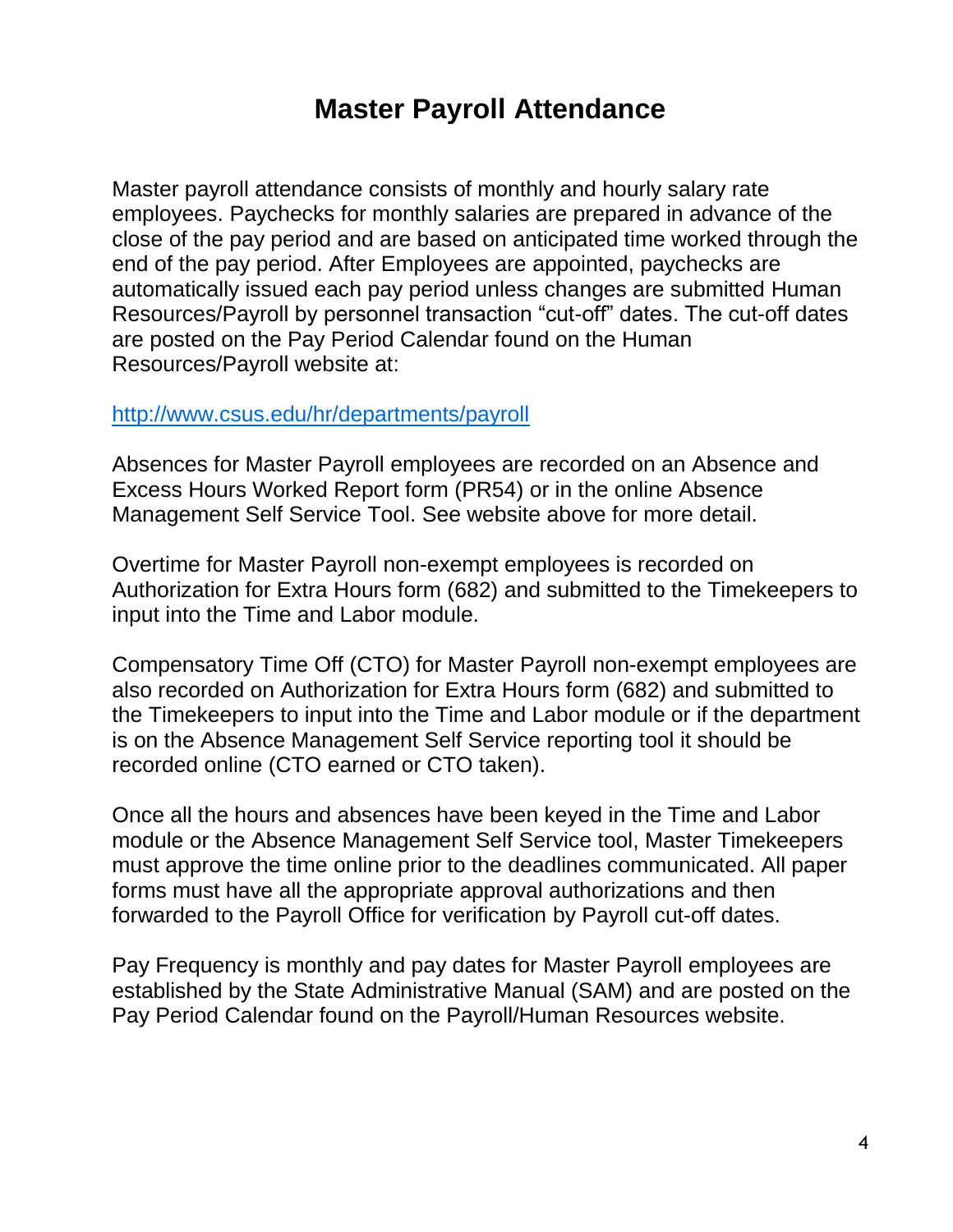# **Time and Attendance Guidelines**

### **Eligibility**

Employees who are not eligible for leave credits are:

- Graduate Assistants
- Resident Assistants
- Note takers
- Readers
- Student Employees
- Retired Annuitants (except those participating in the Faculty Early Retirement Program)
- Special Pay classifications (ex: YRO, Summer Session, Extension, Special Session, Special Consultants, Substitute Faculty)

Employees are responsible for completing absence either on-line through the Absence Management Self Service Tool or via the paper forms (PR54) and overtime forms (682) and submitting them to their supervisors on a timely basis each month. Because of legal ramifications, changes to absence and overtime forms should be signed by employees. **If an employee refuses to sign or is unavailable to sign, indicate this in place of their signature.**

# **Work schedules exceeding eight hours a day**

Although work schedules may require employees to work more than eight hours a day, pay is issued by the State Controller's Office based on eight hours a day for full time employees. See Schedule Guidelines and Work Schedule Change forms on the Payroll Website for more information.

# **Docks**

Docks are informal leave without pay (loss of earnings due to a noncompensable period of absence) Docks MUST be reported to the Payroll Office by cut-off of the pay period affected or employees may be overpaid. Refer to the"Docks" section for processing docks before and after cut-off. Docks can be submitted to Payroll without employee's signatures by the employee's supervisor.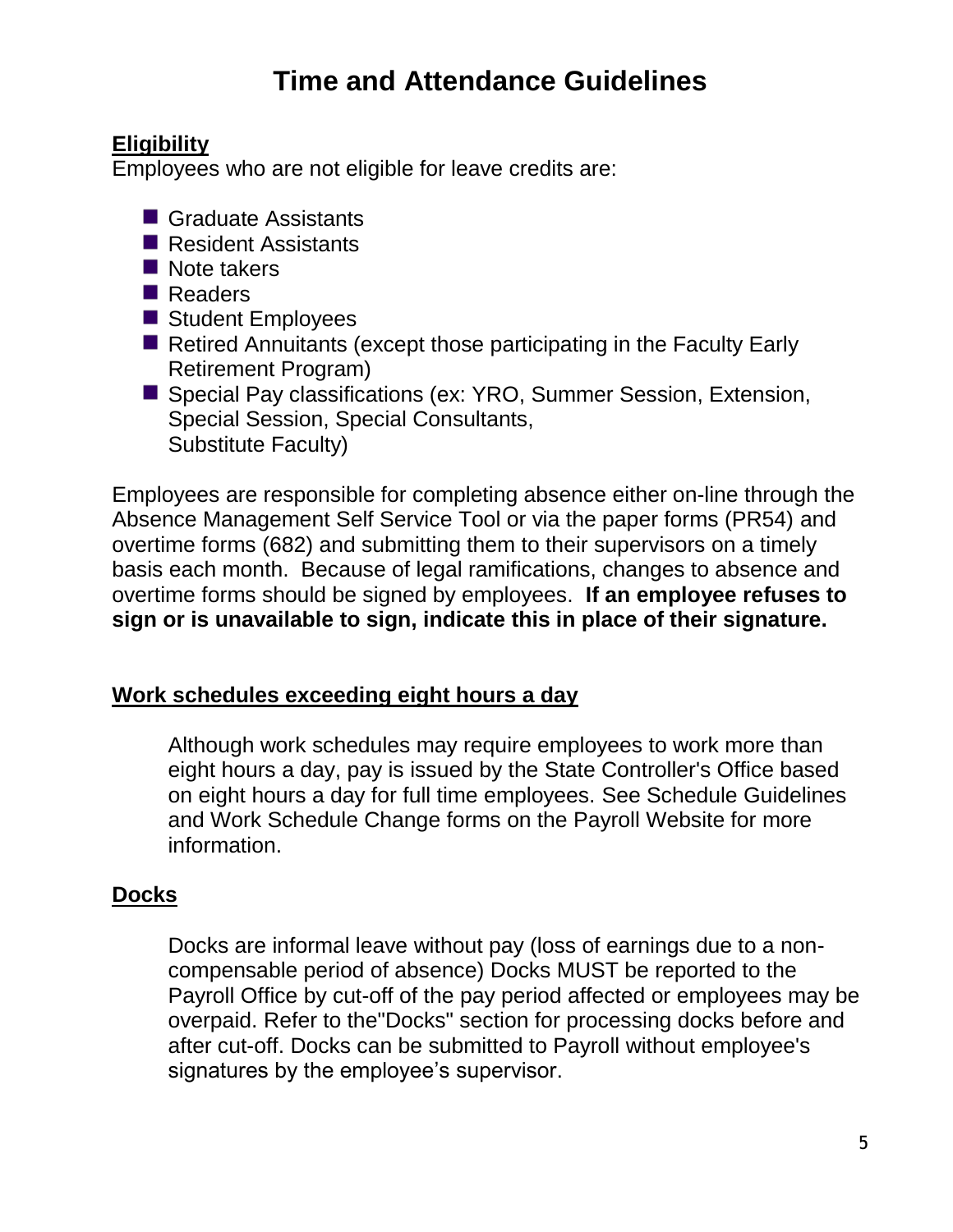### **Exempt Employees**

Employees who are "exempt" from the Fair Labor Standards Act (FLSA) cannot have their pay "docked" or have their leave accruals "adjusted" for less than a full day. (Exception is for approved intermittent FMLA). A full day is the standard number of hours employees are scheduled to work, e.g., if the employee is scheduled to work four hours on Friday but calls in sick, it is considered a full day and they must charge 4 Hours to sick Leave.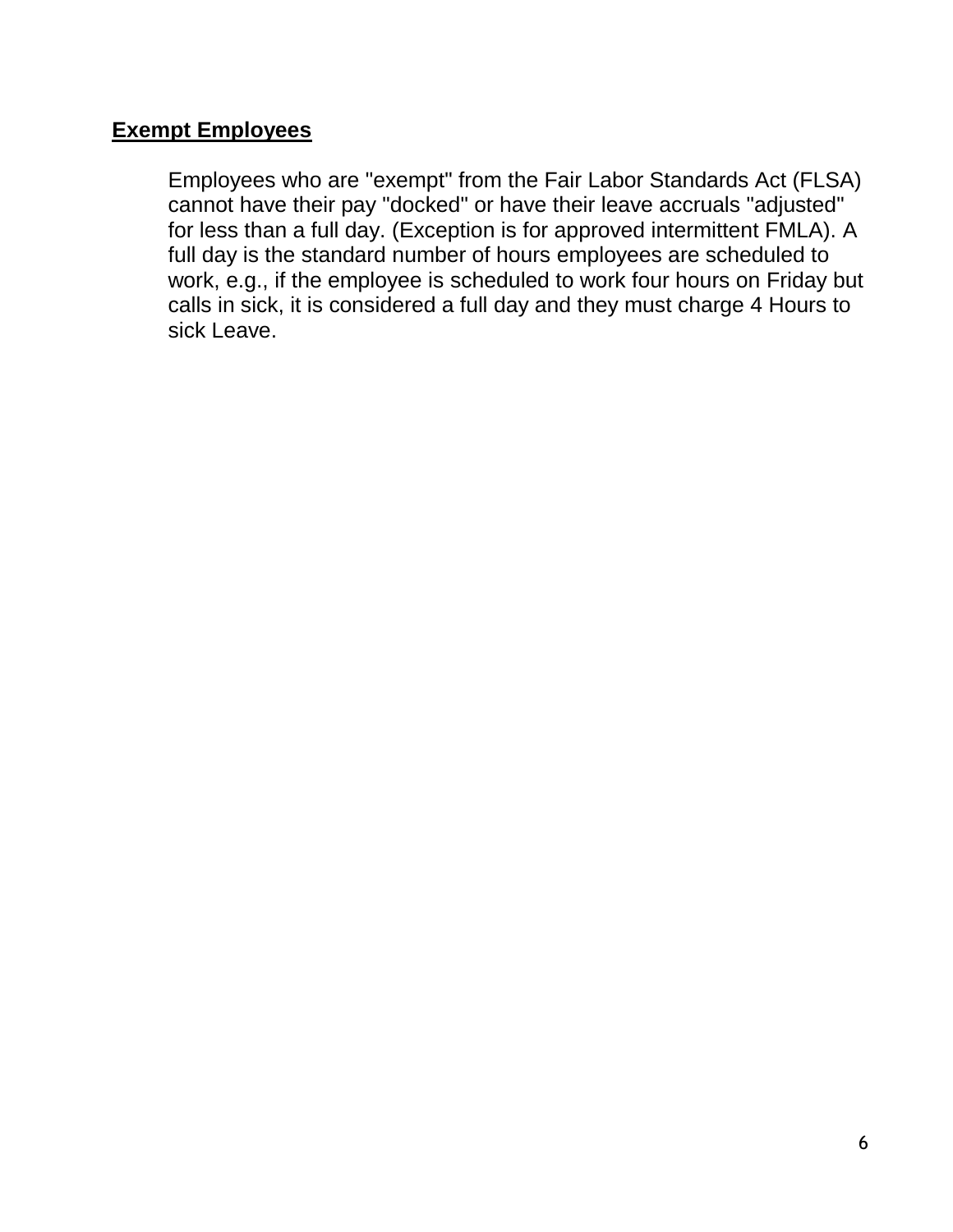# **Timekeepers' Responsibilities**

- Verify and ensure that employees are correctly entering their time on all Payroll time related forms or in the on-line absence system and report any discrepancies to the Payroll Department.
- $\blacksquare$  To report docks to the Payroll Department as they occur or at the minimum by the Dock Cutoff Dates.
- To accurately key/approve hours in CMS Time and Labor module on a timely basis per the Payroll Calendar.
- To act as liaison between the Payroll Office and employees or department heads on issues affecting time and attendance records.
- To report any discrepancies or issues regarding the Time and Labor module as they occur.
- $\blacksquare$  To forward all paper forms (PR54 & 682) to the Payroll Department by the Payroll Calendar cut off dates.
- Key **ALL** late timesheets into the CMS Time and Labor module, and notify payroll of the late timesheets to ensure employees are paid timely.
- **Schedule Time -** Set up a schedule and deadlines to receive documents from employees, communicate deadlines, post documents and obtain necessary signatures to meet review schedule.
- Review Payroll Calendar for cut-off dates –Ensure that documents are submitted in a timely manner.

#### **Gather Information**

Set up a schedule and a place for receiving attendance documents from employees:

- A) Absence and Extra Hours Worked Report (Form PR54 & 682).
- B) Jury Duty confirmation/subpoenaed witness' receipts. If Jury Duty is being reported, include all jury duty receipts. Must be forwarded onto Payroll.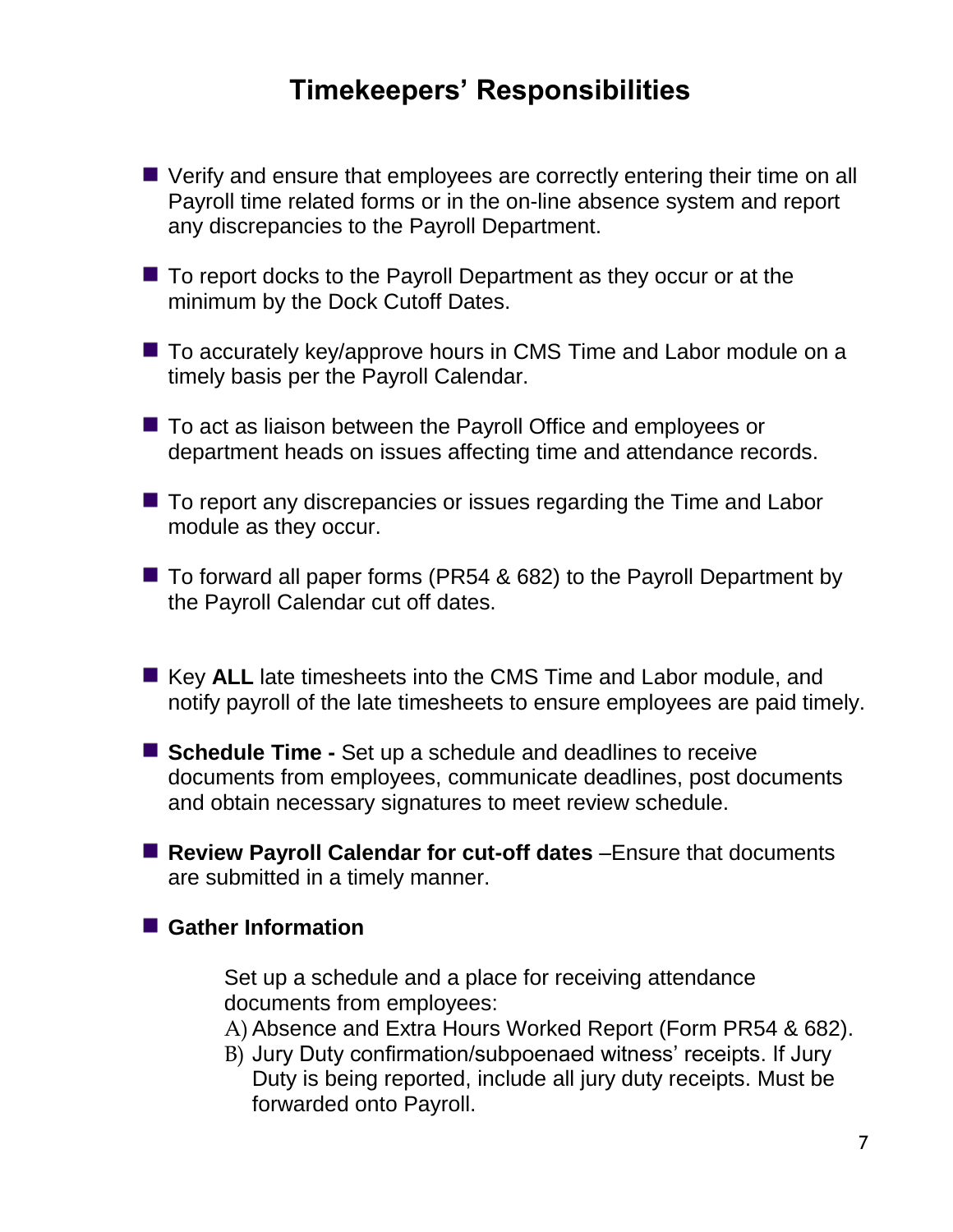C) Doctors' releases. D) Military Orders/Papers.

#### **Ensure that Time or Attendance Revisions/Corrections are submitted to the Payroll Department as soon as possible.**

Revisions/Corrections to the Absence Report (PR54) must be submitted to the Payroll Office as soon as possible. Revisions to a previously submitted Absence Report should be notated in red ink.

Revised Absence Request Forms (PR54) must include **all** dates of absence for the month and the **"revision" box** must be checked at the top of the revised absence report (PR54).

The EmplID/Rcd and Dept ID must be included on all Absence Reports.

Original signatures of the employee and supervisor are required on all revisions.

# **Signatory Responsibilities**

#### **Warrant Officers**

Warrant Officers are responsible for picking up payroll warrants (and any Direct Deposit Advices) for their designated areas from Student Financial Services. Checks not picked up by employees within **five days**  must be returned to the Student Financial Services Center.

#### **Back Up Warrant Officers**

Alternates share the same responsibilities as their counterparts.

#### **Temporary Designees**

If designators and their alternates are not available to perform their signatory duties, department heads may temporarily designate other employees to perform the duties so that paycheck distribution is not delayed. Temporary authorizations must be done by memo and should include the reason for the temporary authorization.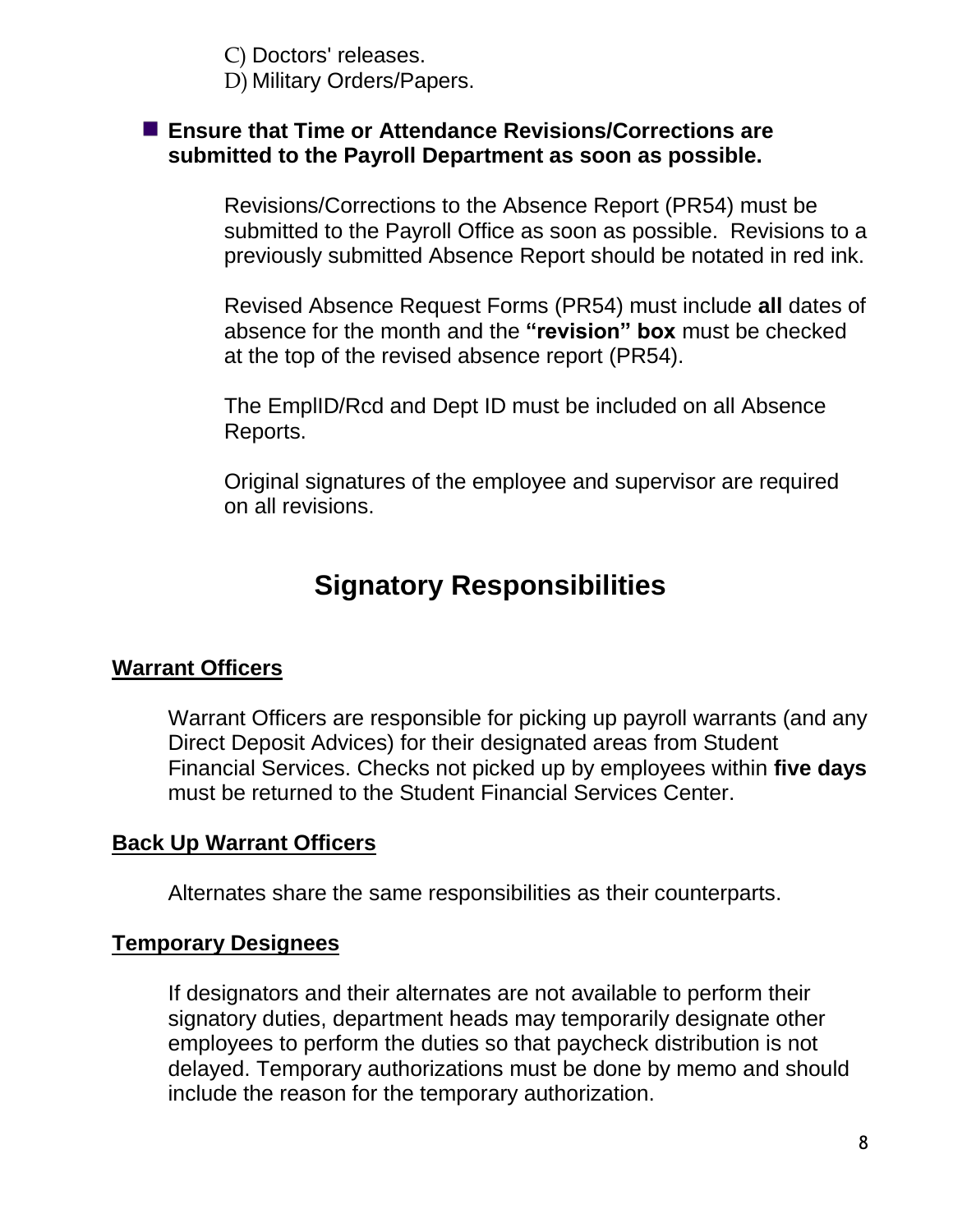# **Basic Time and Attendance Reporting**

### **Absence and Excess Hours Worked Report (PR54)**

This form is used to report all absences, Hourly Intermittent time and excess hours worked (with the exception of premium paid overtime).

The original PR54 must be submitted to the Payroll Office. If the absence is for Jury Duty, an original jury duty confirmation form must be submitted.

For multiple positions with different supervisors, submit one report for each supervisor.

If an absence runs into two different pay periods, a separate PR54 must be submitted for each pay period.

#### **How to Complete the Monthly Absence Request Form PR54**

Refer to the information below and on the Instructions tab of the PR54 when completing. The form and the instructions can be found on the HR/Payroll Website:

<http://www.csus.edu/hr/departments/payroll/index.html>

If the Form PR54 is not completed in accordance with this information, it will be returned to you for correction or completion.

The following information must be completed or the appropriate boxes checked on the report:

#### **Pay Period** = Month/Year

**Qualifying or Non Qualifying** = 11 work days in the period or more qualify for leave accruals.

Check **"No time Taken"** if the employee did not take any time Check "**Revision"** if this absence report is revised from a previous submitted time period.

**Circle time base**, FT = Fulltime or HI = Hourly Intermittent or enter time base fraction if less than full-time.

**Enter FLSA code,**  $N = N$ **on Exempt or**  $E = E$ **xempt Enter CBID (Bargaining Unit Number)**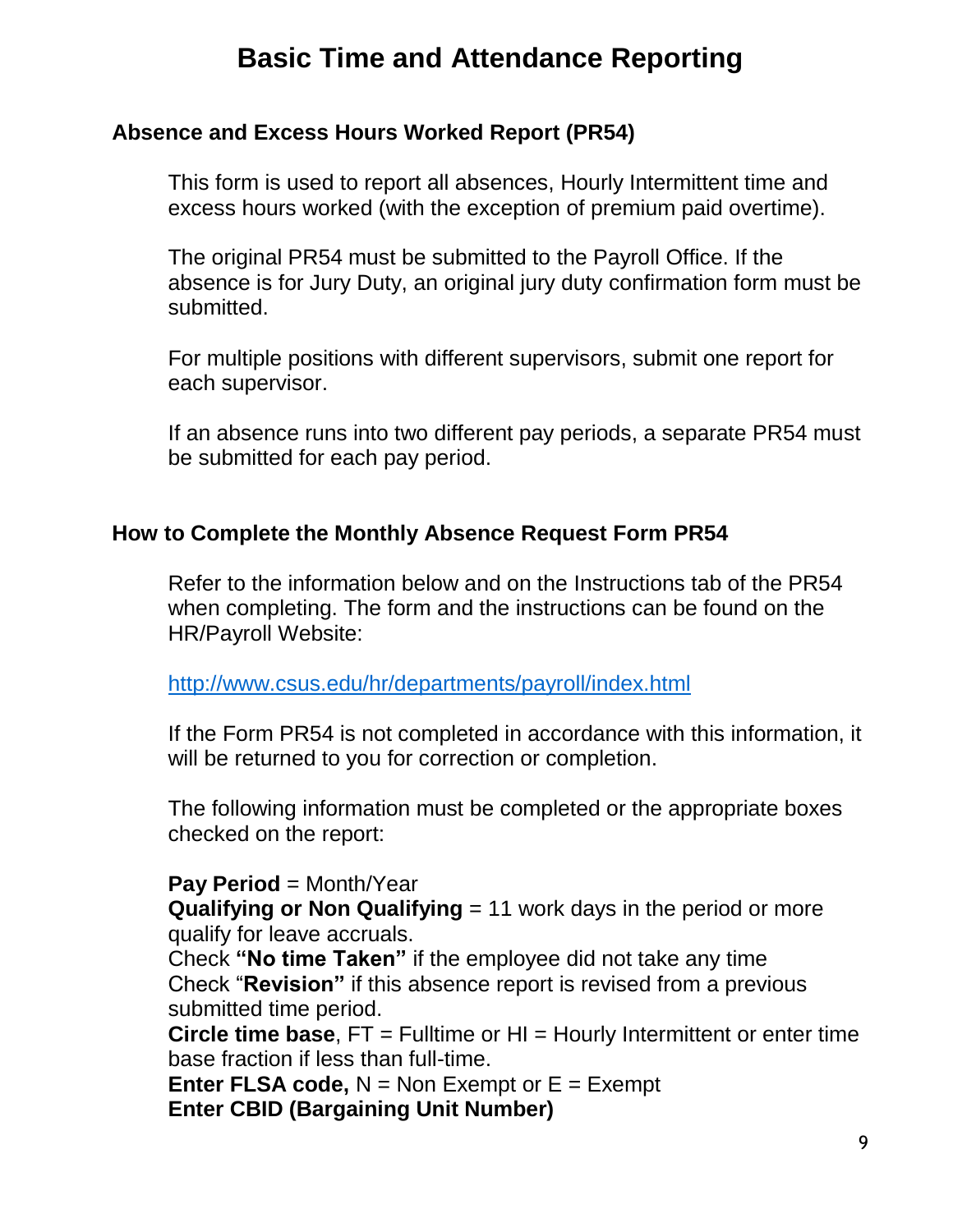**Enter name, Empl ID and Empl Record#** (Note it is important to use the correct Empl Rec# as time may be incorrectly charged to another department)

### **Enter Dept ID.**

**Irregular/REG =** Enter in the hourly employees time.

Employees working an irregular schedule such as a 4/10, 3/12, or 9/80's must also have their total hours entered into the Irregular Work Schedule box.

The difference between the total hours worked and the number of the hours in the pay period (possible) will give you a positive or a negative result for the pay period. Determine if the pay period is a 22 day (176 hours) or a 21 day (168 hours), see payroll calendar for days. Time will result in the EP (Excess Plus) or the EM (Excess Minus) lines.

See Top of Absence PR54 for a list of Absences with Pay and Without Pay to record absences on the form.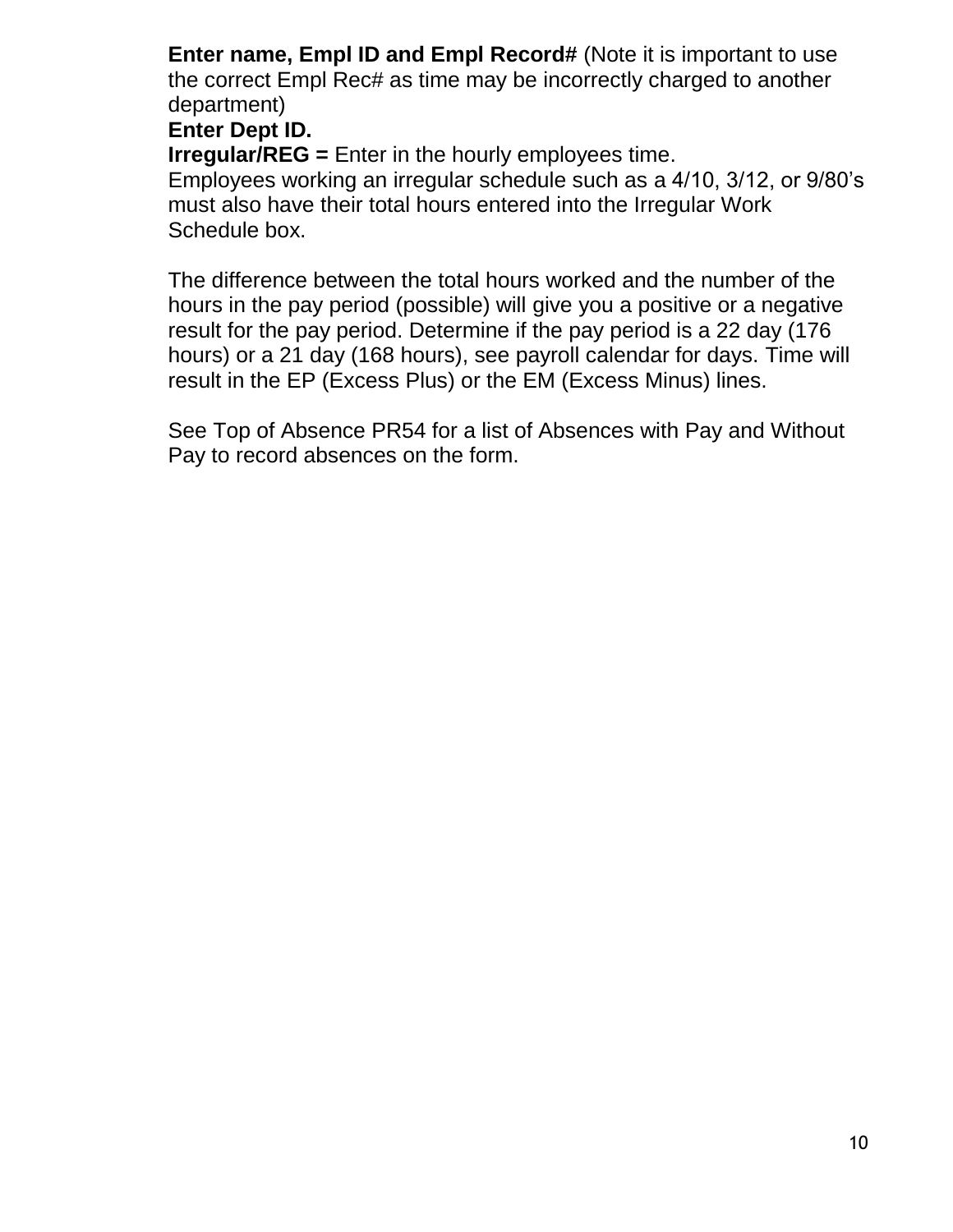# **Sample Absence and Excess Hours Worked Form (PR54)**

Hourly Intermittent:

|                                    | AH BUULE I GHIUJ NLINU PURSIUU VWA I LAAMADA WALAHAHAHAJ |                                                                                                                                                |     |   |   |   |   |                        |     |            |           |              |                                                                       |              |               |            |                                                          |           |                  |                                                |         |                   |              |            |                                                                          |               |                  |                    |                                              | AL AM                                              | <b>AIV</b> |
|------------------------------------|----------------------------------------------------------|------------------------------------------------------------------------------------------------------------------------------------------------|-----|---|---|---|---|------------------------|-----|------------|-----------|--------------|-----------------------------------------------------------------------|--------------|---------------|------------|----------------------------------------------------------|-----------|------------------|------------------------------------------------|---------|-------------------|--------------|------------|--------------------------------------------------------------------------|---------------|------------------|--------------------|----------------------------------------------|----------------------------------------------------|------------|
| 2                                  | CALIFORNIA STATE UNIVERSITY, SACRAMENTO                  |                                                                                                                                                |     |   |   |   |   |                        |     |            |           | Pay Period   |                                                                       | $\mathbf{x}$ |               | Qualifying |                                                          |           |                  |                                                | No Time |                   |              |            | <b>REVISION</b>                                                          |               | <b>TIME BASE</b> |                    |                                              | <b>CBID</b>                                        |            |
| 4                                  | <b>ABSENCE AND EXCESS HOURS</b>                          |                                                                                                                                                |     |   |   |   |   |                        |     |            |           | (Month/Year) |                                                                       |              |               |            | Non-Qualifying                                           |           |                  | Taken                                          |         |                   |              |            | (Replaces ALL<br>previous reports                                        |               | FT HI or         |                    |                                              |                                                    |            |
| 6                                  | <b>WORKED REPORT</b>                                     |                                                                                                                                                |     |   |   |   |   |                        |     |            |           |              | September-09                                                          |              |               |            |                                                          |           |                  |                                                |         |                   |              | period)    | for this pay                                                             |               |                  | time base fraction |                                              | <b>R07</b>                                         |            |
| 8                                  | NAME: (First, MI, Last)                                  |                                                                                                                                                |     |   |   |   |   |                        |     |            |           |              |                                                                       |              | <b>EMPLID</b> |            |                                                          |           |                  |                                                |         |                   | EMPL RCD #   |            |                                                                          | <b>DEPTID</b> |                  |                    |                                              | FLSA                                               |            |
| $\overline{9}$                     |                                                          |                                                                                                                                                |     |   |   |   |   | <b>Barney K Rubble</b> |     |            |           |              |                                                                       |              |               |            |                                                          | 102076888 |                  |                                                |         |                   |              | 2          |                                                                          |               |                  | 48000              |                                              | N                                                  | Е          |
| 10                                 |                                                          |                                                                                                                                                |     |   |   |   |   |                        |     |            |           |              |                                                                       |              |               |            |                                                          |           |                  | Refer to instructions to complete this report. |         |                   |              |            |                                                                          |               |                  |                    |                                              |                                                    |            |
| 11                                 | <b>Absences With Pay:</b>                                |                                                                                                                                                |     |   |   |   |   |                        |     |            |           |              |                                                                       |              |               |            |                                                          |           |                  |                                                |         | <b>Shift Pay:</b> |              |            |                                                                          |               |                  |                    |                                              |                                                    |            |
| 13                                 | SL.                                                      | Sick Leave Self                                                                                                                                |     |   |   |   |   |                        |     | HΗ         |           |              | Using Personal Holiday                                                |              |               |            |                                                          |           |                  |                                                |         |                   |              |            |                                                                          |               |                  |                    |                                              |                                                    |            |
| 15                                 | <b>SLF</b>                                               | Sick Leave Family                                                                                                                              |     |   |   |   |   |                        |     | ML         |           |              | Short-term Military Leave (In Days)                                   |              |               |            |                                                          |           |                  |                                                |         |                   | <b>SHGRV</b> |            | SHIFT NIGHT                                                              |               |                  |                    |                                              |                                                    |            |
| $\overline{11}$<br>$\overline{18}$ | <b>SLD</b>                                               | Family Death  Indicate<br>Relationship                                                                                                         |     |   |   |   |   |                        |     | <b>MPA</b> |           |              | Attach Military Duty Orders<br>Maternity / Paternity / Adoption Leave |              |               |            |                                                          |           |                  |                                                |         |                   | <b>SHSWG</b> |            | SHIFT EVENING                                                            |               |                  |                    |                                              |                                                    |            |
| 19                                 | FL.                                                      | Funeral Leave  Indicate                                                                                                                        |     |   |   |   |   |                        |     | JD         |           |              | Jury Duty (Attach two history reports)                                |              |               |            |                                                          |           |                  |                                                |         |                   |              |            |                                                                          |               |                  |                    |                                              |                                                    |            |
| $\overline{20}$<br>$\overline{21}$ | VA.                                                      | Relationship<br>Vacation                                                                                                                       |     |   |   |   |   |                        |     | EP<br>EM   |           |              | Excess Hours Earned<br>Using Excess Hrs Credit                        |              |               |            |                                                          |           |                  |                                                |         | SHE08             |              |            | SHIFT EVENING - R08                                                      |               |                  |                    |                                              |                                                    |            |
| $\overline{23}$                    | CT <sub>0</sub>                                          | Comp Time Taken                                                                                                                                |     |   |   |   |   |                        |     | UTN        |           |              | Union Time Taken - Not Reimb.                                         |              |               |            |                                                          |           |                  |                                                |         | SHN08             |              |            | SHIFT NIGHT - R08                                                        |               |                  |                    |                                              |                                                    |            |
| 25                                 | HT.                                                      | Holiday Credit Taken                                                                                                                           |     |   |   |   |   |                        |     | UTR        |           |              | Union Time Taken - Reimb                                              |              |               |            |                                                          |           |                  |                                                |         |                   |              |            |                                                                          |               |                  |                    |                                              |                                                    |            |
| $\overline{21}$<br>Έŏ              |                                                          |                                                                                                                                                |     |   |   |   |   |                        |     |            |           |              |                                                                       |              |               |            |                                                          |           |                  |                                                |         |                   |              |            |                                                                          |               |                  |                    |                                              |                                                    |            |
| 30                                 | Absences Without Pay (Do NOT Key In CMS):                |                                                                                                                                                |     |   |   |   |   |                        |     |            |           |              |                                                                       |              |               |            |                                                          |           |                  |                                                |         |                   |              |            |                                                                          |               |                  |                    | (Applicable to Non-Exempt Only)              | Irregular Work Schedule - Excess Hours Calculation |            |
| $\overline{32}$                    | A.                                                       | Absence Without Leave (AWOL - Unapproved Absence)                                                                                              |     |   |   |   |   |                        |     |            |           |              |                                                                       |              |               |            | <b>NOTE: FORMAL LEAVE OF 15 DAYS OR</b>                  |           |                  |                                                |         |                   |              |            |                                                                          |               |                  |                    | (22 day pp = 176 hrs.; 21 day pp = 168 hrs.) |                                                    |            |
| 33                                 | DOCK.                                                    | Informal Leave Without Pay Granted                                                                                                             |     |   |   |   |   |                        |     |            |           |              |                                                                       |              |               |            | LONGER FEOLIFIES A FORMAL                                |           |                  |                                                |         |                   |              | <b>HRS</b> |                                                                          |               |                  |                    | 0.0                                          |                                                    |            |
| 34                                 |                                                          | [14 working days or less]                                                                                                                      |     |   |   |   |   |                        |     |            |           |              |                                                                       |              |               |            | APPROVAL AND IS NOT REPORTED ON<br>THIS ABSENCES REPORT. |           |                  |                                                |         |                   |              |            |                                                                          |               |                  |                    |                                              |                                                    |            |
| 36                                 | F                                                        | Furlough Day                                                                                                                                   |     |   |   |   |   |                        |     |            |           |              |                                                                       |              |               |            |                                                          |           |                  |                                                |         |                   |              |            | Difference: $[-] = EM$ $[+] = EP$                                        |               |                  |                    |                                              |                                                    |            |
| 38                                 |                                                          | Include all dates in pay period - see State Pay Period Schedule. Employees working irregular work week must indicate daily work schedule below |     |   |   |   |   |                        |     |            |           |              |                                                                       |              |               |            |                                                          |           |                  |                                                |         |                   |              |            |                                                                          |               |                  |                    |                                              |                                                    |            |
|                                    | Pav                                                      |                                                                                                                                                |     |   |   |   |   |                        |     |            |           |              |                                                                       |              |               |            |                                                          |           |                  |                                                |         |                   |              |            |                                                                          |               |                  |                    | <b>Total Hrs</b>                             |                                                    |            |
| 39                                 | Period<br>Dates                                          | $\overline{2}$<br>1.                                                                                                                           | 3   | 4 | 5 | 6 | 7 | 8                      | 9   |            | $10$   11 |              | $12$ 13 14                                                            |              |               |            |                                                          |           |                  |                                                |         |                   |              |            | 15   16   17   18   19   20   21   22   23   24   25   26   27   28   29 | 30            | 31               |                    | (Including<br>HOL)                           |                                                    |            |
|                                    | Irregular/                                               | 8.0<br>$8.0\,$                                                                                                                                 | 8.0 |   |   |   |   | 8.0                    | 8.0 | 8.0        |           |              |                                                                       | 4.0          | 2.0           | 4.0        |                                                          |           | 8.0 <sub>1</sub> | $_{\rm 8.0}$                                   | 6.0     |                   |              |            |                                                                          |               |                  |                    |                                              |                                                    | 85.0       |
| 40                                 | <b>REG</b>                                               |                                                                                                                                                |     |   |   |   |   |                        |     |            |           |              |                                                                       |              |               |            |                                                          |           |                  |                                                |         |                   |              |            |                                                                          |               |                  |                    |                                              |                                                    |            |
| 41                                 | <b>SL</b>                                                |                                                                                                                                                |     |   |   |   |   |                        |     |            |           |              |                                                                       |              | 6.0           |            |                                                          |           |                  |                                                |         |                   |              |            |                                                                          |               |                  |                    | <b>SL</b>                                    |                                                    | 6.00       |
| 42                                 | <b>SLF</b>                                               |                                                                                                                                                |     |   |   |   |   |                        |     |            |           |              |                                                                       |              |               |            |                                                          |           |                  |                                                | 2.0     |                   |              |            |                                                                          |               |                  |                    | <b>SLF</b>                                   |                                                    | 2.00       |
| 43                                 | <b>SLD</b>                                               |                                                                                                                                                |     |   |   |   |   |                        |     |            |           |              |                                                                       |              |               |            |                                                          |           |                  |                                                |         |                   |              |            |                                                                          |               |                  |                    | <b>SLD</b>                                   |                                                    | ٠          |
| 44                                 | FL.                                                      |                                                                                                                                                |     |   |   |   |   |                        |     |            |           |              |                                                                       |              |               |            |                                                          |           |                  |                                                |         |                   |              |            |                                                                          |               |                  |                    | FL                                           |                                                    | i.         |
| 45                                 | VA                                                       |                                                                                                                                                |     |   |   |   |   |                        |     |            |           |              |                                                                       | 4.0          |               | 4.0        |                                                          |           |                  |                                                |         |                   |              |            |                                                                          |               |                  |                    | VA                                           |                                                    | 8.00       |
| 46                                 | <b>CTO</b>                                               |                                                                                                                                                |     |   |   |   |   |                        |     |            |           |              |                                                                       |              |               |            |                                                          |           |                  |                                                |         |                   |              |            |                                                                          |               |                  |                    | Істо                                         |                                                    | ۰          |
| 47                                 | HT                                                       |                                                                                                                                                |     |   |   |   |   |                        |     |            |           |              |                                                                       |              |               |            |                                                          |           |                  |                                                |         |                   |              |            |                                                                          |               |                  |                    | lнт                                          |                                                    |            |
| $ A  =  A $                        | $\mathbf{k}=\mathbf{k}$ l                                | Abonno Bonart / Instructions / Cample III Cample                                                                                               |     |   |   |   |   |                        |     |            |           |              |                                                                       |              |               | $\sqrt{2}$ |                                                          |           |                  |                                                |         |                   |              |            | 同国王                                                                      |               |                  |                    |                                              |                                                    |            |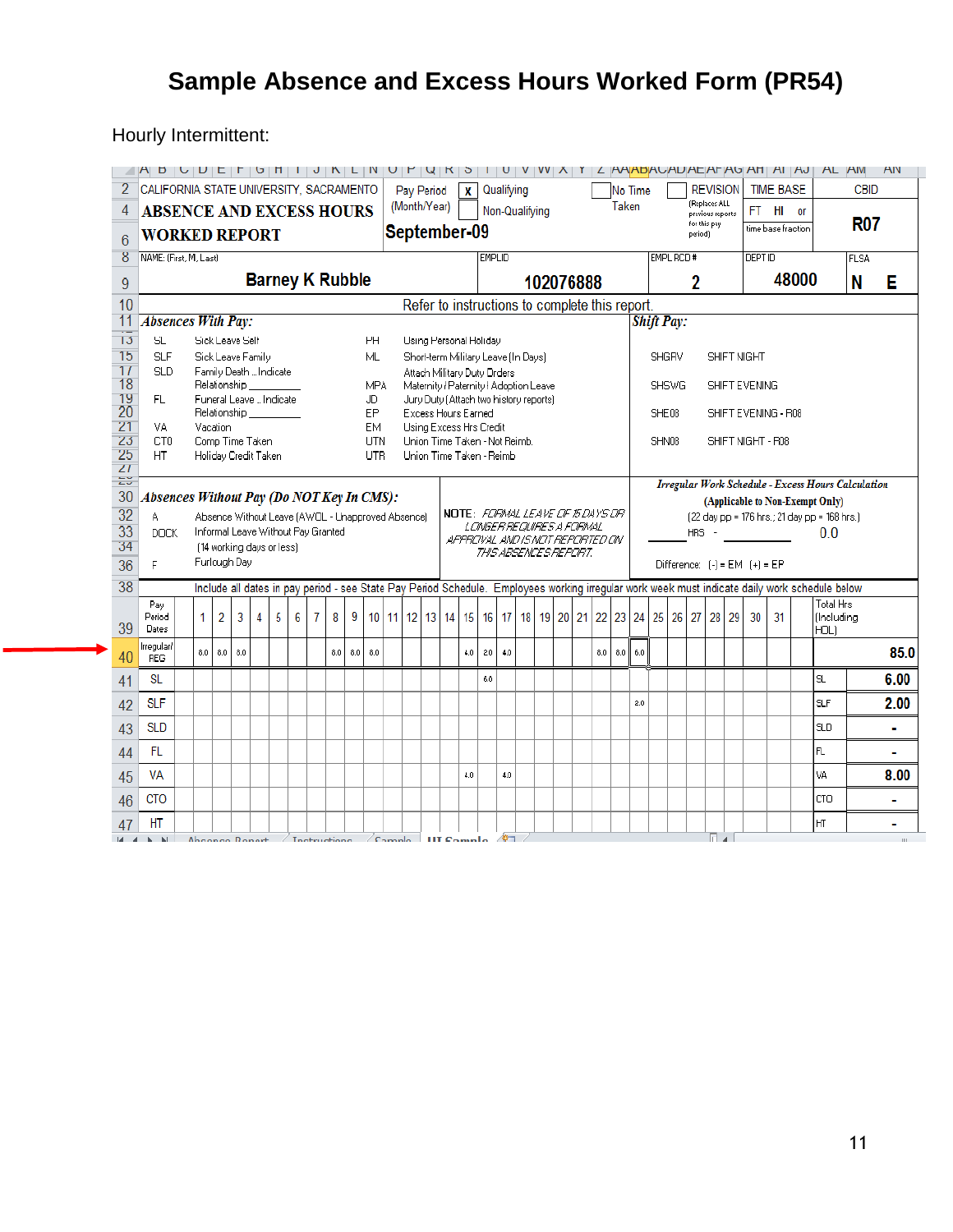### Irregular Schedule – Sample of 4/10 work schedule

|                                           | $\sim$ 100 $\sim$                       |                                           |                |   | $\sim$                    |   |                                    |   | $\sim$ |                                                   |                    |  |  |                                                                       |               |                          |  |  |             |      |                                                             |                                      |                   |      |                     |                                                                                                                                                |                          |
|-------------------------------------------|-----------------------------------------|-------------------------------------------|----------------|---|---------------------------|---|------------------------------------|---|--------|---------------------------------------------------|--------------------|--|--|-----------------------------------------------------------------------|---------------|--------------------------|--|--|-------------|------|-------------------------------------------------------------|--------------------------------------|-------------------|------|---------------------|------------------------------------------------------------------------------------------------------------------------------------------------|--------------------------|
| B.<br>SL<br>3                             | $C$ $D$ $E$ $F$ $G$ $H$ $I$ $J$ $K$ $L$ | Sick Leave Self                           |                |   |                           |   |                                    |   |        |                                                   | <b>PH</b>          |  |  | Using Personal Holiday                                                |               |                          |  |  |             |      |                                                             |                                      |                   |      |                     | NOPQRSTUVWXYZAAABACADAEAFAGAHAIAJALAM                                                                                                          | <b>AN</b>                |
| <b>SLF</b>                                |                                         | Sick Leave Family                         |                |   |                           |   |                                    |   |        |                                                   | ML.                |  |  | Short-term Military Leave (In Days)                                   |               |                          |  |  |             |      | SHGRV                                                       |                                      | SHIFT NIGHT       |      |                     |                                                                                                                                                |                          |
| b<br>18<br>9<br>0<br><b>SLD</b>           |                                         | Family Death  Indicate<br>Relationship    |                |   |                           |   |                                    |   |        |                                                   | MPA.               |  |  | Attach Military Duty Orders<br>Maternity / Paternity / Adoption Leave |               |                          |  |  |             |      | <b>SHSWG</b>                                                |                                      | SHIFT EVENING     |      |                     |                                                                                                                                                |                          |
| FL.                                       |                                         | Funeral Leave  Indicate                   |                |   |                           |   |                                    |   |        |                                                   | JD                 |  |  | Jury Duty (Attach two history reports)                                |               |                          |  |  |             |      |                                                             |                                      |                   |      |                     |                                                                                                                                                |                          |
| VA.                                       |                                         | Relationship <b>Relations</b><br>Vacation |                |   |                           |   |                                    |   |        |                                                   | EP.<br>EM.         |  |  | Excess Hours Earned<br>Using Excess Hrs Credit                        |               |                          |  |  |             |      | SHE08                                                       |                                      |                   |      | SHIFT EVENING - R08 |                                                                                                                                                |                          |
| 3<br>CT <sub>0</sub><br>HT.               |                                         | Comp Time Taken<br>Holiday Credit Taken   |                |   |                           |   |                                    |   |        |                                                   | <b>UTN</b><br>UTR. |  |  | Union Time Taken - Not Reimb.<br>Union Time Taken - Reimb             |               |                          |  |  |             |      | SHN08                                                       |                                      |                   |      | SHIFT NIGHT - R08   |                                                                                                                                                |                          |
|                                           |                                         |                                           |                |   |                           |   |                                    |   |        |                                                   |                    |  |  |                                                                       |               |                          |  |  |             |      |                                                             |                                      |                   |      |                     |                                                                                                                                                |                          |
| Absences Without Pay (Do NOT Key In CMS): |                                         |                                           |                |   |                           |   |                                    |   |        |                                                   |                    |  |  |                                                                       |               |                          |  |  |             |      |                                                             |                                      |                   |      |                     | <b>Irregular Work Schedule - Excess Hours Calculation</b><br>(Applicable to Non-Exempt Only)                                                   |                          |
| A                                         |                                         |                                           |                |   |                           |   |                                    |   |        | Absence Without Leave (AWOL - Unapproved Absence) |                    |  |  | <b>NOTE: FORMAL LEAVE OF 15DAYS OR</b>                                |               |                          |  |  |             |      |                                                             |                                      |                   |      |                     | (22 day pp = 176 hrs.; 21 day pp = 168 hrs.)                                                                                                   |                          |
| <b>DOCK</b>                               |                                         |                                           |                |   | [14 working days or less] |   | Informal Leave Without Pay Granted |   |        |                                                   |                    |  |  | AFFROVAL AND IS NOT REFORTED ON                                       |               | LONGER REGUIRES A FORMAL |  |  |             |      | $180.0$ HRS $-$                                             |                                      |                   |      | 168 —               | 12.0                                                                                                                                           |                          |
| F                                         |                                         | Furlough Day                              |                |   |                           |   |                                    |   |        |                                                   |                    |  |  |                                                                       |               | THIS ABSENCES REPORT.    |  |  |             |      |                                                             | Different $(x - (-) = EM + (-) = EP$ |                   |      |                     |                                                                                                                                                |                          |
|                                           |                                         |                                           |                |   |                           |   |                                    |   |        |                                                   |                    |  |  |                                                                       |               |                          |  |  |             |      |                                                             |                                      |                   |      |                     | Include all dates in pay period - see State Pay Period Schedule. Employees working irregular work week must indicate daily work schedule below |                          |
| Pau<br>Period                             |                                         | 1                                         | $\overline{2}$ | 3 | $\overline{4}$            | 5 | 6                                  | 7 | 8      | 9                                                 |                    |  |  |                                                                       |               |                          |  |  |             |      | 10 11 12 13 14 15 16 17 18 19 20 21 22 23 24 25 26 27 28 29 |                                      |                   | 30   | $3^{\circ}$         | Total Hrs<br>[Including                                                                                                                        |                          |
| Dates                                     |                                         |                                           |                |   |                           |   |                                    |   |        |                                                   |                    |  |  |                                                                       |               |                          |  |  |             |      |                                                             |                                      |                   |      |                     | NQL)                                                                                                                                           |                          |
| Irregular/<br><b>REG</b>                  |                                         | 10.0 l                                    | 10.0 10.0 10.0 |   |                           |   |                                    |   |        | 10.0   10.0   10.0   10.0                         |                    |  |  | 10.0                                                                  | $10.0$ $10.0$ | 10.0                     |  |  | $10.0$ 10.0 | 10.0 | 10.0                                                        |                                      | 10.0 <sub>1</sub> | 10.0 |                     |                                                                                                                                                | 180.0                    |
| <b>SL</b>                                 |                                         |                                           |                |   |                           |   |                                    |   |        |                                                   |                    |  |  |                                                                       |               |                          |  |  |             |      |                                                             |                                      |                   |      |                     | SL                                                                                                                                             |                          |
| <b>SLF</b>                                |                                         |                                           |                |   |                           |   |                                    |   |        |                                                   |                    |  |  |                                                                       |               |                          |  |  |             |      |                                                             |                                      |                   |      |                     | <b>SLF</b>                                                                                                                                     |                          |
| <b>SLD</b>                                |                                         |                                           |                |   |                           |   |                                    |   |        |                                                   |                    |  |  |                                                                       |               |                          |  |  |             |      |                                                             |                                      |                   |      |                     | <b>SLD</b>                                                                                                                                     | $\overline{\phantom{a}}$ |
| FL.                                       |                                         |                                           |                |   |                           |   |                                    |   |        |                                                   |                    |  |  |                                                                       |               |                          |  |  |             |      |                                                             |                                      |                   |      |                     | FL.                                                                                                                                            | $\sim$                   |
| VA                                        |                                         |                                           |                |   |                           |   |                                    |   |        |                                                   |                    |  |  |                                                                       |               |                          |  |  |             |      |                                                             |                                      |                   |      |                     | VA.                                                                                                                                            |                          |
| <b>CTO</b>                                |                                         |                                           |                |   |                           |   |                                    |   |        |                                                   |                    |  |  |                                                                       |               |                          |  |  |             |      |                                                             |                                      |                   |      |                     | CTO.                                                                                                                                           |                          |
| HT                                        |                                         |                                           |                |   |                           |   |                                    |   |        |                                                   |                    |  |  |                                                                       |               |                          |  |  |             |      |                                                             |                                      |                   |      |                     | HT.                                                                                                                                            |                          |
| PH                                        |                                         |                                           |                |   |                           |   |                                    |   |        |                                                   |                    |  |  |                                                                       |               |                          |  |  |             |      |                                                             |                                      |                   |      |                     | PH.                                                                                                                                            | $\sim$                   |
| ML                                        |                                         |                                           |                |   |                           |   |                                    |   |        |                                                   |                    |  |  |                                                                       |               |                          |  |  |             |      |                                                             |                                      |                   |      |                     | ML.                                                                                                                                            | $\overline{\phantom{a}}$ |
| <b>MPA</b>                                |                                         |                                           |                |   |                           |   |                                    |   |        |                                                   |                    |  |  |                                                                       |               |                          |  |  |             |      |                                                             |                                      |                   |      |                     | MPA                                                                                                                                            | $\sim$                   |
| <b>JD</b>                                 |                                         |                                           |                |   |                           |   |                                    |   |        |                                                   |                    |  |  |                                                                       |               |                          |  |  |             |      |                                                             |                                      |                   |      |                     | JD                                                                                                                                             |                          |
| EP                                        |                                         |                                           |                |   |                           |   |                                    |   |        |                                                   |                    |  |  |                                                                       |               |                          |  |  |             |      |                                                             |                                      |                   |      |                     | EP.                                                                                                                                            | 12.00                    |
| EM                                        |                                         |                                           |                |   |                           |   |                                    |   |        |                                                   |                    |  |  |                                                                       |               |                          |  |  |             |      |                                                             |                                      |                   |      |                     | <b>EM</b>                                                                                                                                      |                          |
|                                           |                                         |                                           |                |   |                           |   |                                    |   |        |                                                   |                    |  |  |                                                                       |               |                          |  |  |             |      |                                                             |                                      |                   |      |                     | <b>LITA</b>                                                                                                                                    |                          |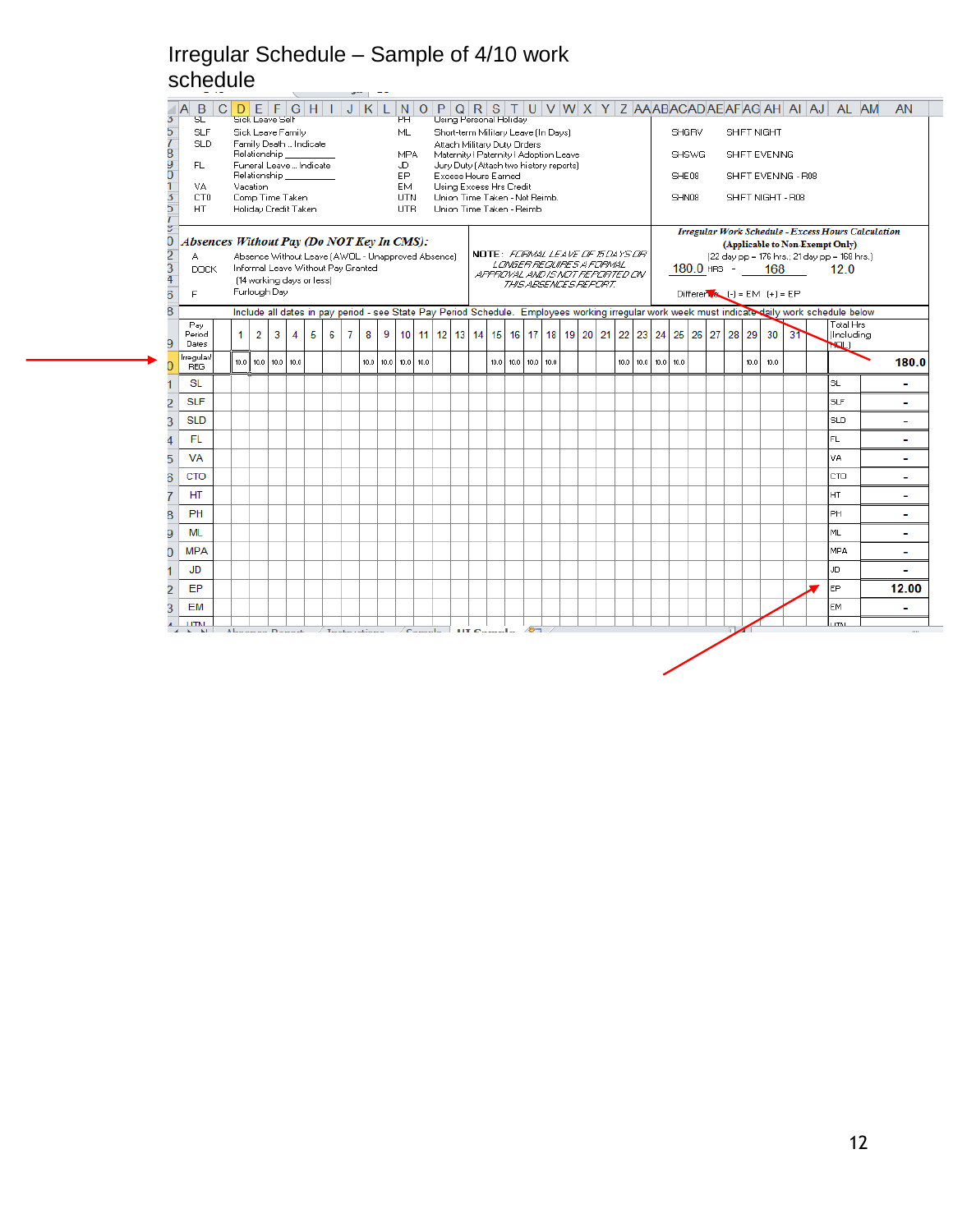# **On-Line Absence Self Service Reporting**

Some departments have moved to the on-line Absence Management Self Service tool to record employee absences rather than the paper form. See Absence Reporting for All Employees Guide located on the Payroll Website for more information on how the employees and the managers enter and approve time.

Timekeepers have on-line access to review employee entries for accuracy and data entry.

#### **Absence Management Timekeeper Access and Instructions:**



From the CMS Main Menu, click on Manager Self Service > Time Management >

To Review Time for employees, under the folder Approve Time and Exceptions, click on the Timekeeper Absence Review Link.

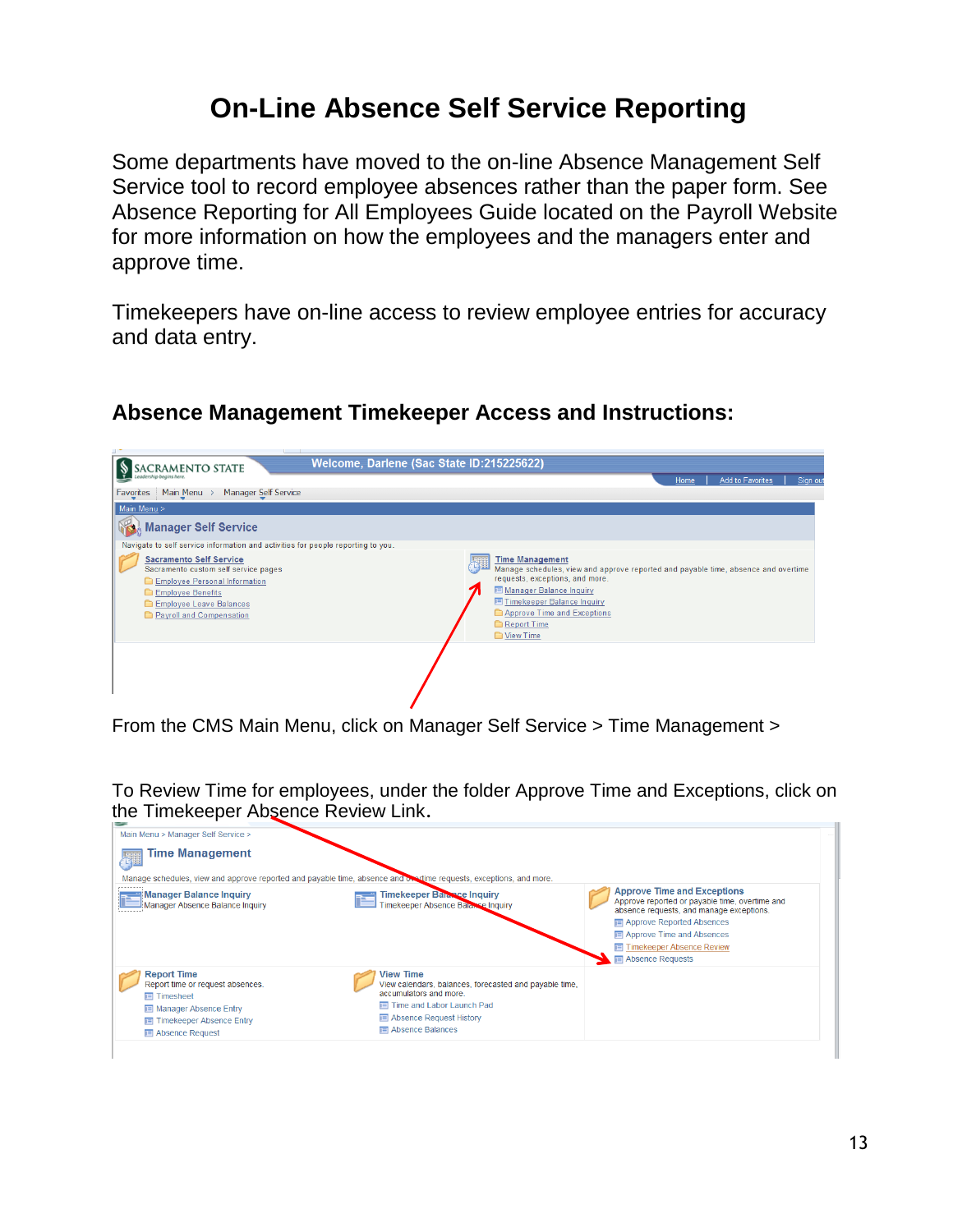Once all the employees are returned in your page view, depending on how many employees are returned based on your security access. You may need to search for a particular employee. Click on the View 100 link at top of page, then click on the Find link and enter in the last name of the employee that you are searching for.

|                  | Darlene Edelman<br><b>Click for Instructions</b> |                    |                                            |                      |               |         |                                    |                 |                              |
|------------------|--------------------------------------------------|--------------------|--------------------------------------------|----------------------|---------------|---------|------------------------------------|-----------------|------------------------------|
| <b>Employees</b> |                                                  |                    |                                            |                      |               |         | Personalize   Find   View 100   2  |                 | First 1-25 of 3161           |
| <b>Select</b>    | Empl ID                                          | Empl<br><b>Rcd</b> | <b>Current</b><br>Period<br><b>Absence</b> | Name                 | <b>Status</b> | Dept ID | <b>Dept Name</b>                   | <b>Job Code</b> | Job Title                    |
|                  | 202350932 0                                      |                    | <b>None</b>                                | Abajian Clayton E    | <b>Active</b> | 29800   | Nursing                            | 2358            | <b>Lecturer AY</b>           |
|                  | 2163407750                                       |                    | None                                       | Abbott, Ronald G     | <b>Active</b> | 51800   | <b>Facilities Planning</b>         | 3312            | Administrator II             |
|                  | 2104137110                                       |                    | None                                       | Abdelsayed, Janet    | <b>Active</b> | 66300   | <b>Academic Advising</b>           | 3082            | <b>SSPII</b>                 |
|                  | 102062101 0                                      |                    | None                                       | Abdol, Rodidah       | <b>Active</b> | 64500   | <b>Financial Aid</b>               | 3079            | <b>SSP1</b>                  |
|                  | 212601936 0                                      |                    | Sub                                        | Abdol, Rofiah        | <b>Active</b> | 64500   | <b>Financial Aid</b>               | 3079            | <b>SSPI</b>                  |
|                  | 1020625697                                       |                    | None                                       | Abeid, Trang G       | <b>Active</b> | 15100   | English                            | 2358            | <b>Lecturer AY</b>           |
|                  | 204659459 0                                      |                    | None                                       | Aber, Kyle C         | <b>Active</b> | 78500   | <b>Strength &amp; Conditioning</b> | 1800            | <b>Casual Worker</b>         |
|                  | 212447301 1                                      |                    | None                                       | Abney, Chelsea Marie | <b>Active</b> | 34200   | <b>Mathematics</b>                 | 2354            | <b>Teaching Associate AY</b> |
|                  | 101029990 0                                      |                    | None                                       | Abshire, Suzanne M   | <b>Active</b> | 23000   | <b>Electrical Engineering</b>      | 1035            | <b>Admin Support Coord</b>   |
|                  | 2140900330                                       |                    | Sub                                        | Acklen, Shannon D    | <b>Active</b> | 91500   | <b>CCE-General Administration</b>  | 1578            | Instructional Support As     |
|                  | 2045526772                                       |                    | <b>None</b>                                | Acob, Mayrose        | <b>Active</b> | 66300   | <b>Academic Advising</b>           | 3084            | <b>SSP</b> III               |
|                  |                                                  |                    |                                            |                      |               |         |                                    |                 | Admin Cunnort Accieta        |

Check the boxes to the left of the employee that you are reviewing their time for or you may check multiple employees to view at one time. Then select the "Continue" button at bottom of page.

|                      | 216312162 0 | <b>None</b> | Carboni.Joshua               | Active        | 15300       | Philosophy                         | 2358 | <b>Lecturer AY</b>                      |
|----------------------|-------------|-------------|------------------------------|---------------|-------------|------------------------------------|------|-----------------------------------------|
|                      | 101035060 0 | <b>None</b> | Carinci, Sherrie T           | <b>Active</b> | 26000       | Undergraduate Studies in Educ      | 2360 | <b>Instr Fac AY</b>                     |
|                      | 102010673 0 | <b>None</b> | Carle, Barbara               | Asave         | 15000       | Foreign Languages                  | 2360 | <b>Instr Fac AY</b>                     |
|                      | 101016470 1 | <b>None</b> | Carlton, Nancy R             | <b>Active</b> | 25900       | Graduate & Prof Stds in Educ       | 2358 | <b>Lecturer AY</b>                      |
|                      | 101044953 0 | None        | Carmona, Annette             | <b>Active</b> | 13000       | Graduzie Studies                   | 1035 | Admin Support Cor                       |
|                      | 102091234 1 | Sub         | Carolipio <b>Moel H</b>      | Active        | 50000       | UT PS-Fines & Forfeitures          | 1038 | <b>Admin Analyst/Spc</b>                |
|                      | 101025284 0 | <b>None</b> | <b>Arrigan, Jacqueline A</b> | Active        | 40900       | Sociology                          | 2360 | <b>Instr Fac AY</b>                     |
|                      | 102076557 0 | Sub-        | Carroll, Julie A             | Active        | 4849<br>X). | <b>Student Fin Services Center</b> | 3082 | <b>SSPII</b>                            |
|                      | 102048477 0 | None        | Carroll, Thomas L            | <b>Active</b> | 0900        | Student Oras & Leadership          | 3312 | <b>Administrator II</b>                 |
| $\blacktriangledown$ | 21459992    | <b>None</b> | Carter Kimberly              | <b>Active</b> | 38600       | Psychology                         | 2358 | <b>Lecturer AY</b>                      |
|                      | 1051999 0   | <b>None</b> | Carter, Robin E              | <b>Activ</b>  | 28100       | Coll of H&HS Deans Office          | 3306 | <b>Administrator III</b>                |
| $\blacktriangledown$ | 101013051 0 | <b>None</b> | Carter, Rosalee              | ctive         | 32500       | <b>Biological Sciences</b>         | 2360 | <b>Instr Fac AY</b>                     |
| ☑                    | 101048060 0 | None        | Carthen, Brian D             | <b>Active</b> | 62600       | <b>Student Services Imaging</b>    | 1928 | <b>Senior Data Contro</b><br>Technician |
|                      | 211280824 0 | <b>None</b> | Case, Emily A                | <b>Active</b> | 91500       | <b>CCF-General Administration</b>  | 1035 | Admin Support Cor                       |
|                      | 101028755 0 | <b>None</b> | Caselli, Nancy A             | Active        | 15200       | <b>Communication Studies</b>       | 2358 | Lecturer AY                             |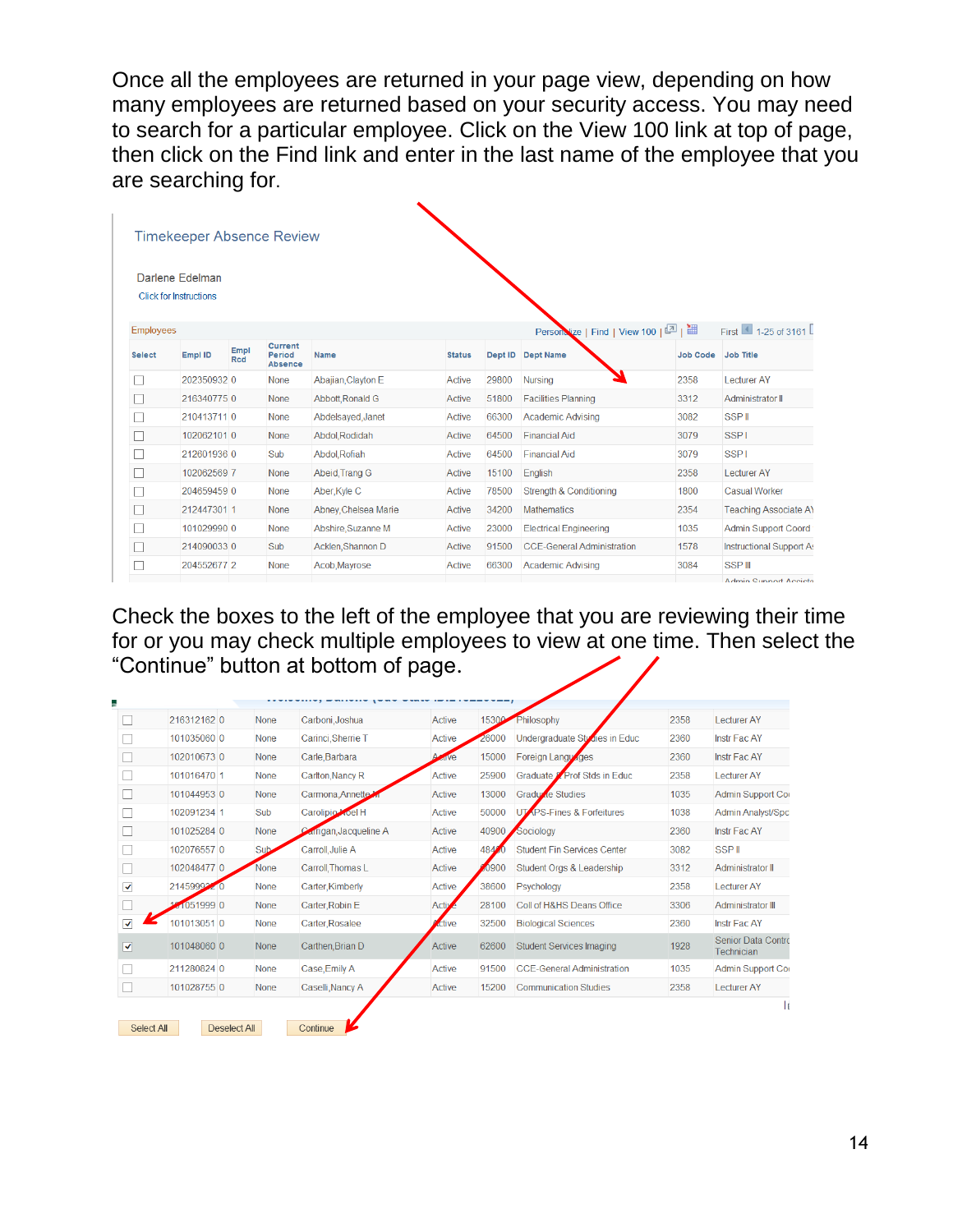Once selecting the "continue" button if will take you to the Review page. In the drop down menu under "Review Status" this is were you chose the option that you have **Reviewed** the time and believe it to be correct, or leave blank and this will continue to stay out here until you do chose an option.

**Needs Correction** option is if you believe the time is incorrect and you want the employee to take action and correct it. This will allow you to enter in comments (under the Add Comment link) and it will email the employee that they need to fix their time once you click the submit button at bottom of page. Once they have corrected their time it will be back in these pages for you to review again.

**Entry Comments** – be sure to verify that these are correct and appropriate for the time that they are entering time for.

Once you have reviewed all the time for accuracy and chosen a Review Status click the submit button at bottom of page. **MPP** will then be able to navigate to this same page and **Approve** the time that you have reviewd.

| Darlene Edelman                | <b>Review Reported Absences</b> |                            |                     |                       |                 |                  |                              |                       |                |
|--------------------------------|---------------------------------|----------------------------|---------------------|-----------------------|-----------------|------------------|------------------------------|-----------------------|----------------|
| <b>Click for Instructions</b>  |                                 |                            |                     |                       |                 |                  |                              |                       |                |
| <b>Existing Absence Events</b> |                                 |                            |                     |                       |                 | Personalize      | Find $\boxed{2}$ $\boxed{3}$ | First $\Box$ 1-7 of 7 |                |
| Empl ID                        | Rcd# Name                       | <b>Absence Name</b>        | Begin Date End Date |                       | <b>Duration</b> | <b>Unit Type</b> | <b>Leview Status</b>         | Entry Comments Ad     |                |
| 1 212601936 0                  | Abdol, Rofiah                   | Sick - Self                |                     | 04/07/2014 04/07/2014 | 8.00000 Hours   |                  | Reviewed<br>$\checkmark$     |                       | A <sub>0</sub> |
| 2 214090033 0                  | Acklen, Shannon D               | No Leave Taken             |                     | 04/01/2014 04/30/2014 | 0.00000 Days    |                  | Reviewed<br>$\checkmark$     |                       | A(             |
| 3 214090033 0                  | Acklen, Shannon D               | <b>CTO Premium</b><br>Earn |                     | 04/07/2014 04/07/2014 | 6.00000 Hours   |                  | $\checkmark$                 | Entry Comments        | A <sub>0</sub> |
| 4 214090033 0                  | Acklen, Shannon D               | <b>CTO Premium</b><br>Earn |                     | 04/08/2014 04/08/2014 | 6.00000 Hours   |                  | Needs Corr<br>$\checkmark$   | Entry Comments A      |                |
| 5 214090033 0                  | Acklen.Shannon D                | <b>CTO Premium</b><br>Earn |                     | 04/09/2014 04/09/2014 | 4.50000 Hours   |                  | $\checkmark$                 | Entry Comments A      |                |
| 6 214090033 0                  | Acklen, Shannon D               | <b>CTO Premium</b><br>Earn |                     | 04/14/2014 04/14/2014 | 4.50000 Hours   |                  | $\checkmark$                 | Entry Comments A      |                |
| 7 200913613 0                  | Adams, Douglas R                | Vacation                   |                     | 04/24/2014 04/30/2014 | 40,00000 Hours  |                  | $\checkmark$                 |                       | A <sub>0</sub> |
|                                |                                 | Submit                     |                     |                       |                 |                  |                              |                       |                |

Note: once the MPP has approved the time they no longer appear here in the Review Reported Absences Page.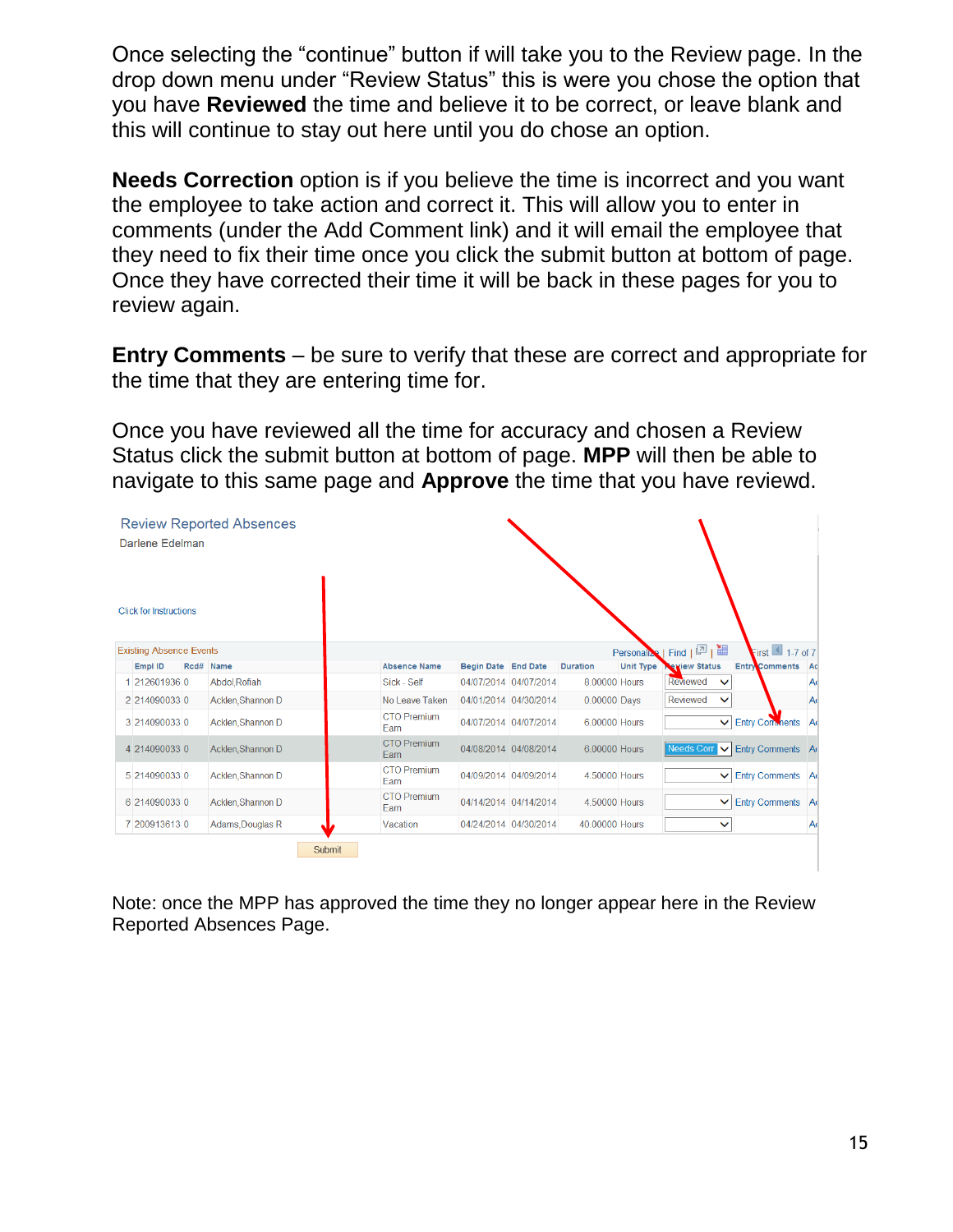To view the time after it has been approved or if you need to enter time on behalf of someone navigate to the Timekeeper Absence Entry Page.

Manager Self Service> Time Mangement> Report Time> Timekeeper Absence Entry>

Chose the employee that you are entering time for or viewing time that has been approved already.

Change the dates at the top of page From and Through dates so that you can view any time period.

To enter time on behalf of an employee enter in the absences and dates unter the section titled "Enter New Absence Events" and click Submit. This will also automatically email the employee that you have entered time for them and change the status to "reviewed" is then is ready for the MPP to approve the time.

| Instructional Support Asst II 1578 |              |                       |                 |                |                                   |                         |                                                         |                                 |                                    |                    |   |
|------------------------------------|--------------|-----------------------|-----------------|----------------|-----------------------------------|-------------------------|---------------------------------------------------------|---------------------------------|------------------------------------|--------------------|---|
| CCE-General Administration 91500   |              |                       |                 |                |                                   |                         |                                                         |                                 |                                    |                    |   |
| <b>Click for Instructions</b>      |              |                       |                 |                |                                   |                         |                                                         |                                 |                                    |                    |   |
| 03/01/2014<br>B1<br>From           |              | <b>Through</b>        |                 | 04/30/2014  31 |                                   |                         |                                                         |                                 |                                    |                    |   |
| <b>Existing Absence Events</b>     |              |                       |                 |                |                                   |                         |                                                         | Personalize   Find   回          | First $\Box$ 1-8 of 8 $\Box$ I ast |                    |   |
| <b>Absence Name</b>                |              | <b>Begin Date</b>     | <b>End Date</b> |                | <b>Absence</b><br><b>Duration</b> |                         | <b>Unit Type</b>                                        | <b>Absence</b><br><b>Status</b> | <b>Last Updated By</b>             |                    |   |
| Sick - Self                        |              | 03/03/2014            | 03/03/2014      |                |                                   |                         | 8.00 Hours                                              | Finalized                       | Murphy, Jennifer L                 |                    |   |
| Sick - Self                        |              | 03/10/2014            | 03/10/2014      |                |                                   |                         | 1.00 Hours                                              | Finalized                       | Murphy, Jennifer L                 |                    |   |
| CTO Premium Farn                   |              | 03/20/2014            | 03/20/2014      |                |                                   |                         | 7.05 Hours                                              | Finalized                       | Murphy, Jennifer L                 |                    |   |
| No Leave Taken                     |              | 04/01/2014            | 04/30/2014      |                |                                   |                         |                                                         | Submitted                       | Acklen, Shannon D                  |                    | 自 |
| <b>CTO Premium Farn</b>            |              | 04/07/2014            | 04/07/2014      |                |                                   |                         | 6.00 Hours                                              | Submitted                       | Acklen, Shannon D                  |                    | 俞 |
| <b>CTO Premium Farn</b>            |              | 04/08/2014            | 04/08/2014      |                |                                   |                         | 6.00 Hours                                              | Submitted                       | Acklen, Shannon D                  |                    | 俞 |
| <b>CTO Premium Earn</b>            |              | 04/09/2014            | 04/09/2014      |                |                                   |                         | 4.50 Hours                                              | Submitted                       | Acklen, Shannon D                  |                    | Ħ |
| <b>CTO Premium Earn</b>            |              | 04/14/2014 04/14/2014 |                 |                |                                   |                         | 4.50 Hours                                              | Submitted                       | Acklen, Shannon D                  |                    | î |
| <b>Enter New Absence Events</b>    |              |                       |                 |                |                                   |                         |                                                         |                                 |                                    |                    |   |
| <b>Absence Name</b>                |              | *Begin Date           |                 | *End Date      |                                   |                         | <b>Absence</b><br><b>Duration</b>                       | <b>Unit Type</b>                |                                    |                    |   |
| No Leave Taken                     | $\checkmark$ | 04/01/2014            | $\mathbf{E}$    | 04/30/2014     |                                   | $\overline{\mathbf{B}}$ |                                                         |                                 | <b>Add Comments</b>                | $\left  + \right $ | Е |
|                                    |              |                       |                 |                |                                   |                         |                                                         |                                 |                                    |                    |   |
| <b>Calculate Duration</b>          |              |                       |                 |                |                                   |                         |                                                         |                                 |                                    |                    |   |
| Timesheet                          |              |                       |                 |                |                                   |                         | To the best of my knowledge and belief, the information |                                 |                                    |                    |   |

.

 $\mathbf{L}$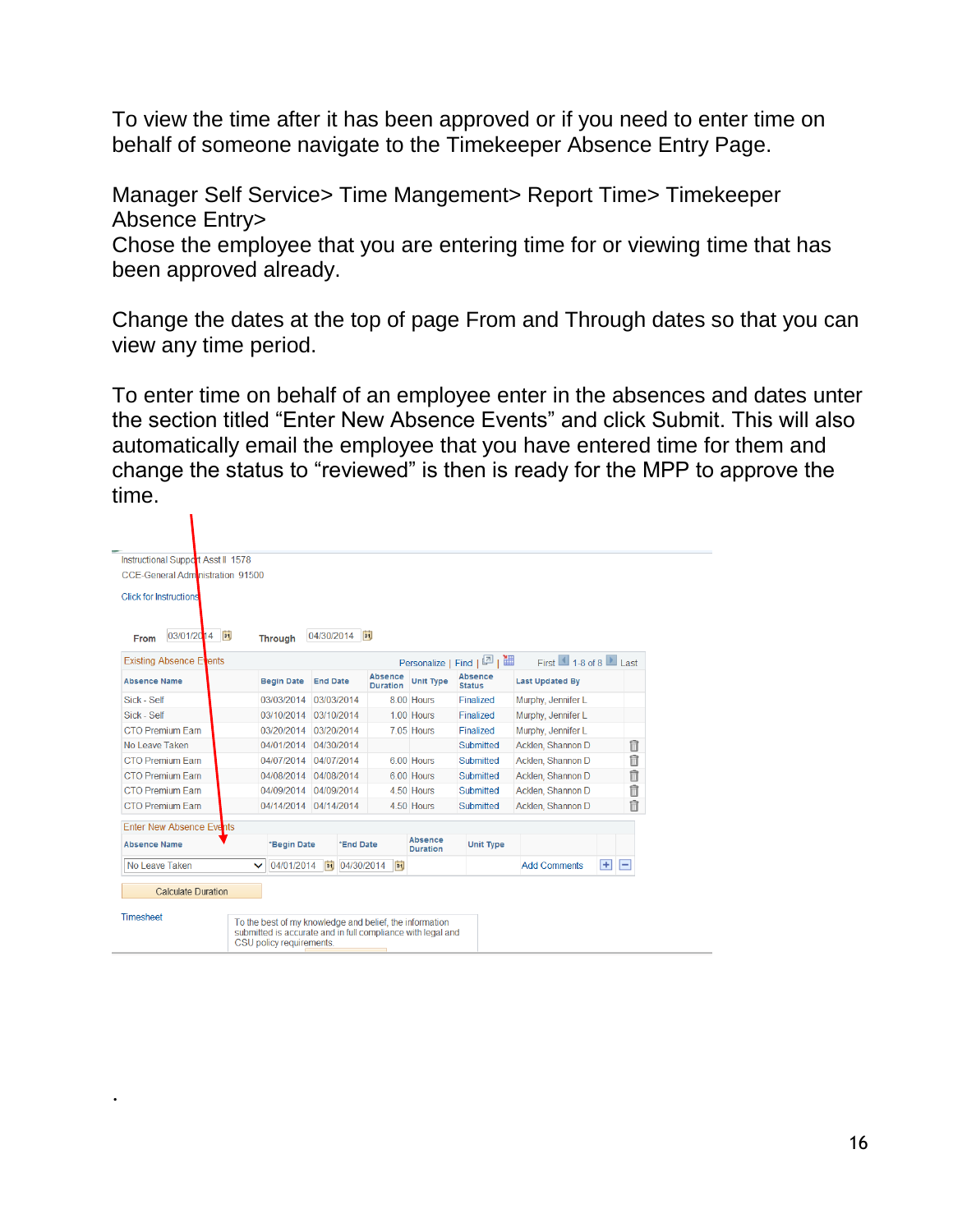# **Hourly Intermittent Payroll and Attendance**

Intermittent payroll attendance consists of hourly rate employees and is considered Positive Pay. Paychecks are prepared after the close of the pay period and are based on actual time worked and reported.

Time worked and use of leave credits are recorded on Absence and Excess Hours Worked forms (PR54) and overtime is recorded on Authorization for Extra Hours forms (682). Both are submitted to Timekeepers at the end of each pay period for data entry.

### **Pay Frequency**

Pay days are the 15th of the month following the previous pay period. If the 10th falls on a Saturday or holiday, pay day is usually the last working day before. If the 15th falls on Sunday, pay day is the following working day.

#### **General Procedures**

Actual time worked must be recorded on the Absence and Excess Hours Worked Report Form (PR54).

Indicate the number of hours worked each day on form PR54, including holiday hours worked. If vacation or sick leave credits are used, they are to be shown only on the days the employee is scheduled to work. For holidays, compute the number of holiday pay hours and record the hours on the HOLIDAY line. Total the hours to be paid. For questions on holiday pay, please contact the Payroll Office.

#### **Leave Credits**

Vacation - On the first day of the monthly pay period following the completion of **160 hours** of paid employment (time worked in the current and prior pay periods) an hourly employee shall receive credit for vacation with pay for one complete monthly pay period. Thereafter, on the first day of the monthly pay period following additional service of 160 hours, the employee is credited with vacation.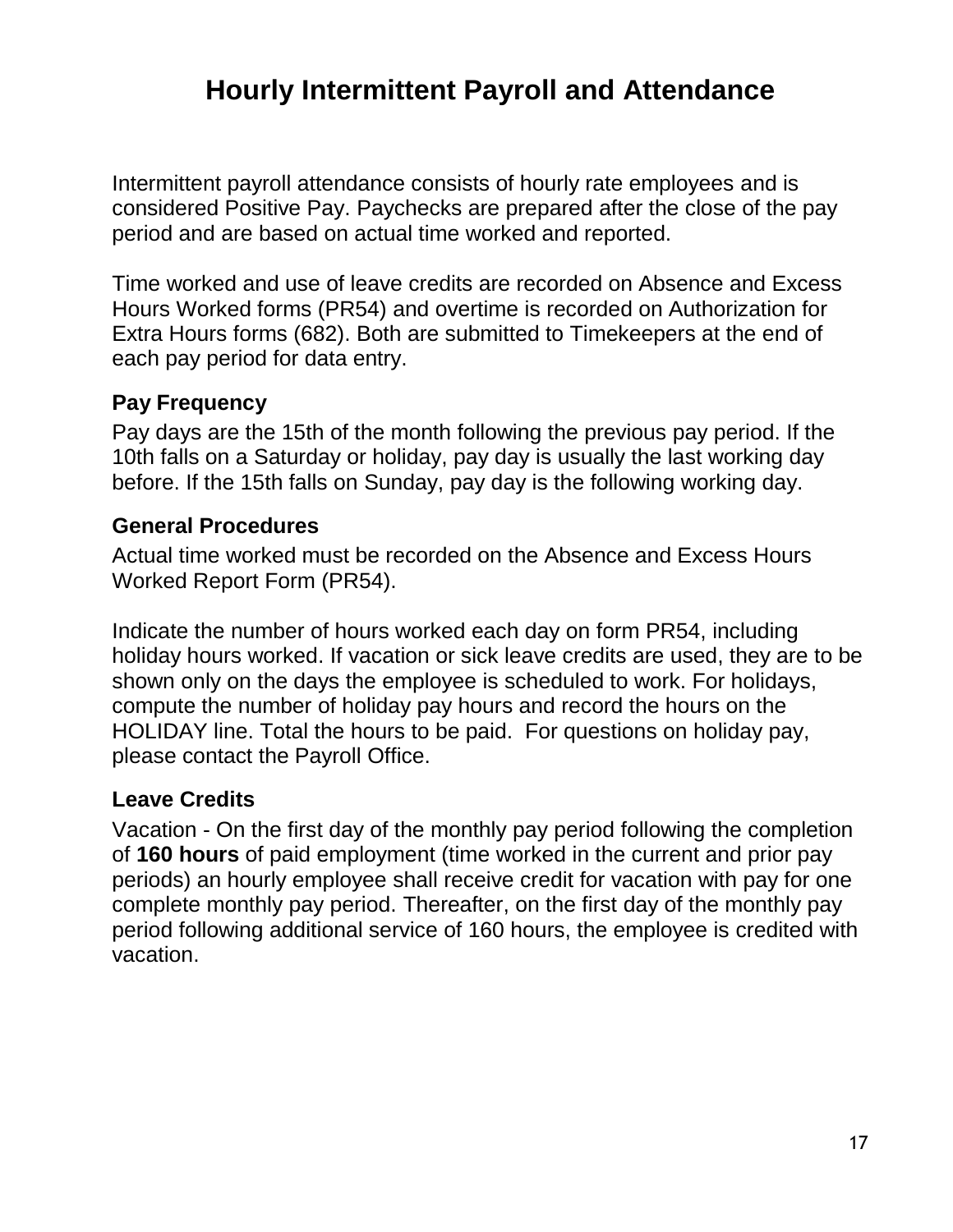Intermittent Vacation Chart:

| <b>Hours of</b> | Vacation earned per pay |
|-----------------|-------------------------|
| <b>Service</b>  | period                  |
| $160 - 5,919$   | $6 - 2/3$               |
| 5,920 - 11,679  | 10                      |
| 11,680 - 19,359 | $11 - 1/3$              |
| 19,360 - 28,959 | $12 - 2/3$              |
| 28,960 - 38,559 | 14                      |
| 38,560 - 48,159 | $15 - 1/3$              |
| 48,160 & Over   | 16                      |

### **Sick Leave**

After completion of 160 hours of paid employment, the employee is credited with one day of sick leave. One day of sick leave is given for each additional 160 hours of paid employment. Sick leave credit is given the first of the pay period following completion of the required hours. Hours worked in excess of 160 hours in a pay period are not counted or accumulated for sick leave purposes.

### **Holiday Pay**

An hourly employee is entitled to holiday pay for each holiday in accordance with the following table which reflects proportional holiday pay based on the relationship of total hours worked in the period.

Intermittent Holiday Pay Chart:

| <b>Hours on Pay</b><br><b>Status</b> | <b>Holiday Pay Due</b> |
|--------------------------------------|------------------------|
| $0 - 10.9$                           | 0                      |
| $11 - 30.9$                          | 1                      |
| $31 - 50.9$                          | 2                      |
| $51 - 70.9$                          | 3                      |
| $71 - 90.9$                          | 4                      |
| $91 - 110.9$                         | 5                      |
| $111 - 130.9$                        | 6                      |
| $131 - 150.9$                        | 7                      |
| 151 or over                          | 8                      |
|                                      |                        |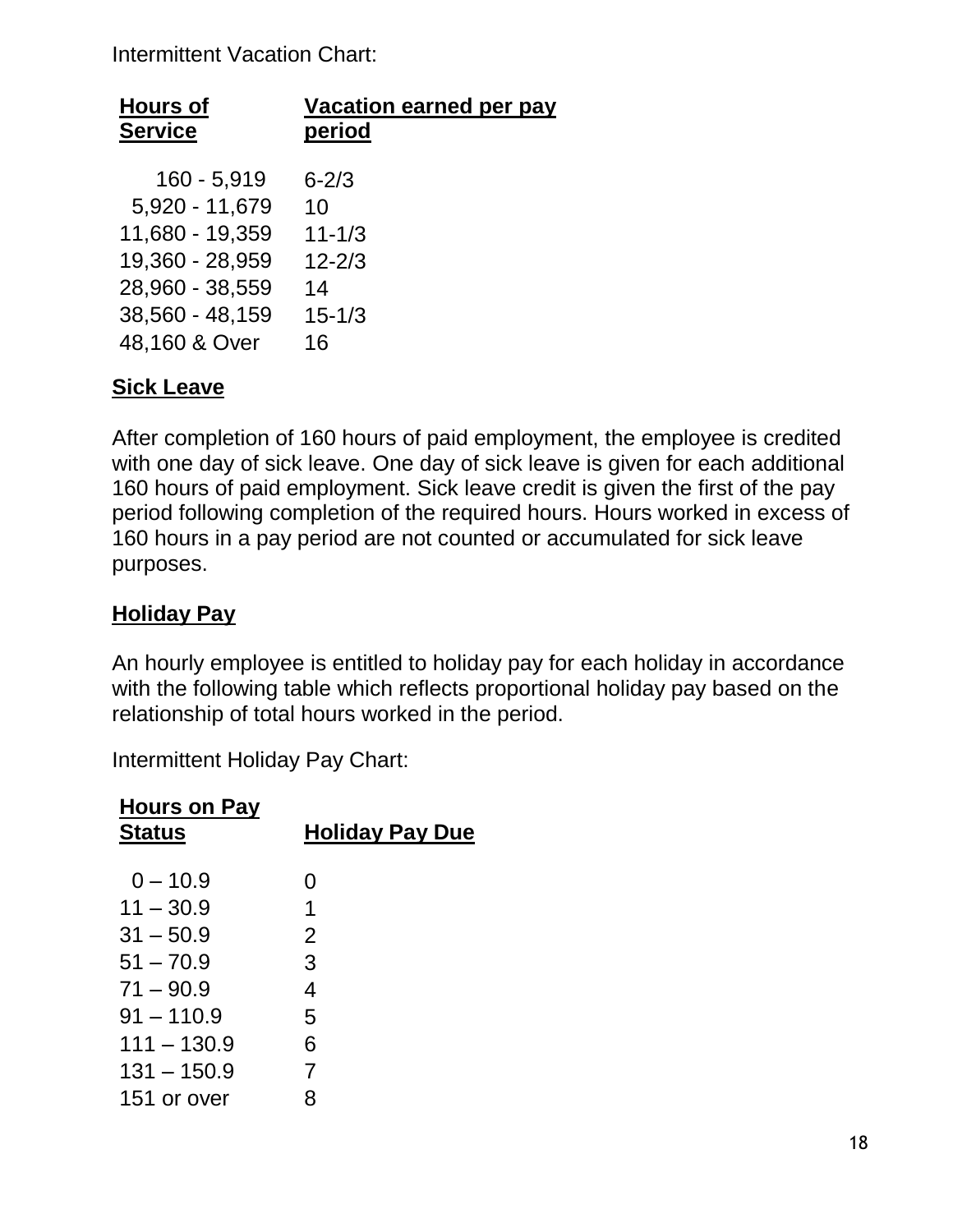### **How to Complete an Intermittent Time Sheet**

Employees paid by the hour are reported on an Absence and Excess Hours Worked Report (PR54).

See the paper form tab labeled "Instructions" on how to fill out the form in detail. Make sure that all information at top form is completed or it may be returned for completion.

- $\blacksquare$  Indicate the actual number of hours worked (including any hours worked on a holiday) for each day in the row section titled "Irregular/REG". If vacation or sick leave credits are used, they should be shown in the VA or SL rows on the days the employee was scheduled to work. For any questions regarding holiday pay, please contact the Payroll Office.
- If the employee does not work on a holiday, determine the amount of holiday pay based on the Hourly Intermittent Holiday Compensation Chart (See Holiday Compensation) and record the hours in the section titled "HOL" Total the hours to be paid (Add actual work hours plus leave credits and holiday hours).
- Make sure that employee and Supervisor Signatures are obtained.
- $\blacksquare$  Once all the data is completed on the form, the timekeeper may enter the data into the Time and Labor Module through CMS. See Time and Labor Rapid Entry and Approval process guide on how to enter and approve time in the Module. This must be completed by Payroll Cut-Off dates. See HR/Payroll Website under the link Time and Labor for processing guideline(s).
- Forward all PR54 forms to the Payroll Department prior to Payroll Cut-off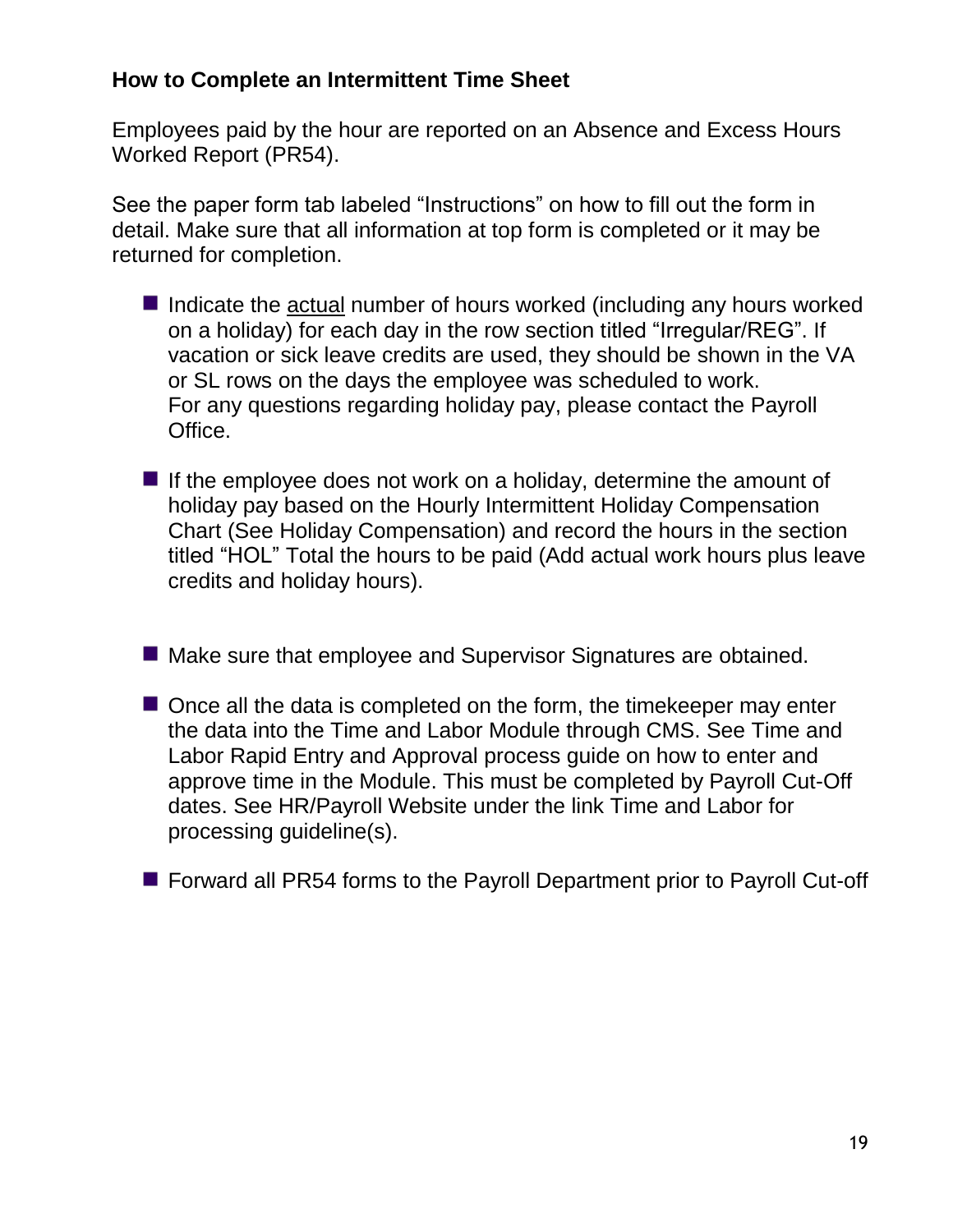# **Shift Differential Attendance**

Additional pay to an employee scheduled to work shifts other than 6 AM to 6 PM standard day shifts.

### **Eligibility**

Evening Shift (SHSWG) – An eligible employee who is regularly assigned to work four (4) or more hours between 6 PM and Midnight (exclusive of overtime) shall be paid shift differential for the employee's entire shift.

Night Shift (SHGRV) - An eligible employee who is regularly assigned to work four (4) or more hours between Midnight and 6 AM (exclusive of overtime) shall be paid shift differential for the employee's entire shift.

#### **Pay Frequency**

Pay days are the 15th of the month following the previous pay period. If the 15th falls on a Saturday or holiday, pay day is usually the last working day before. If the 15th falls on Sunday, pay day is the following working day.

#### **Call Backs**

Employees who are regularly assigned a shift during the day or evening and are called back to work during the evening or night shift, are eligible to receive a shift differential if the work to be performed would normally be accomplished during the time frame covered by the evening or night shift **AND if t**he actual time worked is in segments of at least four or more hours during the evening of night shift. (See bargaining unit contracts for further information.)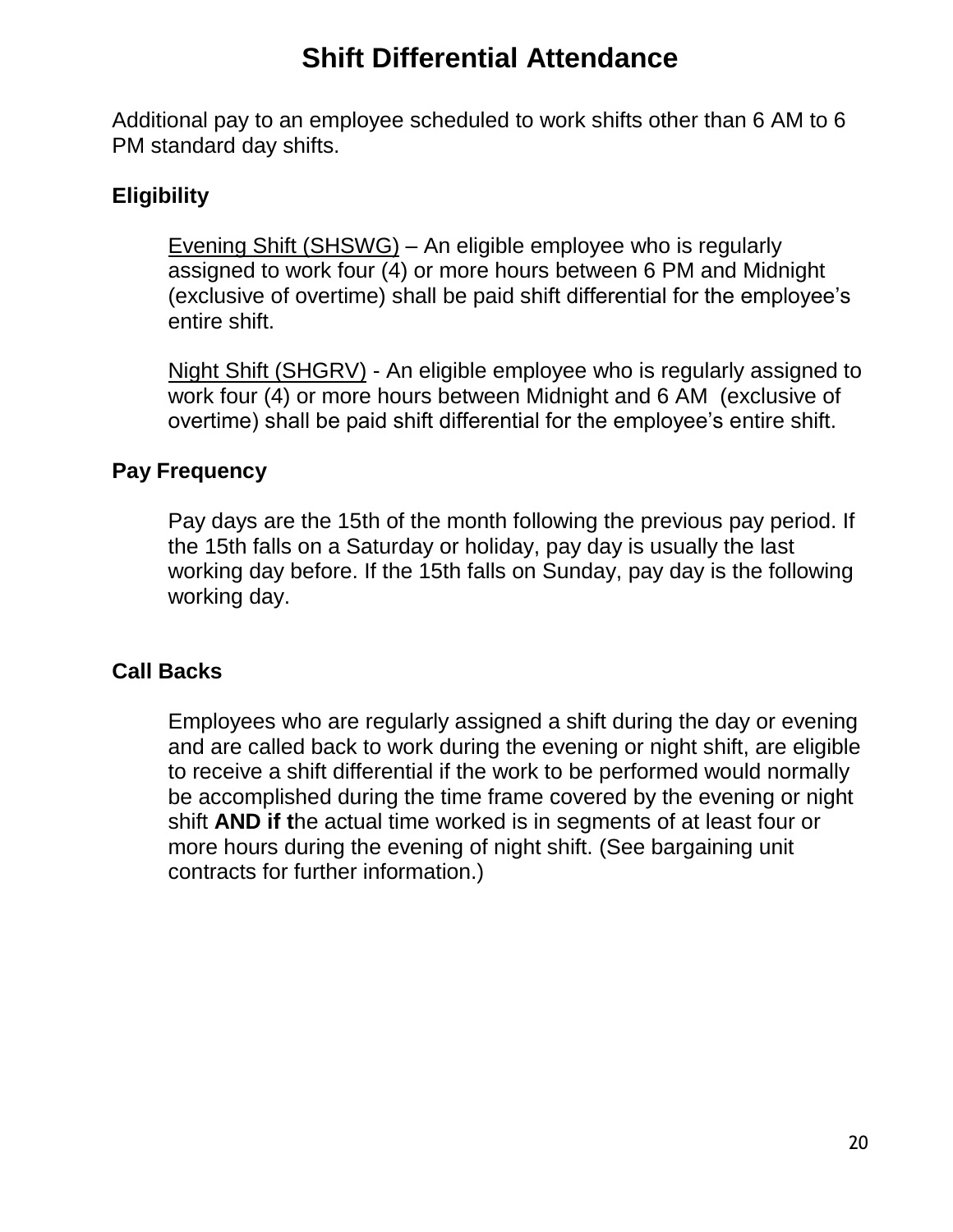# **Irregular Work Schedules**

For pay purposes, an employee is generally considered to be working five days a week at the time-base reflected on their appointment (IE:  $1/2$  time = 4 hours per day). In some cases, an employee's actual work schedule may be different than the normal Monday through Friday with equal hours worked on each day. All irregular or alternate work schedules must be approved by Human Resources prior to the employee starting a new schedule.

Examples of Irregular Work Shift schedules:

4/10 A full- time employee who works four days per week, ten hours per day.

9/80 A full-time employee who works four days at nine hours per day and one day at eight hours during the first week and four days at nine hours per day during the second week.

Refer to collective Bargaining agreements for more information.

#### [CSU | Labor Relations | Collective Bargaining Agreements](http://www.calstate.edu/LaborRel/Contracts_HTML/contracts.shtml)

#### **Excess or Deficit Hours**

Non-exempt employees who are approved to work an alternate work schedules acknowledge that due to the fluctuation in the number of work days in a standard State pay period (21 or 22 days) may have either an excess of an deficit of work hours in any given pay period and may need to offset deficit balances by using available leave credits or depending on excess be paid additional monies per HR Letter 2003-28 or successor letters. Please see Collect Bargaining Agreement language per your area.

#### **Holidays**

Depending upon contract language, the value of a holiday may be worth eight hours or the number of hours an employee was normally scheduled to work on the day the holiday was observed (part time employees receive a pro-rated amount).

#### **Overtime**

Overtime is based on the FLSA of time worked over 40 hours in a week. The work week for CSUS is Sunday through Saturday.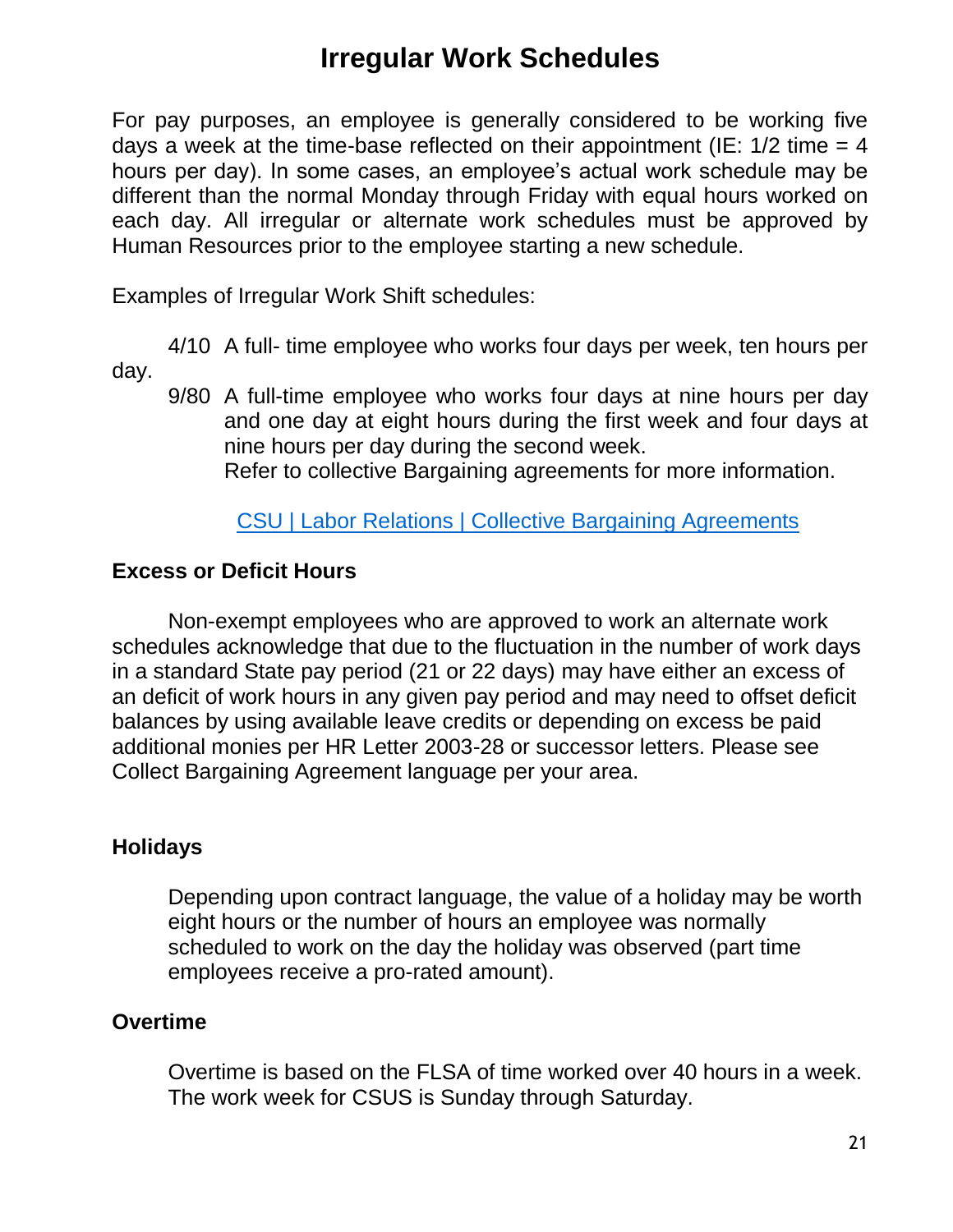### **Docks**

Dock is a loss of earnings due to a non-compensable period of absence. All Dock time must be reported before the dock cutoff date on the Payroll Calendar in order to accurately be reflected on employee's paycheck.

# **Special Consultants**

Special Consultants are appointed on a temporary basis. For The College of Continuing Education, Special Consultants are appointed to perform course instruction or special services.

#### **General Procedures**

The hiring department must complete a Personnel Transaction Form, Special Consultant Agreement and a Special Consultant Time sheet. **All** of these forms must be submitted to Human Resources for approval. Human Resources will then submit the proper copies to the Payroll Office for payment processing.

Special Consultants are paid on a daily rate. Payments for appointments to class codes 2356, 2362, 2365 and 4660 may not span two state pay periods. A separate time sheet must be submitted for each pay period.

#### **General Procedures (CCE only)**

CCE must submit a Special Pay Request directly to the Payroll Office for payment processing. It must include the following:

- **Instructor Social Security Number**
- **Instructor Name**
- EmplID / Empl Rcd  $#$
- **Pay Period**
- CMS Position Number
- Rank/Range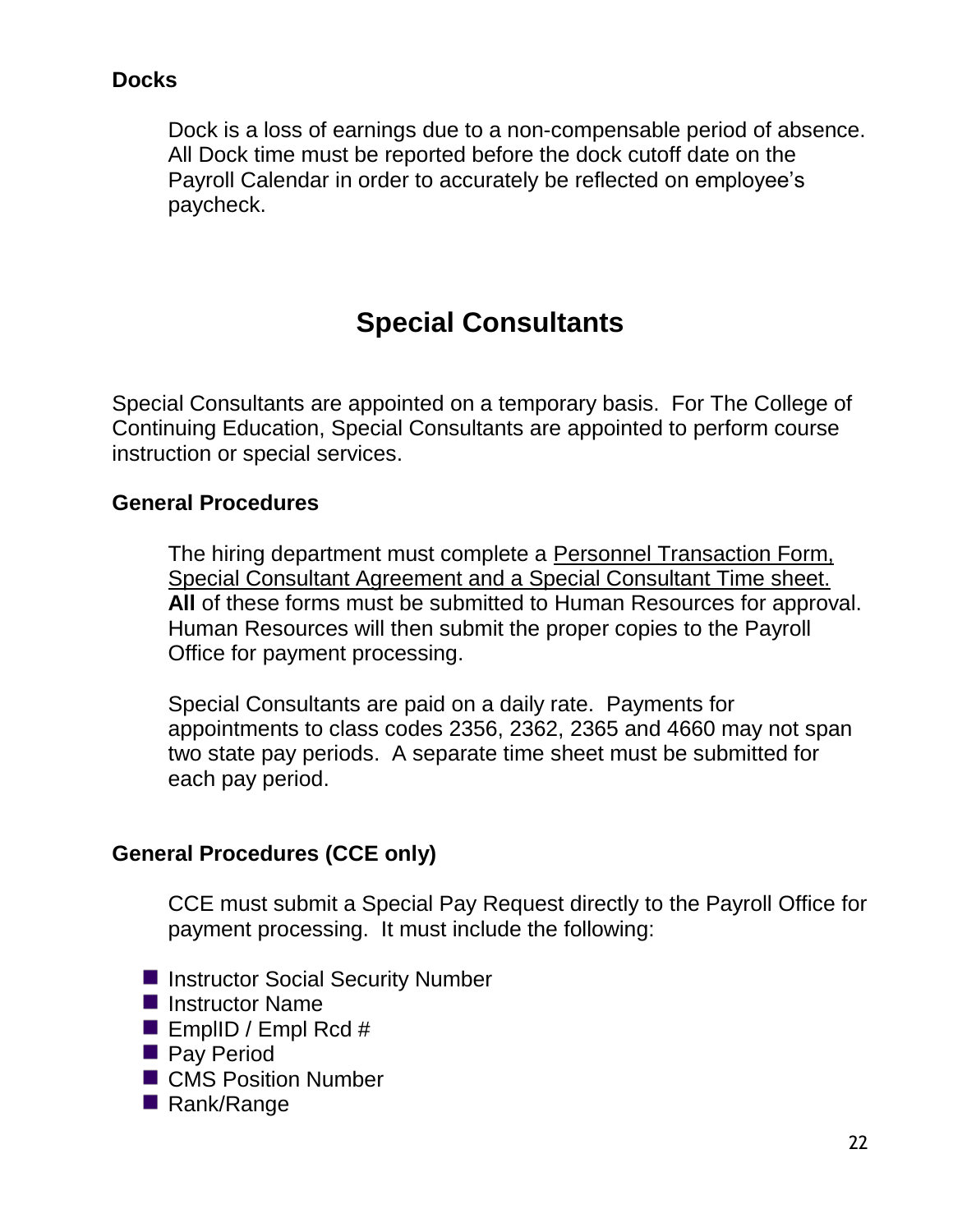

- **Pay rate**
- Total Pay

Special Pays for CCE are paid in units or hours and must include a rank or a range per the CSU Salary Schedule.

Amendments to Special Pay Requests must be submitted with the same information and must be marked as an amendment.

Per HR/Benefits 2014-09 Tech Letter and the Affordable Care Act campuses will be required to maintain hours in the PeopleSoft CMS Time and Labor module for all employees who are not currently hired/paid via timebase (FTE), including staff, student employees, and employees appointed via special payments (e.g. immediate Pay (A54) appointments) or paid hourly. Hours will be tracked based on actual hours worked, computed from timebase or derived by formula and entered into Time and Labor.

See Time and Labor Guidelines for data entry of hours into CMS

# **Separations**

If an employee is being separated from their position prior to the expiration date of their appointment, the Absence and Excess hours report (PR54) and separating PTF must be submitted immediately in order to comply with AB 2410 Law for Payment of Wages at Separation.

Upon separation from service **without fault** on his or her part, a person is entitled to a lump-sum payment as of the time of separation for any unused or accumulated vacation, CTO, excess hours, or holiday pay. This sum is computed by projecting the accumulated time on a calendar basis so that the lump sum will equal the amount which the employee would have been paid had he/she taken time off but not separated from service.

(GOVT CODE SECTION 19839)

If the separation is through fault of their own (ex: AWOL or disciplinary), the amount of lump sum cannot exceed the available balance at the time of separation.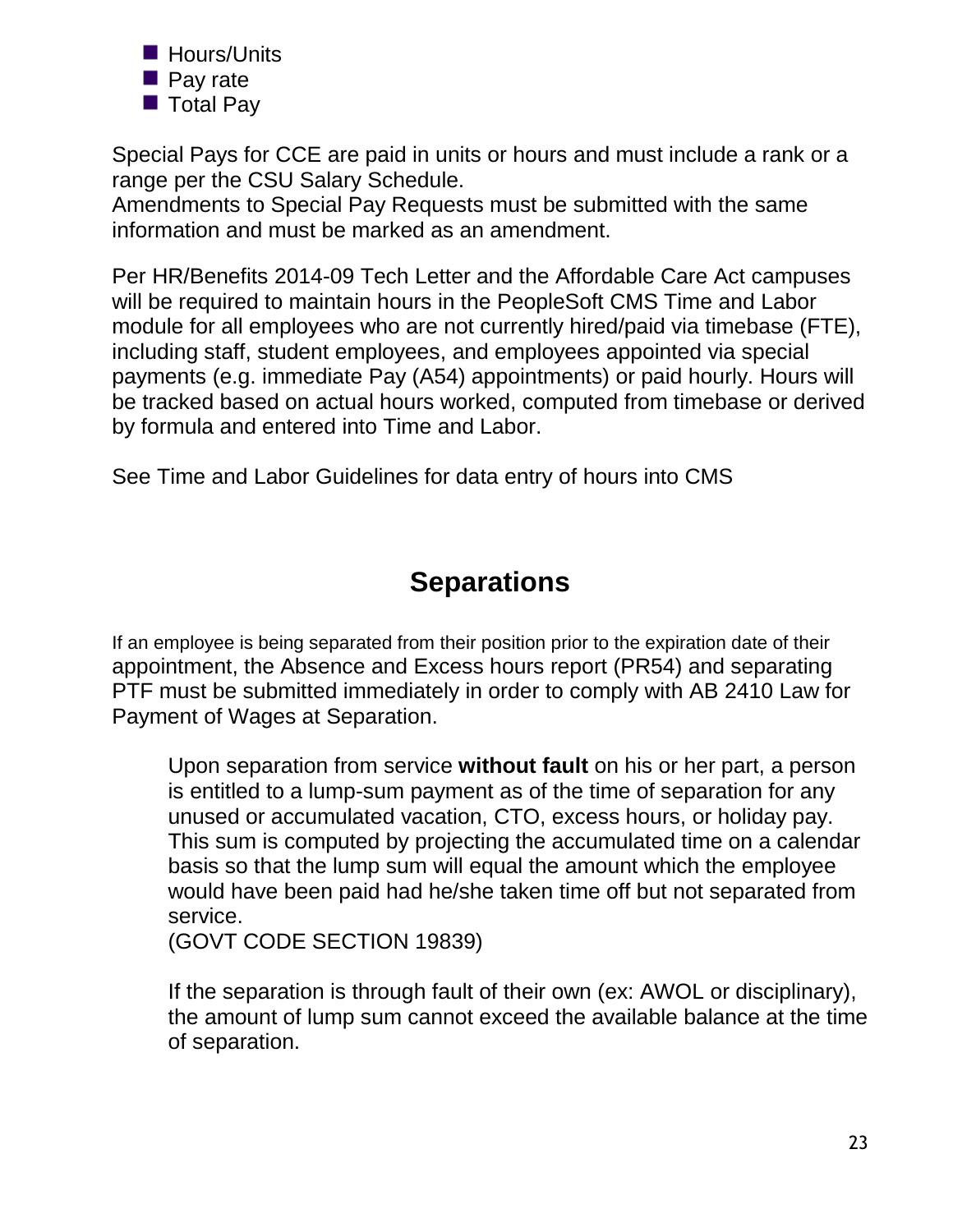Employees who move to an academic-year position or to a position, in which vacation credits are neither accrued nor used, are entitled to receive a lumpsum payment for the available balance at the time of the appointment change.

Employees leaving CSU Sacramento to go to another State Agency in which vacation credits are accrued and used differently are entitled to receive lumpsum payment for the balance at the time of separation. If the State Agency accrues and uses vacation credits in the same manner as CSU, the employee may be allowed to carry over a mutually agreed upon balance. NOTE: "Mutually agreed" implies agreement between the employee and the new employer.

Employees leaving CSU to go to another State Agency may be allowed to carry over sick leave hours.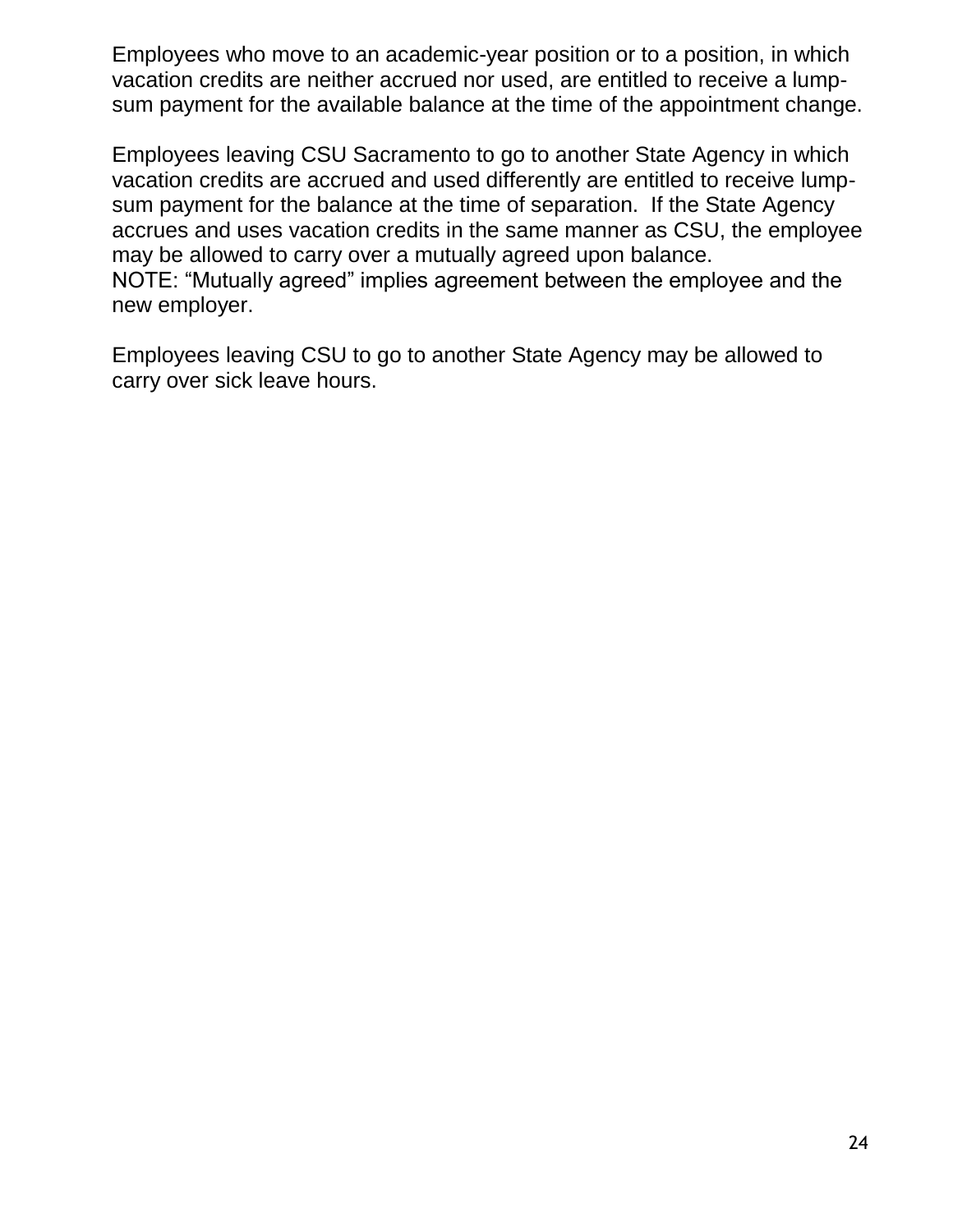# **Leave Attendance Coding**

| <b>SL</b>    | <b>Sick Leave Self</b>                                                        |
|--------------|-------------------------------------------------------------------------------|
| <b>SLF</b>   | Sick Leave Family (May not exceed 5 days in a calendar year without           |
|              | Administrator approval)                                                       |
| <b>SLD</b>   | Sick Leave allowed due to death in the immediate family. (May not exceed five |
|              | days per death)                                                               |
| FL           | Funeral Leave (See MOU for specified relatives)                               |
| <b>VA</b>    | Vacation                                                                      |
| <b>CTO</b>   | <b>Using Compensating Time Off</b>                                            |
| <b>CTPR</b>  | Extra hours worked under authorization for CTO (earned at 1.5)                |
| <b>CTST</b>  | Extra hours worked under authorization for CTO (earned at 1.0)                |
| HT           | <b>Using Holiday Credit Hours</b>                                             |
| EM           | <b>Using Excess Hours Credits</b>                                             |
| EP           | Excess hours earned                                                           |
| <b>PH</b>    | <b>Using Personal Holiday</b>                                                 |
| ML           | Short-Term Military Leave (submitted in days)                                 |
| EM           | <b>Emergency Military leave</b>                                               |
| JD           | Jury duty                                                                     |
| <b>OTPR</b>  | Extra hours paid under authorization for CTO (earned at 1.5)                  |
| <b>OTST</b>  | Extra hours paid under authorization for CTO (earned at 1.0)                  |
| <b>SW 01</b> | <b>Subpoenaed Witness</b>                                                     |
| <b>UTR</b>   | <b>Union Time-Reimbursed</b>                                                  |
| <b>UTN</b>   | Union Time -Not Reimbursed                                                    |
| <b>MPA</b>   | Maternity/Paternity/Adoption Leave                                            |
| L            | Informal Leave Without Pay                                                    |
| A            | Absence Without Leave Approved                                                |
| <b>DOCK</b>  | Informal leave without pay                                                    |
| <b>SHGRV</b> | Shift Differential - Night                                                    |
| <b>SHSWG</b> | Shift Differential - Evening                                                  |
| SHE08        | Shift Differential - Night (R08)                                              |
| SHN08        | Shift Differential - Evening (R08)                                            |
| <b>HOL</b>   | Holiday                                                                       |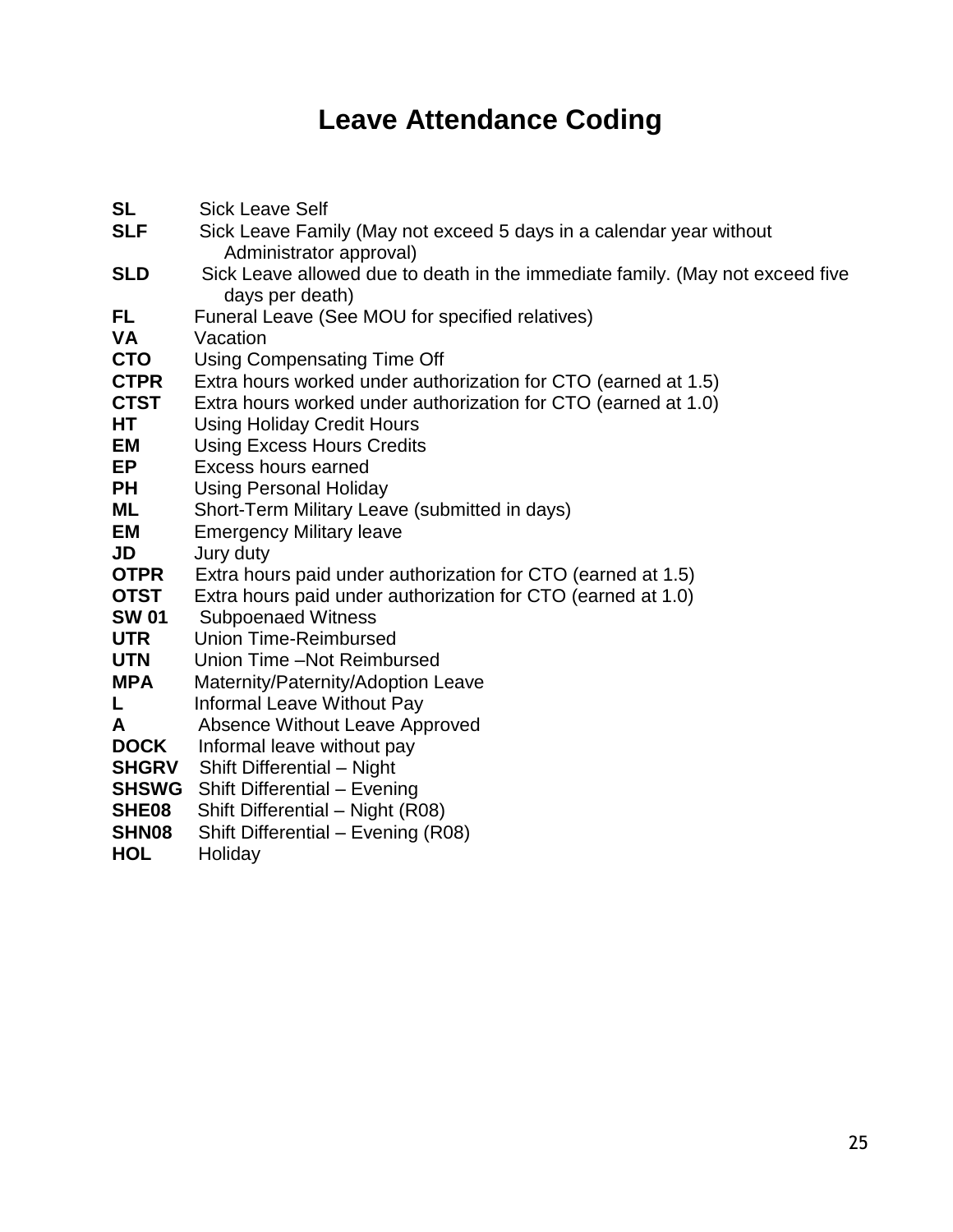# **Sick Leave**

Sick Leave is an accrued benefit that provides time off with pay due to personal illness or injury, dental, eye, or other physical or medical examinations or treatments by a licensed practitioner, or to care for ill or injured family members, or due to death of a family member. See perspective Collective Bargaining Agreement for your area for more detailed information.

### **Eligibility**

Sick leave is accrued following 1 month of continuous service in a qualifying pay period. A qualifying pay period consists of 11 days or more of pay. For Intermittent employees, a qualifying pay period consists of an accumulation of 160 hours (this can take more than one month to accumulate).

### **Accrual Rates**

The full-time sick leave rate of accrual for all employees is 8 hours per qualifying monthly pay period. The amount of accrual is based on the employee's time base (full time  $= 8$  hours; part time  $=$  pro-rated rate; intermittent  $= 8$  hours after a 160 hours of qualifying service). There is no limit to the amount of sick leave hours that may be accumulated.

#### **FERP participants**

At the time of service retirement and appointment into the Faculty Early Retirement Program (FERP), the participant may elect to carry over up to 48 hours of sick leave from their previous position to their FERP position.

FERP employees may accumulate up to 160 hours during their total FERP employment period. If they use any part of the 160 hours, they do not accrue any additional sick leave.

#### **Usage**

Sick leave must be used in increments of one-half hour (0.50). Part-time faculty may use sick leave in any increment as their time base may requires it.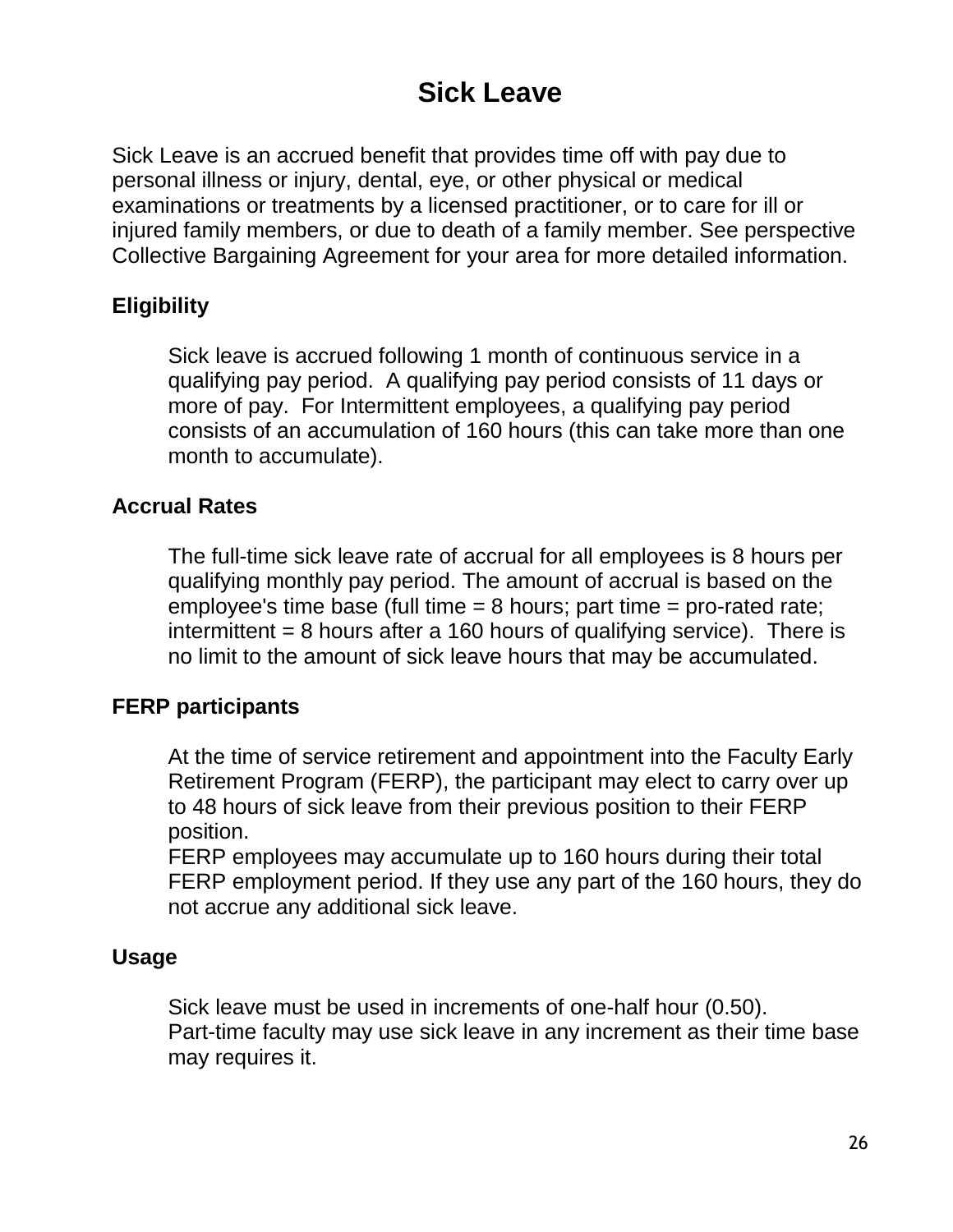Accruals earned after 11 days of pay cannot be used until the first day of the following pay period.

Employees in classifications that are exempt from the Fair Labor Standards Act (FLSA) cannot be docked or have their leave credits charged for a partial days' absence unless on an approved FMLA leave. Use of sick leave or use of a dock may be utilized for absences of a full day. A full day is whatever an employee's normal schedule is.

Example: if scheduled to work 4 hours on Friday and the employee calls in sick for the day, then 4 hours of sick leave must be charged. However if, for example, a full-time faculty member (or any academic-year classified employee) calls in sick for a day that they have classes, they must charge sick leave until they are available for work. This applies even though the employee may not have any other scheduled duties for the rest of their absence.

Sick leave may be used to care for ill or injured "immediate" family members as set forth in each bargaining unit contract.

[http://www.calstate.edu/LaborRel/Contracts\\_HTML/contracts.shtml](http://www.calstate.edu/LaborRel/Contracts_HTML/contracts.shtml)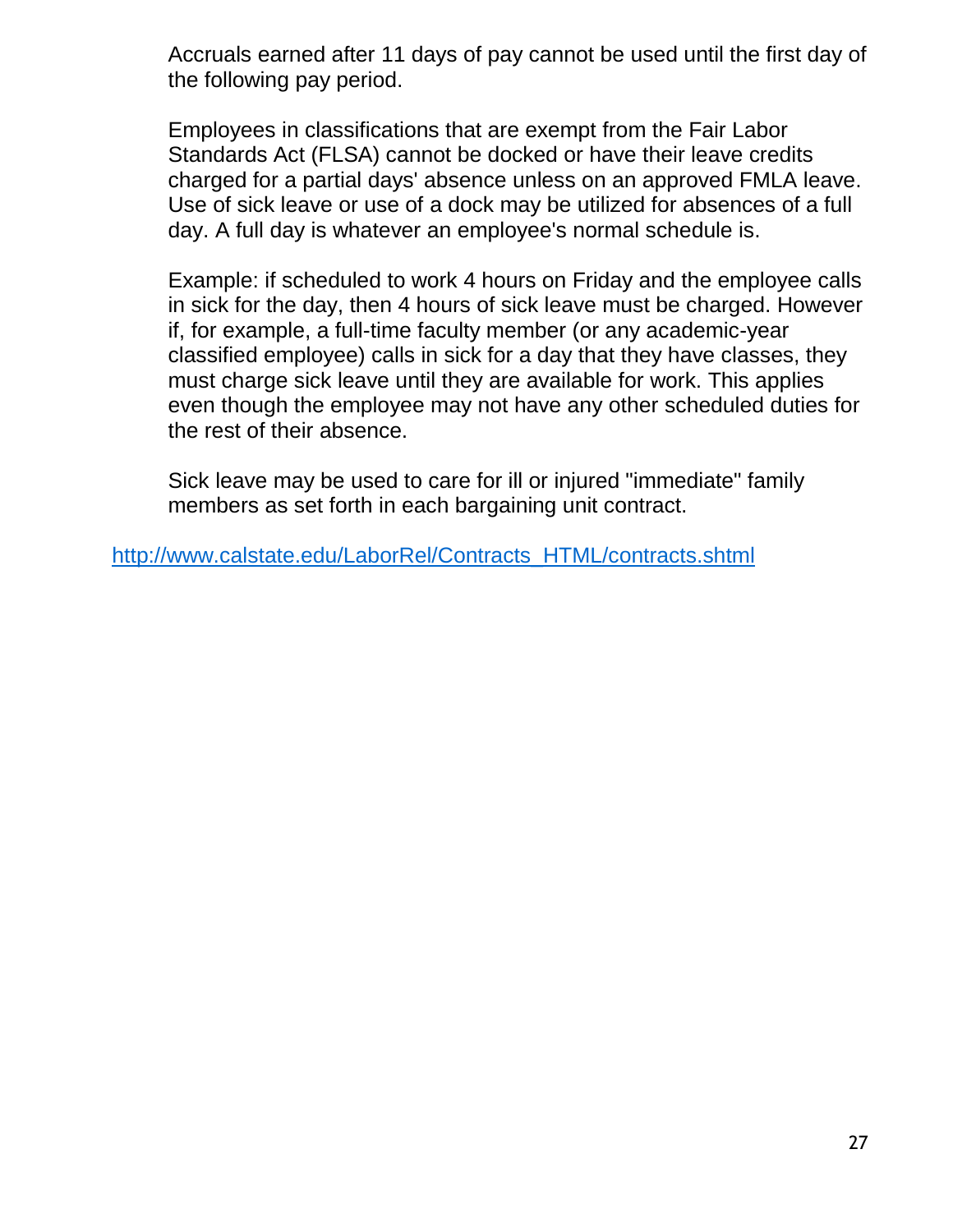# **Vacation**

Vacation is an accrued benefit which provides time off with pay with management approval. See your perspective Collective Bargaining Units below for more detailed information.

[http://www.calstate.edu/LaborRel/Contracts\\_HTML/contracts.shtml](http://www.calstate.edu/LaborRel/Contracts_HTML/contracts.shtml)

# **Eligibility**

Vacation is accrued following 1 month of continuous service in a qualifying pay period. A qualifying pay period consists of 11 days or more of pay. For Intermittent employees, a qualifying pay period consists of an accumulation of 160 hours (this can take more than one month to accumulate).

Accrual rates and eligibility are determined by bargaining unit and class code. The accrual rate is based on the employee's time-base (ex: full time=full rate, part-time=pro-rated, intermittent=full rate after 160 hours)

| <b>Length of Qualifying</b><br><b>Service</b> | <b>Credit in</b><br><b>Days</b> | <b>Credit in Hours</b> |
|-----------------------------------------------|---------------------------------|------------------------|
| 1 month to 3 years                            | 5/6                             | $6 - 2/3$              |
| 37 months to 6 years                          | $1 - 1/4$                       | 10                     |
| 73 months to 10 years                         | $1 - 5/12$                      | $11 - 1/3$             |
| 121 months to 15 years                        | $1 - 7/12$                      | $12 - 2/3$             |
| 181 months to 20 years                        | $1 - 3/4$                       | 14                     |
| 241 months to 25 years                        | $1 - 11/12$                     | $15 - 1/3$             |
| 301 months and over                           |                                 | 16                     |

Vacation Credit Per Qualifying Pay Period

#### **Usage**

Accruals earned after 11 days of pay cannot be used until the first day of the following pay period.

Vacation must be used in increments of one-half hour (.50).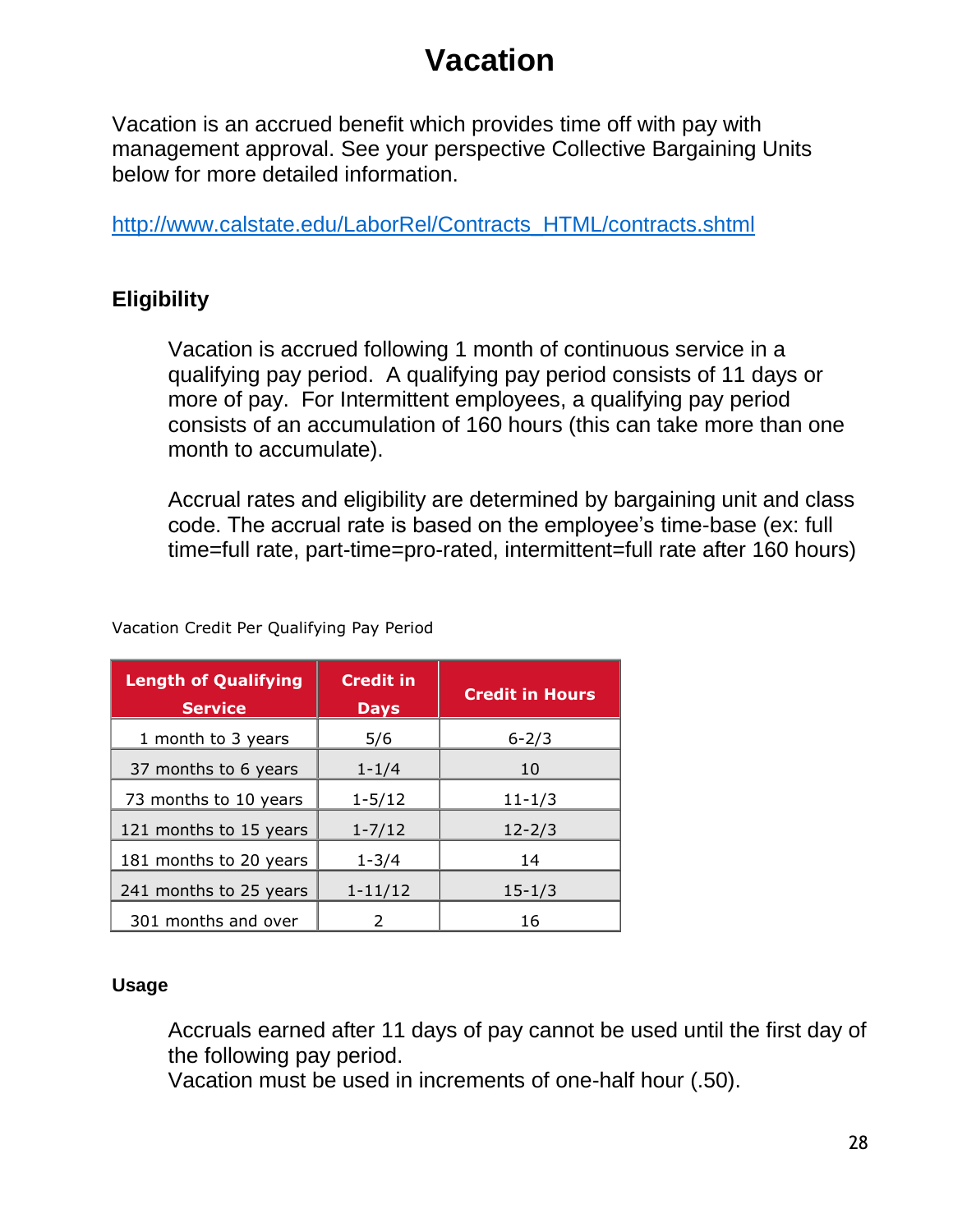### **Vacation Maximums**

Vacation maximums are determined by bargaining unit contracts. All employees eligible to earn vacation (represented and unrepresented) may accumulate unused vacation hours provided that, on December 31 the limit is not exceeded. See appropriate collective bargaining agreements for maximums.

Under certain conditions, as specified in the bargaining unit contracts, employees may be allowed to carry over more vacation than their maximums, if authorized by their supervisor and the appropriate Vice President.

# **Personal Holiday**

A personal holiday (PH) is a paid day off credited to employees for use during the calendar year.

#### **Earning Eligibility**

Eligible employees are entitled to one personal holiday per calendar year, January 1 through December 31.

#### **Usage**

- $\blacksquare$  To be entitled to use a PH, an employee must be eligible and in active employment status.
- The amount of the PH usage is based on an employee's time base at the time it is reported as used.
- **PH** cannot be used in increments. It must be claimed on one specific day only.
- Intermittent employees receive time-off with pay for the personal holiday based on the number of hours worked and claimed from leave balances in the pay period in which the holiday is taken.
- If a PH is not taken by December 31, it is forfeited.

#### **Attendance Recording**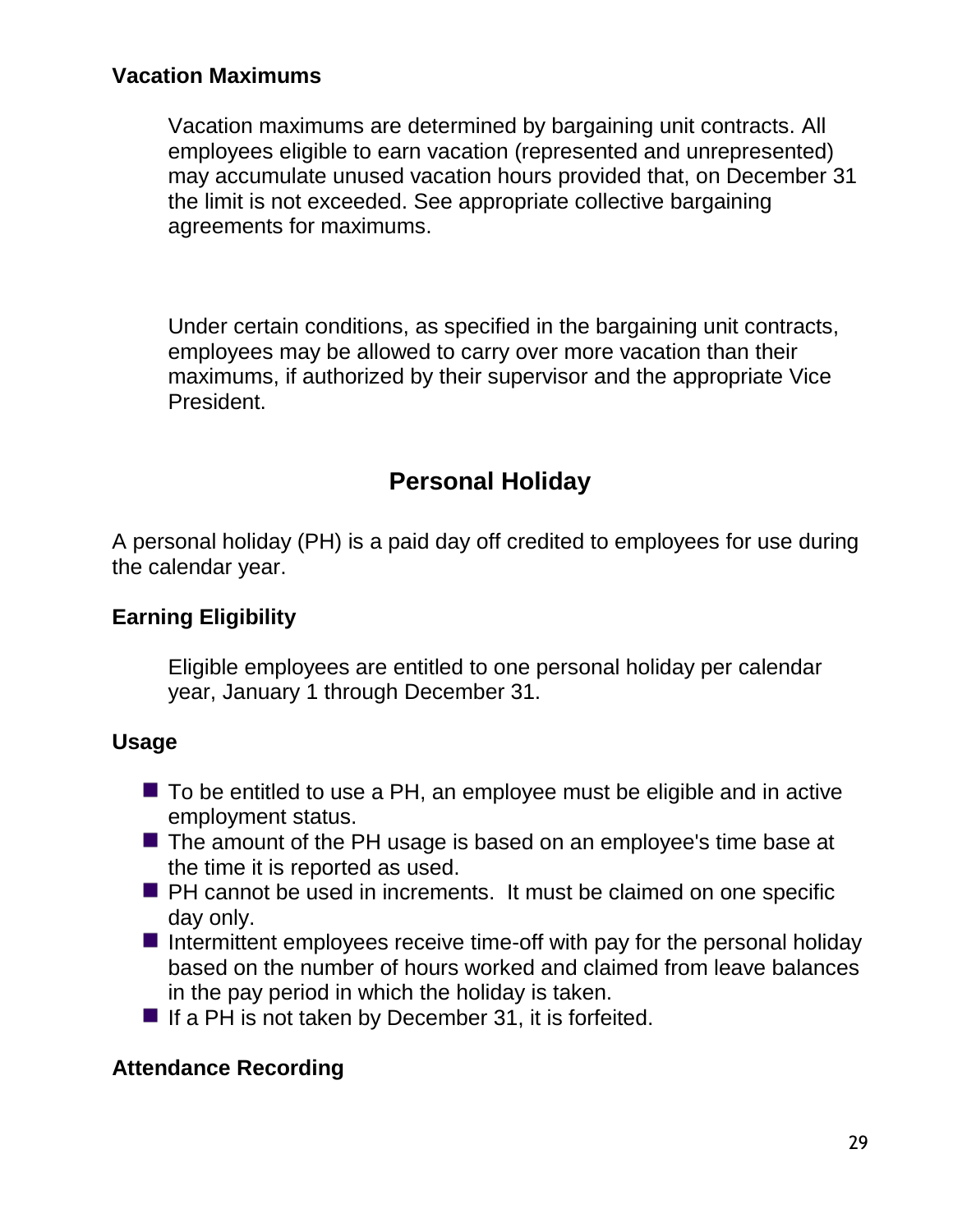$\blacksquare$  Personal holiday pay for intermittent employees is based on the number of hours worked and leave hours used in the pay period in which the holiday is taken. Do not include holiday pay hours. (See chart below)

| <b>Hours on Pay Status</b> | Number of Hours of     |
|----------------------------|------------------------|
| <b>During Pay Period</b>   | <b>Holiday Pay Due</b> |
| $0 - 10.9$                 |                        |
| $11 - 30.9$                |                        |
| $31 - 50.9$                | 2                      |
| $51 - 70.9$                | 3                      |
| $71 - 90.9$                | 4                      |
| $91 - 110.9$               | 5                      |
| 111 - 130.9                | 6                      |
| 131 - 150.9                |                        |
| 151 or over                | 8                      |

# **Overtime**

#### **(Authorization for Extra Hours - Form 682)**

When an employee works more than 40 hours in a week, the extra hours are considered overtime. For the purposes of overtime, consistent with the provision of the Fair Labor Standards Act (FLSA), all CSU employees are classified as either exempt or non-exempt

from FLSA. Exempt employees do not receive overtime. See your perspective Collective Bargaining Agreement for more detailed information surrounding overtime and CTO.

[http://www.calstate.edu/LaborRel/Contracts\\_HTML/contracts.shtml](http://www.calstate.edu/LaborRel/Contracts_HTML/contracts.shtml)

# **Eligibility**

**Non-exempt employees** must be paid for all hours worked over 40 in a workweek. The full-time work week for employees classified as nonexempt is a work week of 40 hours within 7 consecutive days or 168 consecutive hours. A regular workweek begins on Sunday at 12:01AM and ends on Saturday at 12:00 AM. A bi-weekly workweek for 9/80 schedules begins at 12:01 PM on Friday of week one and ends at 12:00 PM on Friday of week two. Overtime for non-exempt employees is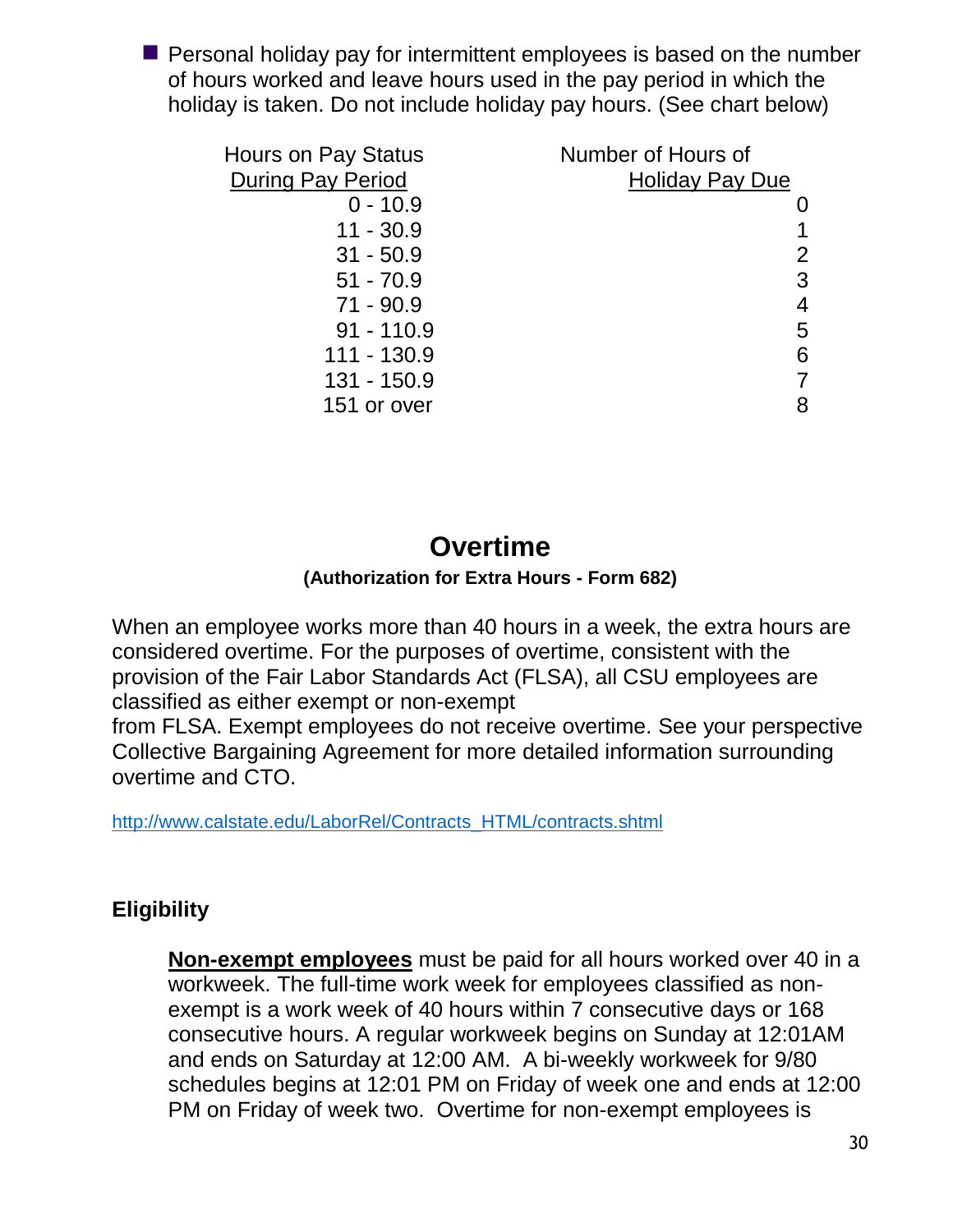payable in cash or as compensating time off (CTO) at time and one-half the employee's straight time hourly rate of pay. Specific provisions regarding the accrual and use of CTO for non-exempt employees represented by unions are contained in appropriate collective bargaining agreements.

**Exempt employees** are not covered by the FLSA provisions for overtime payment.

Exempt employees do not receive overtime, either as cash or CTO.

Managers, supervisors, faculty, and a number of bargaining unit classifications are"exempt".

### **Pay Frequency**

Overtime is paid on the 15th of the month following the pay period in which the Overtime was worked.

### **Attendance Recording**

Overtime forms (Authorization for Extra Hours form 682) must be completed in ink and include the following:

- At the top of the form, indicate full-time, part-time or decimal for fractional timebase (.75=3/4 time)
- **Examployee's full name**
- EmplID / Rcd  $#$
- Bargaining Unit Number
- Date the overtime was worked
- $\blacksquare$  Time of day the overtime was worked, (from and to)
- Total number of hours authorized. Any partial hours should be reported in hundredths
- Proper symbol...**OTPR** (pay at 1.5), **OTST** (pay at 1.0), **CTPR** (CTO at 1.5) or **CTST** (CTO at 1.0)\*

CTO must be approved and available per the employees Bargaining **Contract** 

- $\blacksquare$  Total number of hours actually worked, any partial hours should be reported in hundredths
- $\blacksquare$  Total the columns.
- Reason for extra hours, enter a detailed description.
- Obtain all signatures. The HEERA designates administrator should approve the overtime before it is worked by the employee.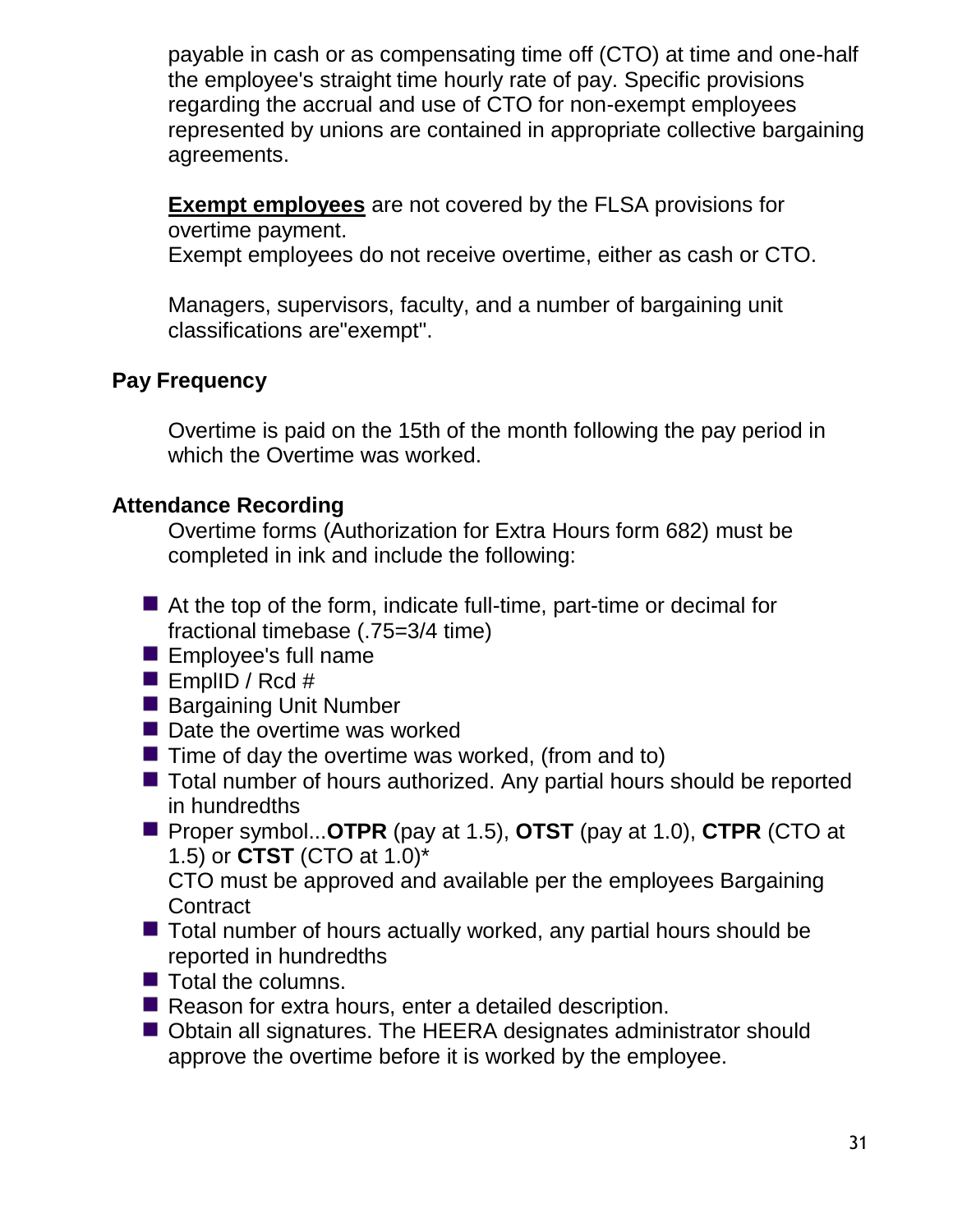Some Campus Departments report their attendance in the CMS Absence Management Online reporting tool and can report their CTO earned or CTO taken in the online tool. Please see the Absence Management Reporting for All Employees Guidelines found on the HR/Payroll website. If the employee wishes to receive the overtime cash rather than CTO earned, they must fill out the paper form as stated above.

# **Compensating Time Off (CTO)**

CTO is credited to the employee's leave balance on the first day of the current pay period. All accruals and usage of CTO must be approved by the employee's supervisor.

- $\blacksquare$  Time off with pay in-lieu-of cash compensation for authorized extra time worked in excess of the employee's normal weekly or bi-weekly schedule.
- Time off with pay in-lieu-of cash compensation for worked performed on a holiday for bargaining units RO1 through RO9. For additional information, refer to Holiday Pay.

### **Eligibility**

Refer to the appropriate bargaining unit contract and Instructions for Completion of Authorization of Extra Hours report (Form 682).

Some Campus Departments report their attendance in the CMS Absence Management Online reporting tool and can report their CTO earned or CTO taken in the online tool. Please see the Absence Management Reporting for All Employees Guidelines found on the HR/Payroll website. If the employee wishes to receive the overtime cash rather than CTO earned, they must fill out the paper form as stated above.

# **CTO Cash Out**

The Fair Labor Standards Act (FLSA) and some union contracts require payment of CTO hours which exceed a certain maximum level.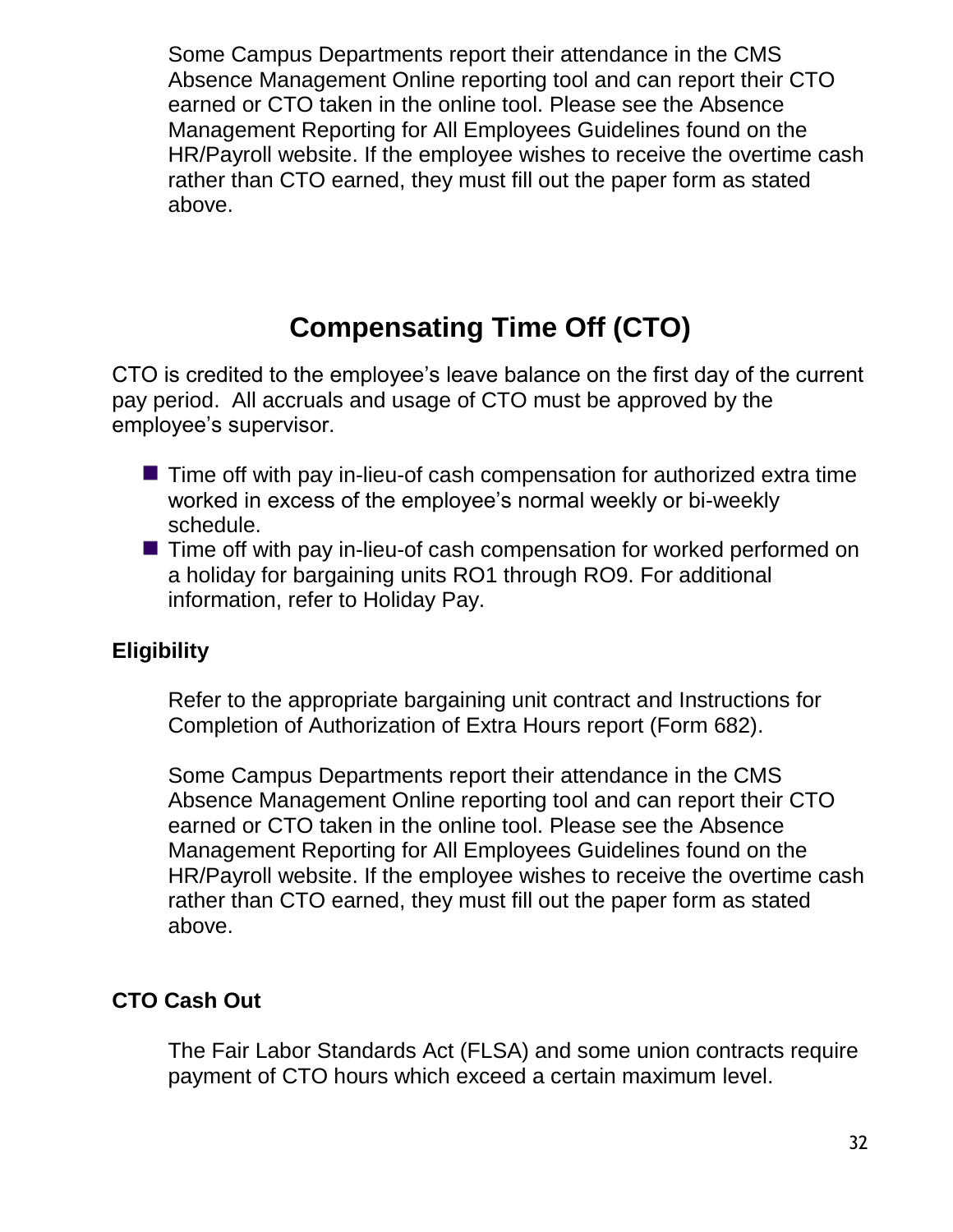Departments may request payment of accumulated CTO if funds become available after the overtime is worked. To request payment of previously earned CTO, departments must submit an amended Form 682 to the Payroll Office.

Please see Collective Bargaining Agreement for your perspective area.

[http://www.calstate.edu/LaborRel/Contracts\\_HTML/current\\_cba.shtml](http://www.calstate.edu/LaborRel/Contracts_HTML/current_cba.shtml)

### **Attendance Recording**

Same as for Overtime above either via the paper form Authorization for Extra Hours form 682 or for Departments that are on the CMS Absence Management online self-service reporting tool.

# **Excess Hours Credits**

State pay periods contain either 21 days (168 hours) or 22 days (176 hours). Work shifts are divided into two categories:

**Standard Work Shift –** Five days per week with equal hours worked each day.

**Irregular Work Shift -** A work period other than stated above, i.e. 4/10, 9/80.

When employees assigned to an irregular shift work more or less than the standard 21 days (168 hours) or 22 days (176 hours), excess hours are either credited or debited for the employee into an excess hours account. Excess hour's credits are used to offset pay periods when the employee works less than the standard hours. A negative balance may exist until enough credits are earned to offset the balance.

If there is no negative balance to be offset in a given month, the excess hours will be paid out to the employee by the  $15<sup>th</sup>$  of the following month. No positive balances will be carried. All negative balances must be reconciled annually after the Decmeber attendance is posted.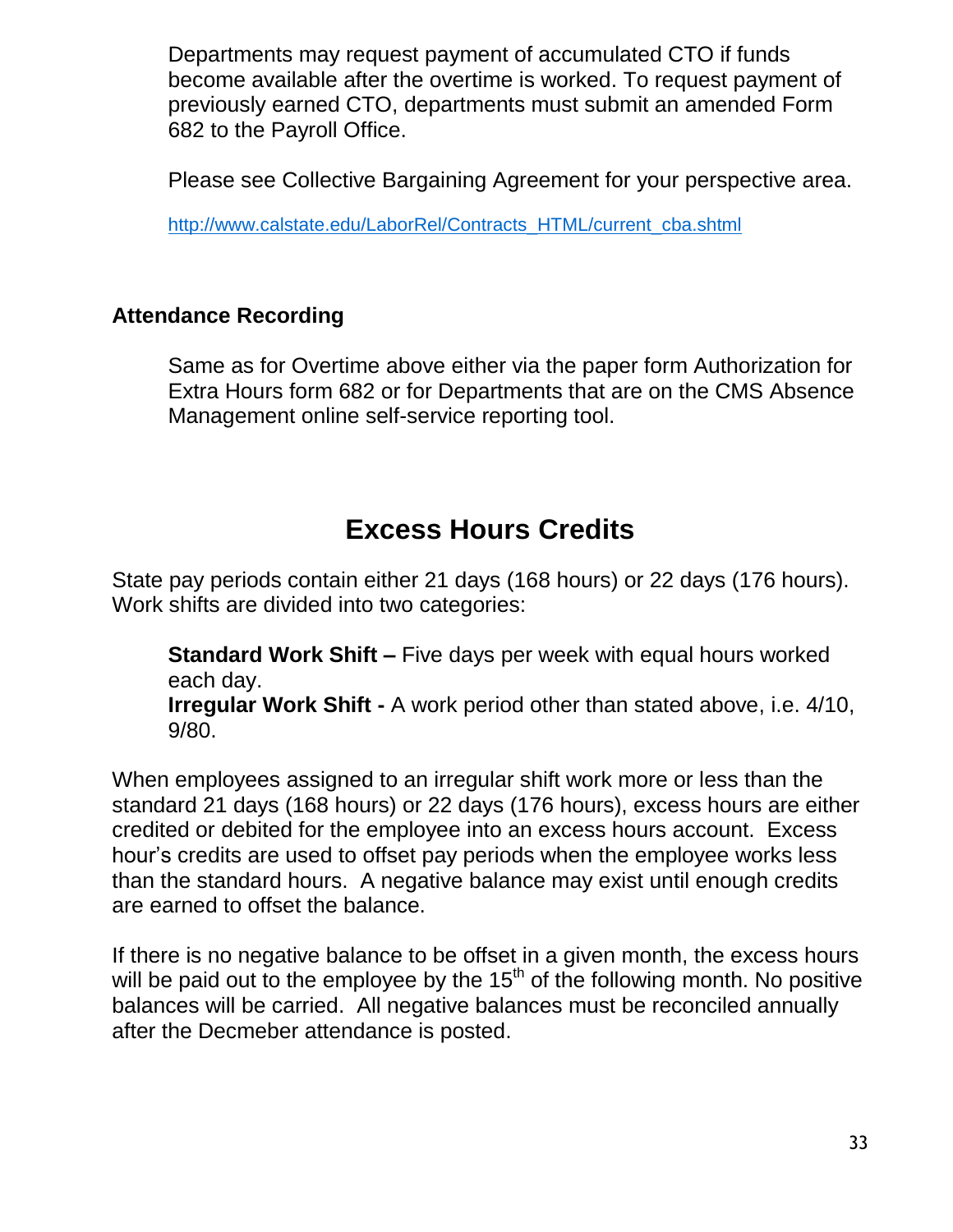### **Usage**

**Holidays** –If a holiday occurs on the irregular work shift employees' scheduled day off, then the employee earns excess hours credits. The hours are earned according to the employee's time-base. If contract language requires it, excess hours will be posted as CTO.

**Pay Docks** - Excess hours cannot be used to avoid pay docks occurring as a result of any unauthorized absence.

### **Separations**

Upon separation from employment, accounts with deficit hours must be covered using other leave credits or by taking a pay dock.

### **Form PR54 Absence and Excess Hours Worked Report**

Employee records actual scheduled work hours in paid status for each pay period date using the "Irregular/HI Schedule" line on the Absence and Extra Hours Report. This includes regularly scheduled work hours that fall on holidays. Paid status includes the use of any accrued leave (i.e. vacation, sick leave, CTO, etc.)

Employee completes the Irregular Work Schedule-Excess Hours Calculation. The employee must determine if the pay period is a 22 day (176 hours) or 21 day (168 hours) pay period and use the appropriate line. Their time base is entered and multiplied by the number of hours to determine the number of paid hours for the pay period. See Payroll Calendar found on HR/Payroll Website for number of days/hours in the pay period.

The difference between the pay period hours and the number of hours entered on the "Actual Scheduled Hours" line determines if the employee has worked more or less hours in the pay period. If one works more, then the excess hours earned is shown in the EM column on the timesheet. If the difference is less, then the hours are shown in the EP column is recorded in the calculation.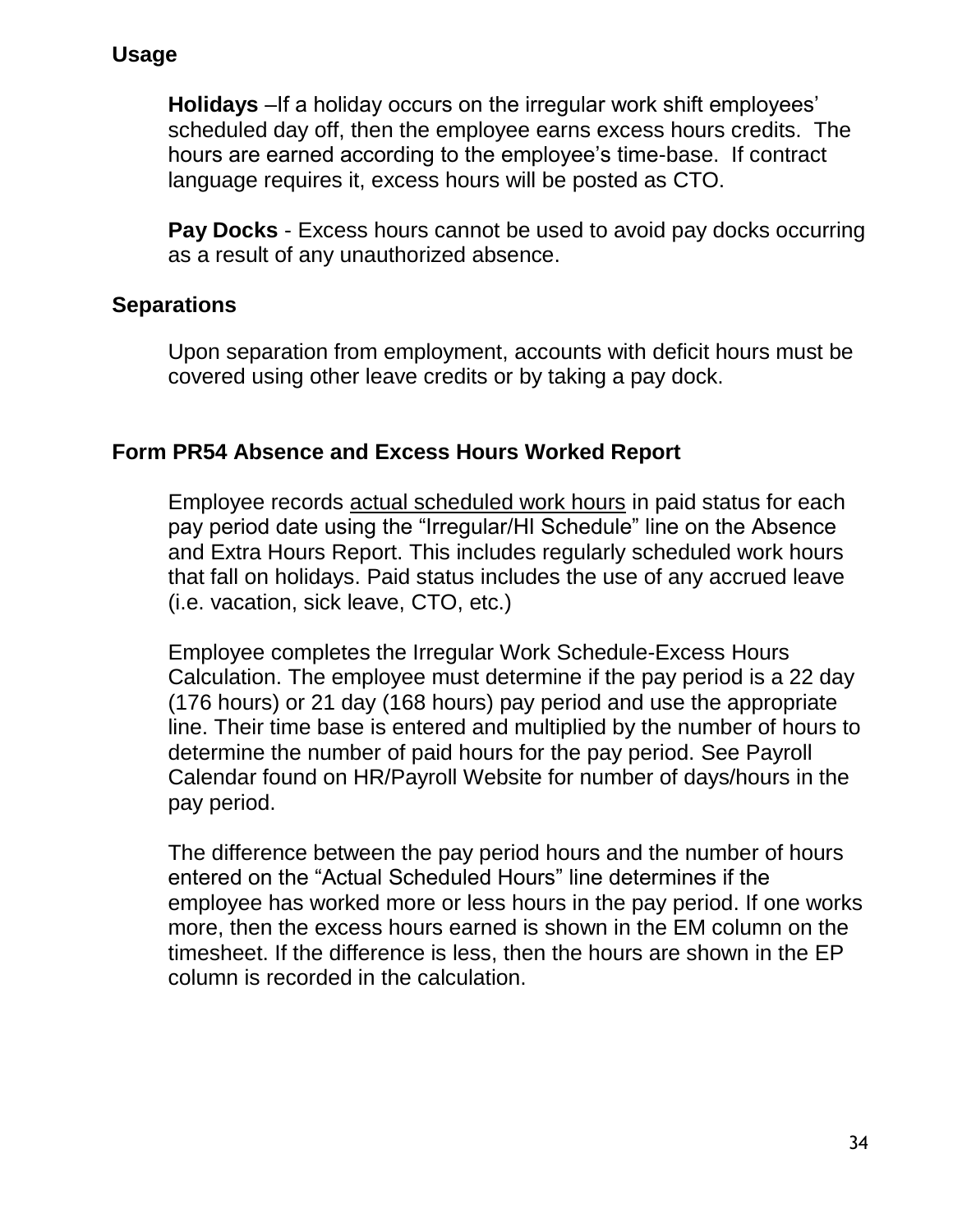# **Docks**

Regular payroll employees have paychecks prepared based on anticipated attendance through the end of the pay period. A full month of pay is issued unless the Payroll Office is notified of a change by the dock cut-off date.

When employees are absent without sufficient leave credits (paid vacation or sick leave) to cover their absence, they will be "docked" pay and potentially placed on a leave-without-pay depending on the number of days absent.

An exception to Dock would be employees who are in classifications that are exempt from the Fair Labor Standards Act and who cannot be docked for less than a day unless on an approved FMLA Intermittent leave and will be required to record leave in partial day increments.

Absences that do not have sufficient accruals to cover time away may be considered a leave of absence. Please contact the Benefits Office for more information for approved leave of absences.

#### **General Procedures**

Docks may be reported to the Payroll Office **as they occur,** and MUST be reported by dock cut-off to the Payroll Technicia (see "Dock Cut-Off" below). Docks can be for approved leaves-without-pay and for AWOL employees. Each can be processed without the employee's signature but must have the supervisor's signature on the PR54 form.

If an employee is paid for LESS than eleven days in a pay period, the pay period is considered non-qualifying for accrual of leave credits and state service.

#### **Dock Cut-Off**

The purpose of Dock Cut-Off is to ensure that all leaves without pay are reported to the State Controller's Office in time to be reflected on the employee's pay warrant on pay day. If this does not occur, the warrant may be returned to the State Controller's Office, which may delay the employee's pay. Refer to the Pay Period Calendar on the HR/Payroll Website for Dock Cut-Off dates, indicated by the symbol "D"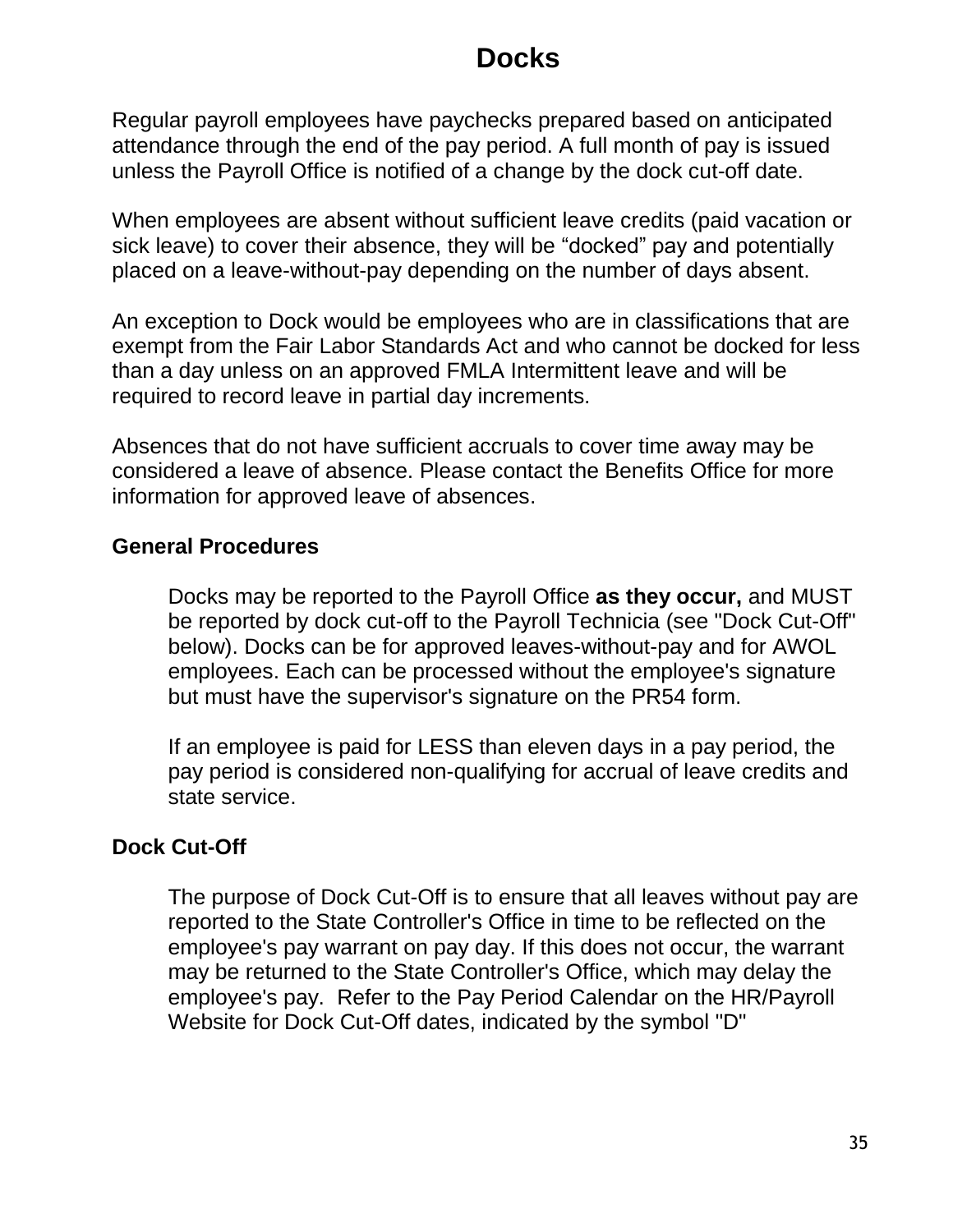### **Docks Submitted After Cut-Off**

If a dock occurs after dock cut-off, notify the Payroll Office **immediately**. Payroll will determine the appropriate action to take to prevent an overpayment if possible. If Docks are not reported in a timely manner to the State Controller's Office by Payroll, the docked pay may be taken in the following pay period.

# **Holiday Compensation**

With the exception of retired annuitants and employees in "academic-year" pay classifications, employees in bargaining units RO1 through RO9 who work on holidays receive CTO or cash. The amount of compensation (straight time or time and one-half) for working on holidays depends on bargaining unit contract language and whether the employees are exempt or non-exempt from the Fair Labor Standards Act. See your perspective Collective Bargaining Unit language for more detailed information.

### **Eligibility**

To be eligible for holidays, employees must be on the payroll and in active employment status at the time of the holiday. An intermittent employee paid at the equivalent of a monthly salary rate will be paid for each holiday. When an eligible intermittent employee is to be compensated for a holiday in which the employee does not work, Timekeepers will calculate holiday hours to be paid based on the tables below. Students and Retired Annuitants are not eligible for holiday compensation.

Holiday pay for intermittent employees is based on the number of hours worked in the pay period (and hours covered by leave credits) in which the holiday is scheduled. Do not include personal holiday.

| Hours on Pay Status | Number of Hours of     |
|---------------------|------------------------|
| During Pay Period*  | <b>Holiday Pay Due</b> |
| $0 - 10.9$          |                        |
| $11 - 30.9$         |                        |
| $31 - 50.9$         | 2                      |
| $51 - 70.9$         | 3                      |
| $71 - 90.9$         | 4                      |
| $91 - 110.9$        | 5                      |
| 111 - 130.9         | 6                      |
| 131 - 150.9         |                        |
| 151 or over         | 8                      |
|                     |                        |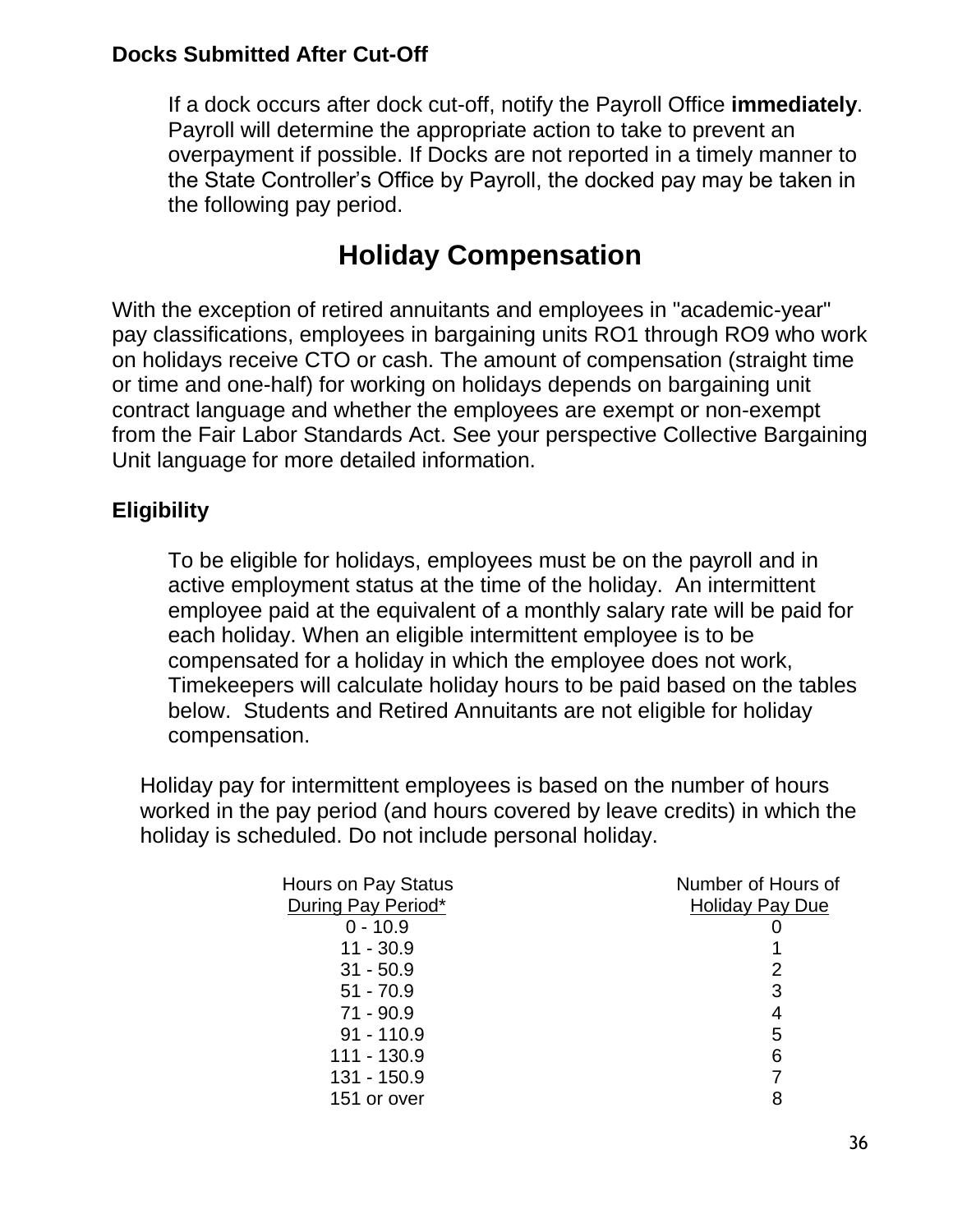# **Jury Duty/Subpoenaed Witness**

Employees may be granted time off for any of the following jury duty related reasons:

- **Peliminary jury selection process**
- $\blacksquare$  Appearance in court as a member of a jury panel
- Appearance at a coroner's inquest
- Appearance in court as a subpoenaed witness serving in the interest of the State (except if party to the suit)

#### **Eligibility**

All employees are eligible for Jury Duty. Time Off with pay for Jury Duty will be only for those hours the employee was scheduled to work.

#### **Usage**

To be entitled to use Jury Duty, an employee must be eligible and in active employment status.

#### **Attendance Recording**

To receive full-pay while on jury duty or witness status, employees must submit Jury Duty History Report/Witness Validation Slips and record the hours on the Form PR54 Absence and Excess Hours Worked Report or for Campus Departments that are recording via the CMS Absence Management Self Service reporting tool.

# **Military Leave**

Emergency, temporary or indefinite leave is required to fulfill **ordered** military duty by members of the reserve or armed forces of the United States, National Guard or Naval Militia. Currently, there are three types of military leave:

- **Temporary** A military leave of absence for ordered active duty not to exceed 180 calendar days (6 months), including travel time.
- **Indefinite** A military leave of absence for ordered active duty for a period of more than six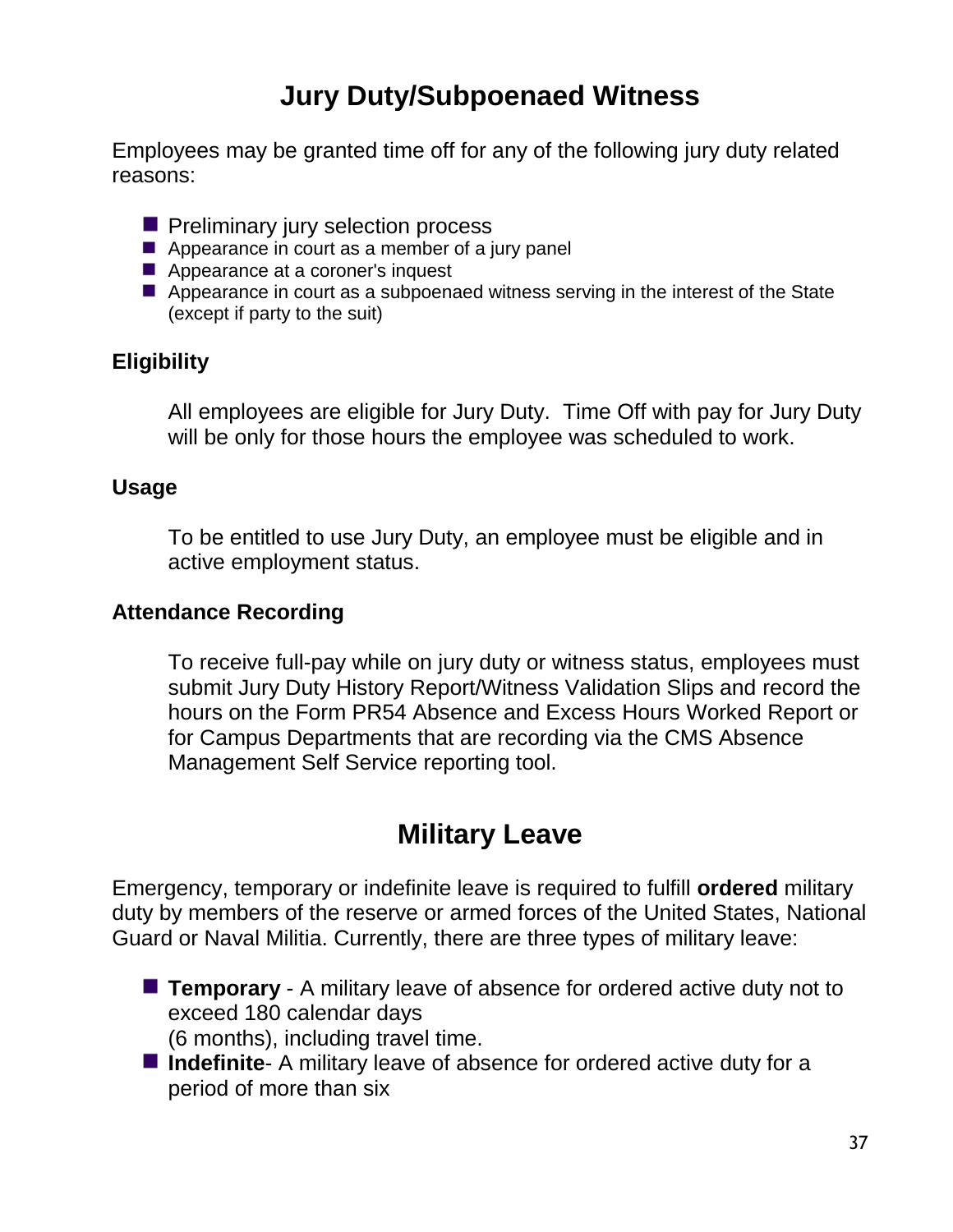months; but the employee must return to his or her position no later than six months

following the end of active service.

**Emergency** - A military leave of absence for an employee who is a member of the National Guard for

the period of active duty and travel time specified by the National Guard during

such time as the Governor may have issued a proclamation of a state of emergency.

Please note: if an employee is to be out on military leave for more than 30 calendar days, the department must submit a PTF to put the employee out on a approved Military Leave. For any questions regarding an Military Leave, please contact the Benefits/Leave Department for more information.

# **Eligibility**

**Temporary and emergency military leaves** - all employees are eligible regardless of their appointment status. **Indefinite Military Leave** - Employees who have permanent or probationary status are eligible

# **Union Leave**

A paid leave of absence to allow a union representative to work full time or part time on union business.

# **Eligibility**

This benefit is available to only designated union representatives in bargaining units RO2 through RO9. If bargaining unit is RO2 through RO9, employee will continue to earn service and retirement credit.

### **Usage**

To be entitled to use union leave, an employee must be designated as rank and file in an eligible collective bargaining unit and must be in active employment status.

### **Attendance Recording**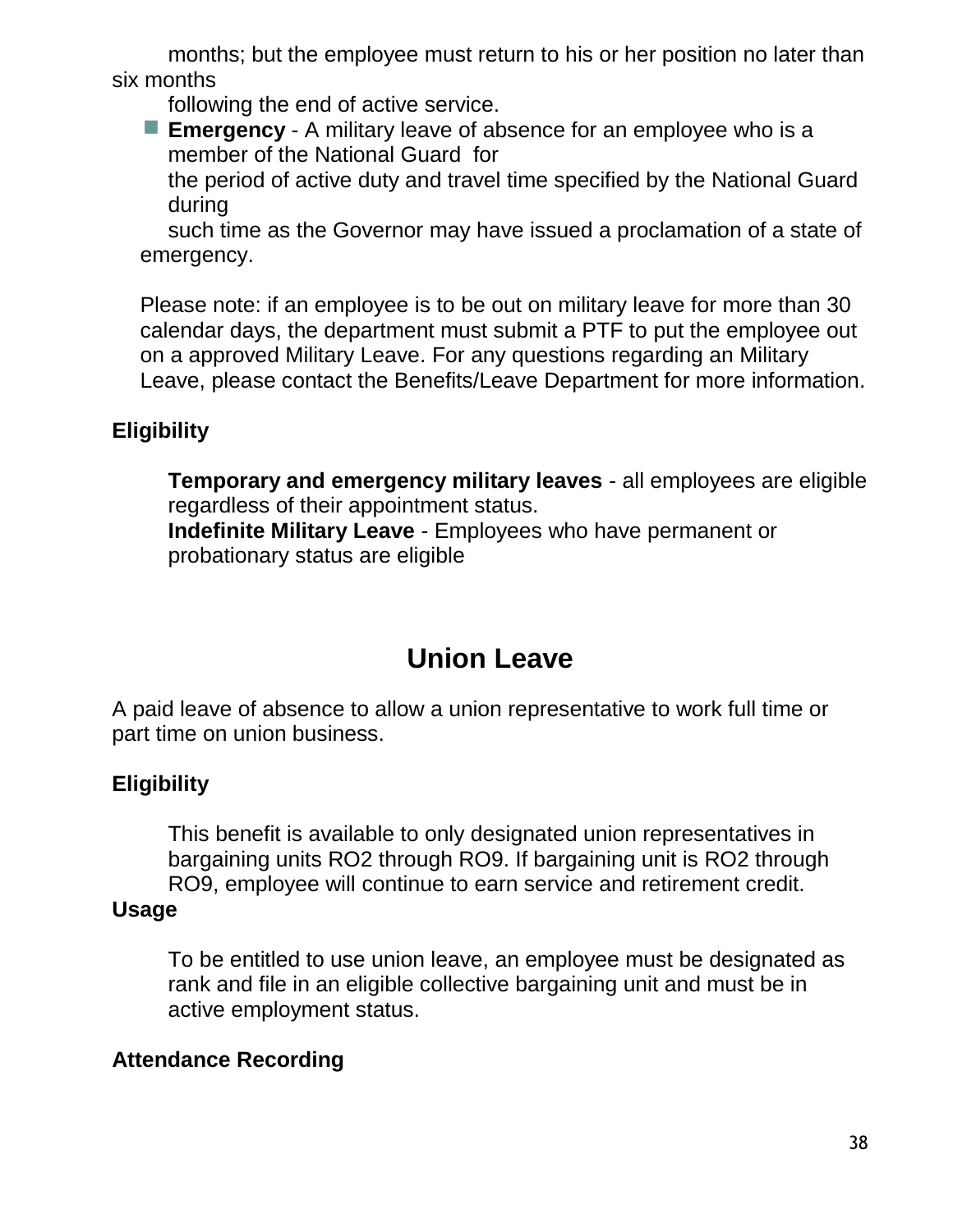Union Leave is recorded as **UTN** (un-paid) or **UTR** (paid) and the number of hours used on the PR54. Leave time shall not be less than one day for exempt employees. (Note: The employee's monthly absence report must have supporting Union Leave documentation from HR attached).

**For employees in Bargaining Unit 4** - Leave credits will not accrue if the employee does not have a qualifying pay period (11 days or more of active duty, not on union leave).

# **Funeral Leave**

Authorized leave with pay due to death of a significantly close relative. Refer to union contracts for definition of "significantly close relative". (Note: Bargaining Unit R03 uses the term "bereavement leave" for this type of leave.)

# **Eligibility**

All employees are eligible for Funeral Leave (FL) except for the following:

- **N** Volunteers
- Resident Assistants
- Note Takers
- Readers
- Casual Workers
- Student employees
- Retired Annuitants (except those participating in the Faculty Early Retirement Program)
- Special pay classifications, e.g., summer session, extension, special session, special consultants, Substitute faculty.

# **Usage**

To be entitled to use Funeral Leave, an employee must be eligible and in active employment status.

**Employees in Bargaining Units 2, 5, 7 and 9** – Employee's are entitled to 5 days with pay.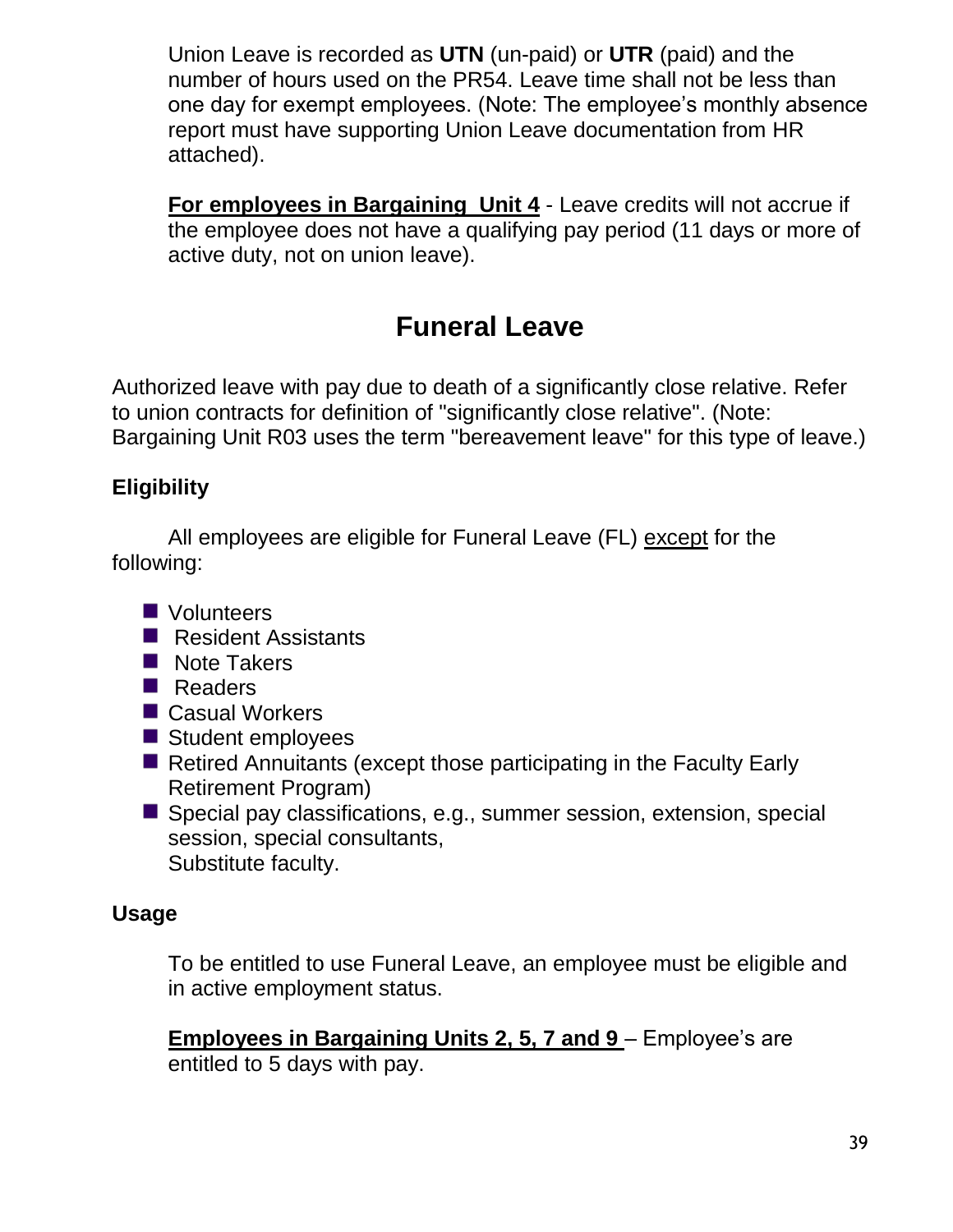**Employees in Bargaining Units 3, 4, and 8** – Employee's are entitled to 2 days with pay. If the death of a significantly close relative requires the employee to travel over 500 round-trip miles from their home, the employee is entitled to 3 paid days.

**Employees in Bargaining unit 6** - Employee's are entitled to 1 day with pay. If the death of a significantly close relative requires the employee to travel over 500 round-trip miles from their home, the employee is entitled to 2 paid days.

#### **(Note: The employee's monthly absence form must indicate their relationship to the deceased.)**

#### **Attendance Recording**

Record all absences for Funeral on the Absence and Excess Hours Worked Report PR54 in accordance with the Collective Bargaining **Agreements** 

# **Disability**

### **NON-INDUSTRIAL DISABILITY**

The Non-Industrial Disability Insurance (NDI) program provides a monthly benefit payment to employees who are unable to work due to a non-work related injury or illness. Any illness leave over three working days should be reported to the Benefits Office.

### **IDL-INDUSTRIAL LEAVE**

Workers Compensation benefits for on the job injuries.

### **Eligibility**

All employees are eligible for IDL.

#### **Catastrophic Leave**

CAT leave is a benefit that is approved and processed by the Benefits department. Any questions regarding CAT leave should be directed to Benefits.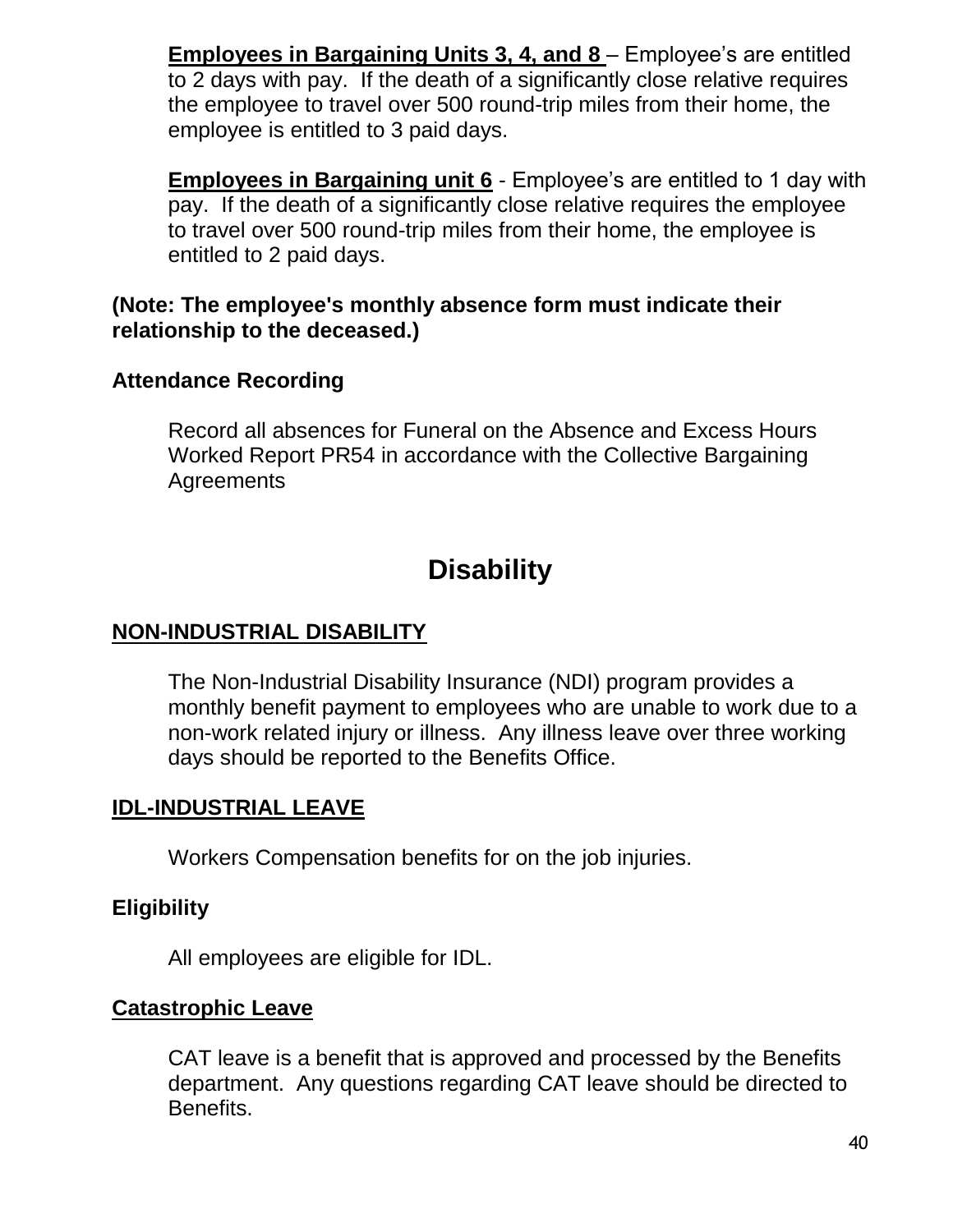**Note: Your Payroll Technician will contact you regarding any leave credits that need to be recorded on the Absence and Excess Hours Worked Report (PR54) for any employee on disability.**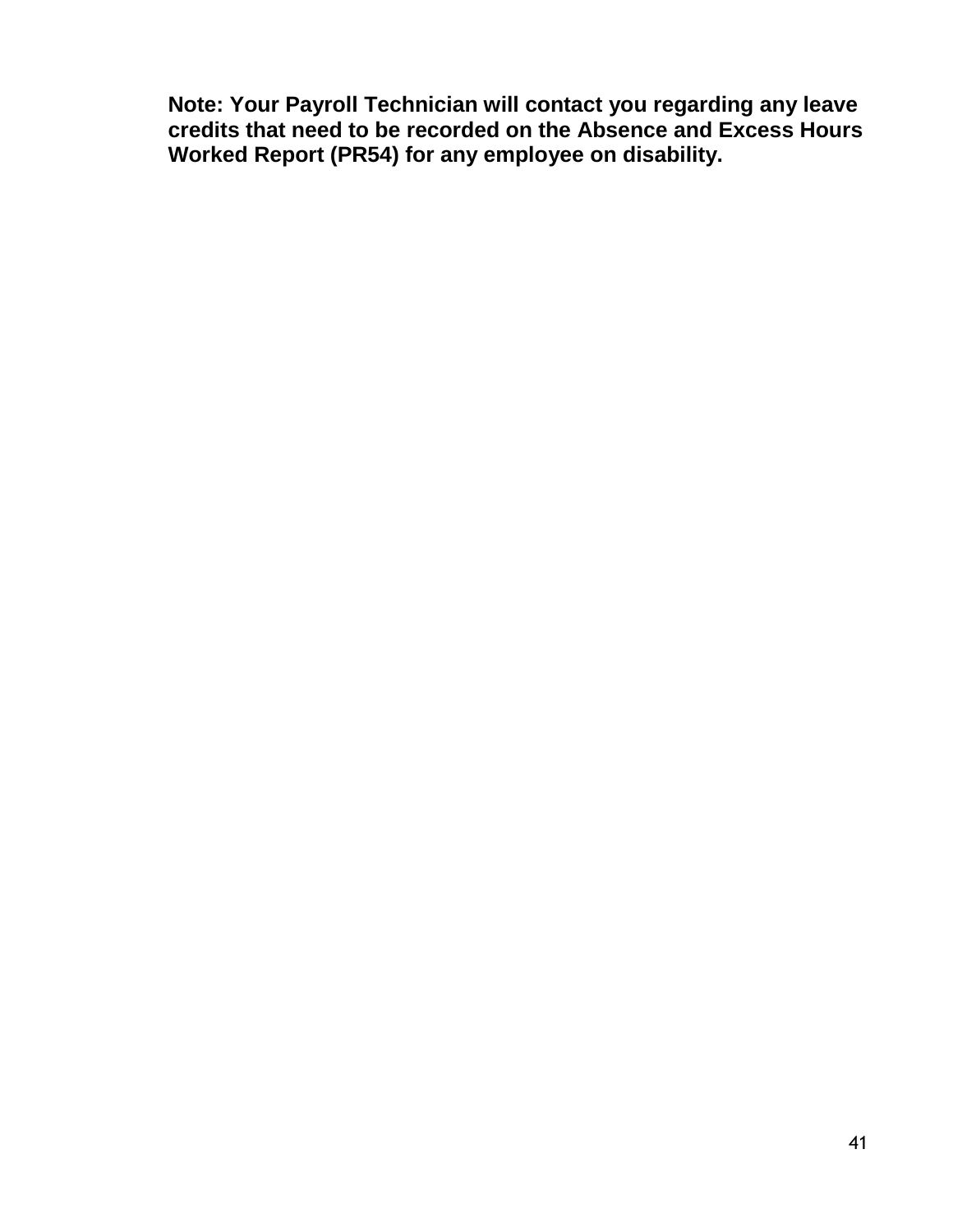# **Student Employment**

The classification of Student Assistant is used during the academic year to employ students who are enrolled at CSUS and attending classes. Refer to Student Assistant Policies Manual found on the HR/Payroll Website.

| Student employees are defined as:                     |      |
|-------------------------------------------------------|------|
| Student Assistant (SA)                                |      |
|                                                       | 1870 |
| Federal Work Study Student Assistant (FWS) on campus  |      |
|                                                       | 1871 |
| Federal Work Study Student Assistant (FWS) off campus |      |
|                                                       | 1872 |
| ■ Bridge Student Assistant (BSA)                      | 1874 |
| ■ Non-Resident Student Assistant<br>(NRA)             | 1868 |
| Instructional Student Assistant (ISA)                 | 1150 |
| ■ FWS Instructional Student Assistant (FWS-ISA)       | 1151 |
|                                                       |      |

All Students with the exception of the Instructional Student Assistants (ISA) will use the Student Timesheet found on the HR/Payroll Website, Student Employment Link to report all time worked.

ISA's will utilize the Absence Request form, PR54 to report their hours instead of using the student assistant timesheets. Timekeepers will enter the hours for all Students using the CMS Time and Labor Rapid Entry page when entering time for hourly/intermittent employees by the Payroll Calendar cut-off dates found on our HR/Payroll Website.

### **Pay Period / Attendance**

Timesheets must be keyed and approved through CMS Time and Labor module each month by noon on the dates designated by the payroll schedule. Please see the Payroll Office website for the deadline schedule. Attendance keyed after the designated date listed may result in late pay warrants. Please refer to the Student Employment link found on the HR/Payroll Website for more information regarding Student Policies and Procedure, Pay Guides,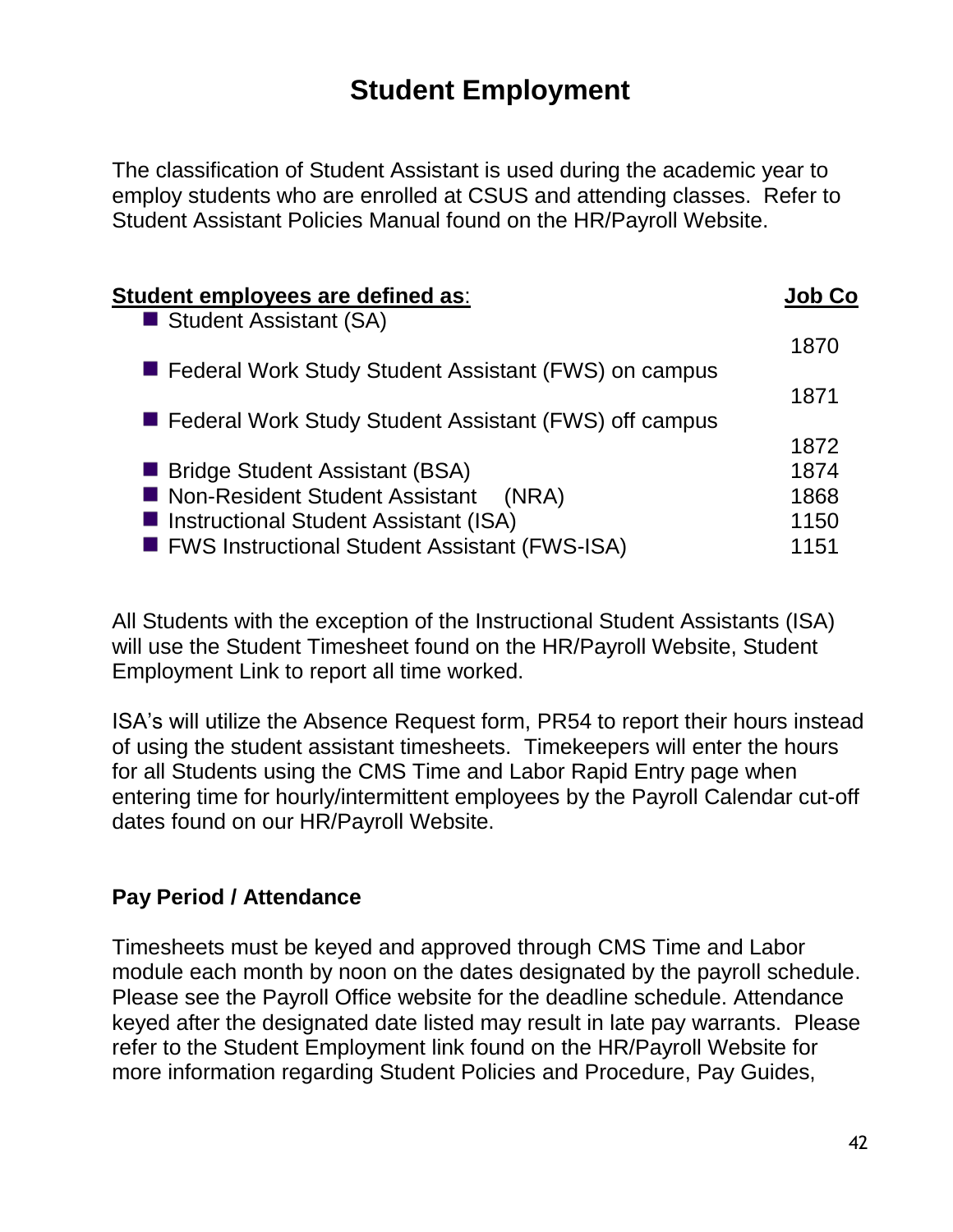#### Student Timesheets, and Student Employment Payroll Transaction Forms (SEPTF)

<http://www.csus.edu/hr/departments/payroll/student%20employment.html>

#### **Pay Date**

Payday for Students is on the  $15<sup>th</sup>$  of the month following the pay period.

Students must pick up their pay warrants at their department. For students who work off-campus, they must pick up their pay warrant at the Student Financial Services center in Lassen Hall. If a student wishes for a warrant to be sent to them in the mail (i.e. during Winter/Summer intersession), they must make arrangements through their department.

#### **Status of pay**

It is preferable that the Timekeeper/Supervisor call the Payroll Office regarding the status of a students pay warrant.

#### **Eligibility to work as a student assistant**

A student may not work until all paperwork has been completed and signed off by the Payroll Office and the department's copies have been returned to them.

Departments may not key an Student record into CMS until an approved SEPTF has been returned to them.

#### **Working hours**

During the academic year, while classes are in session, Student Assistants may work up to 20 hours per week. All students may work up to 40 hours per week during Winter Intersession and Spring Break.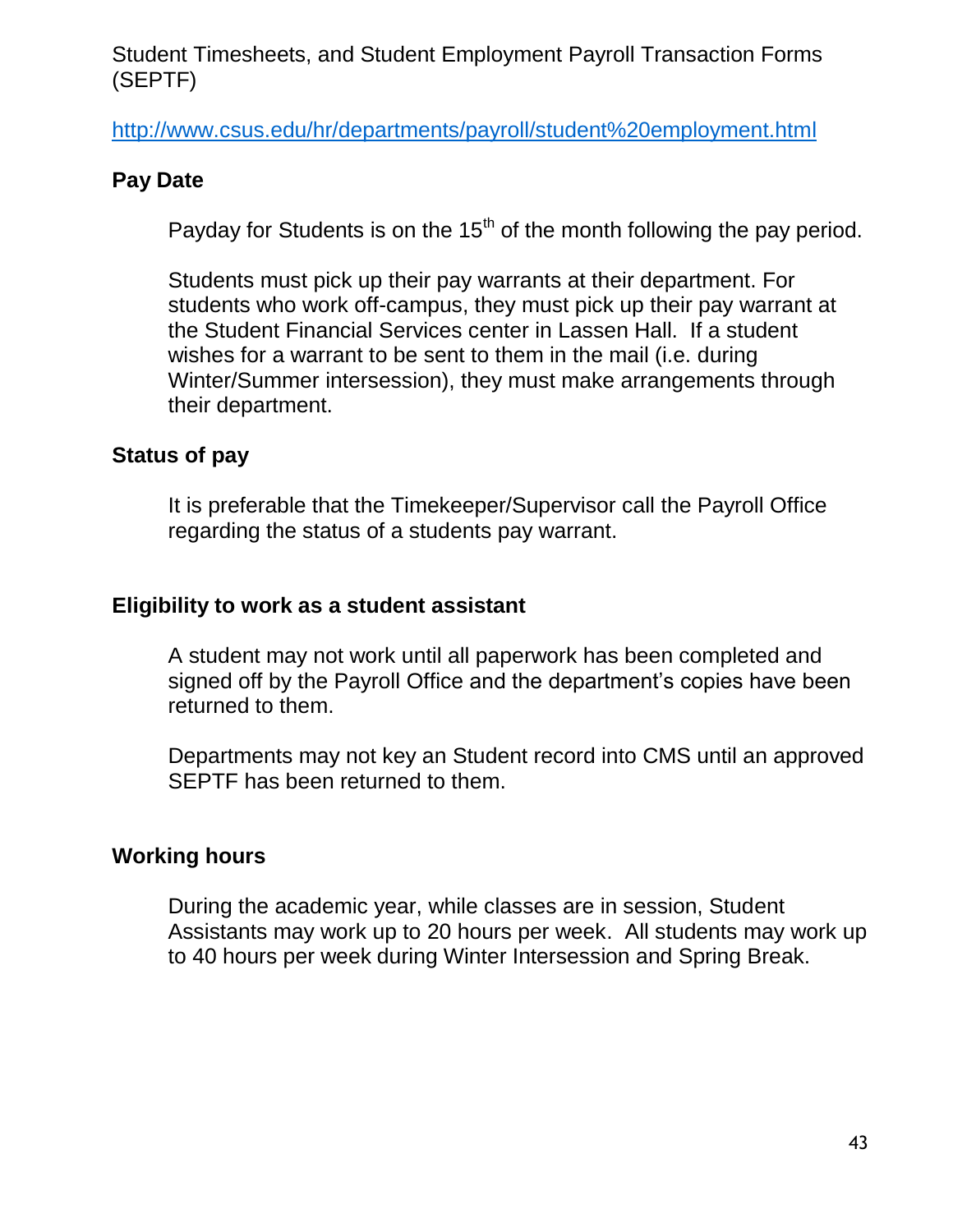# **Student Employment Payroll Transaction Form**

#### *Important*

### **An SEPTF must be completed for each student assistant at the beginning of every academic year and/summer session.**

- The hiring department must complete the entire SEPTF. Please be sure the entire form is filled out correctly and signed by the student
- Students must make:

Three copies for Student Assistant or Bridge Students Four copies for Federal Work Study Students

Students must obtain signature approvals on all copies from the following departments:

**Office of Global Education** (Lassen Hall #2304)

If the student is an international student

**OR**

**Registrars Office** in Lassen Hall

If student is NOT an international student

■ If enrollment verification is **not approved** by the Registrar's office or the Office of Global Education,

# **THE STUDENT IS NOT ALLOWED TO WORK**!

The student should return to the hiring department to inform them of non-approval.

If the SEPTF has been **approved** by the Registrar's office or the Office of Global Education, the student must take all copies of the SEPTF to the Payroll Office in Del Norte Hall, 3rd Floor for approval. **The student will be required to show a Social Security Card, and one other form of ID such as a passport or other photo I.D. as outlined on the back page of the I-9 form.** Students may not work until these items are provided to the Payroll Office.

The student will be given 2 copies of the approved SEPTF to be returned to the hiring department to be keyed into CMS.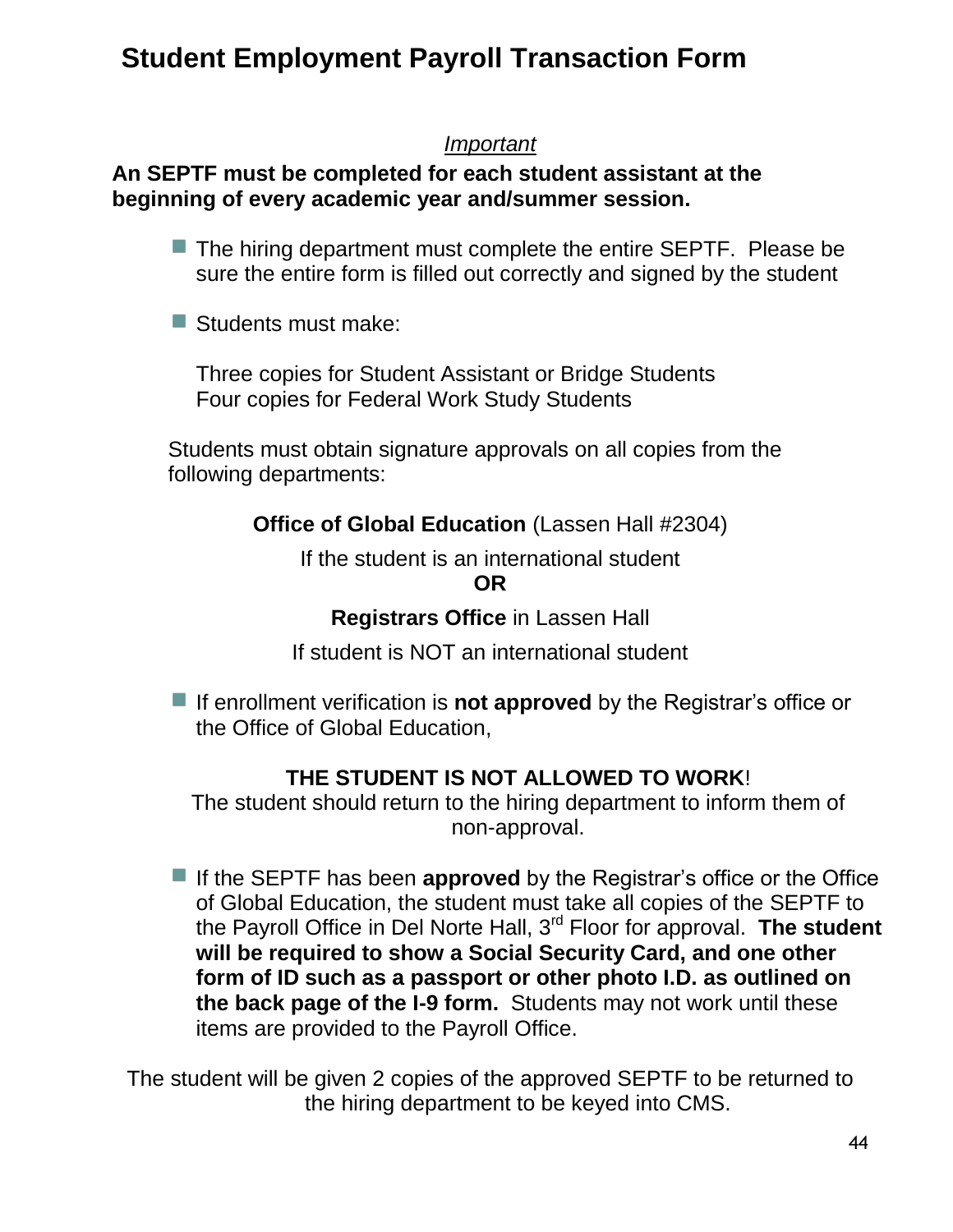# **Glossary of Terms**

Below is a list of Glossary terms that will be used throughout this guideline.

**ABSENCE REQUEST** - PR54 Form used to report Absences, Hourly Intermittent time, Excess hours, Shift pay, etc. See Instruction Tab on form for more detail on entering time. This form can be found on the HR/Payroll Website.

**ABSENCE MANAGEMENT SELF SERVICE –** Online Self Service tool for recording absences in the system rather than on a paper Absence Request Form (PR54).

**ACADEMIC CALENDAR -** Lists actual work days/holidays by month, quarter, semester and year for academic employees in CSU and Department of Education, Special Schools. Used in lieu of 21 or 22 day pay period.

**AUTHORIZED SIGNATURE -** Signature of person authorized by each Appointment Power (or deputy) to sign various types of payroll documents, certifying that the information is complete, correct, and in accordance with all laws and regulations.

**AWOL -** Absence without leave. Employee's absence is not an approved absence.

**BARGAINING UNIT CONTRACT -** Collective bargaining agreement between the Board of Trustees of the California State University and various unions representing employees of the CSU.

**BEREAVEMENT - f**uneral leave for specified relatives. Refer to MOUs.

**BRIDGE –** A classification used to employ Student Assistants who are enrolled in less than the required units.

**CALENDAR YEAR -** Refers to the period of time from January 1 through December 31.

**CALL BACK -** Work (unplanned) performed at a time outside of and not continuous with an employee's regular work schedule.

**CASUAL EMPLOYMENT -** A group of classifications generally used for employment in the trades and crafts to perform new construction work or provide temporary help to the regular campus staff. Employees in this class are paid at the prevailing trade rates. Also referred to as "trade rates." Casual employment classes are identified in the CSU Salary Schedule under Section E99.

**CATASTROPHIC LEAVE -** A benefit offered to employees who have no leave benefits to cover their time off work due to a catastrophic illness or injury (determination made by Faculty and Staff Affairs) .The receiving of donated leave time from fellow employees. Refer to MOU.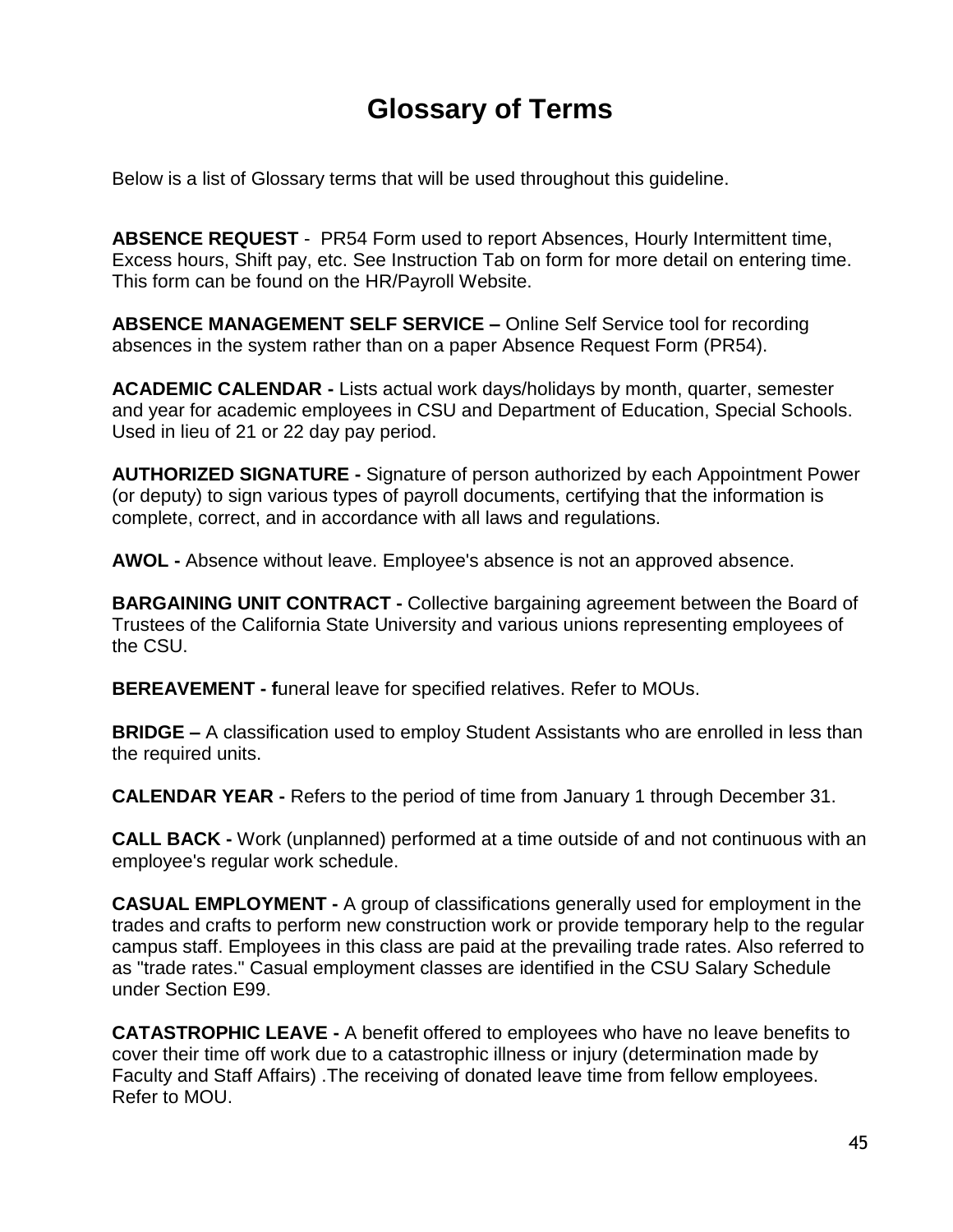**CBID -** Collective Bargaining Identification Designation - identifies bargaining unit representing each employee for employee/employer relations with the State.

**CITIZEN'S NECESSITY LEAVE -** May be granted to allow a leave for two hours for completing the process of becoming a U.S. citizen.

**CMS –** Common Management System. Also referred to as Peoplesoft.

**CTO (Compensatory Time Off) -** Overtime that is converted into accrued hours or fractions thereof, that an employee may use at a later date in lieu of vacation, sick leave or personal holiday.

**CUT-OFF DATE -** The final day in each pay period by which the Payroll Office must receive and process documents (ex: PTFs, docks, EARs) effective during that pay period. Refer to the pay period calendar for the exact date each month.

**CWP –** Campus Work Program

**DEPT ID –** (Department ID) A 5-digit code that identifies each department in Peoplesoft.

**DOCKS -** See AWOL and Leave Without Pay

**EAR -** Employee Action Request - used to report W-4 information, address, and/or name changes. Not to be confused with the SPAR form that is used for student assistants only.

**EMPL ID** – (Employee ID) A 9-digit code that identifies each employee in Peoplesoft.

**EMPLI RCD #** - (Employee record #) A number, following the Empl ID, that determines which employee record is being referred to for a given transaction.

**EXCESS HOURS -** Authorized time worked in excess of the regularly scheduled workday, associated with an Irregular Work Schedule.

**EXTRA HOURS** – Hours worked beyond the regular scheduled work week.

**FISCAL YEAR -** Refers to the period of time from July 1 through June 30.

**FRACTIONAL TIME-BASE -** Six digits identifying the employee's time base if other than full-time, intermittent, or indeterminate. The first three digits are the numerator; the last three digits are the denominator (e.g., one half time  $= 001/002$ .). Or the decimal listed on the PTF (0.50 for one half-time) indicates the time-base.

**FWS –** Federal Work Study

**HEADER (Payroll) -** Indicates the name of the agency/campus, reporting unit, name of fund, identification of appropriation, (chapter, item number, etc.) and fiscal year. Always printed on warrant registers

**HOURLY INTERMITTENT APPOINTMENT -** A type of appointment that is generally used when the schedule of work may vary from day-to-day or week-to-week, usually for a short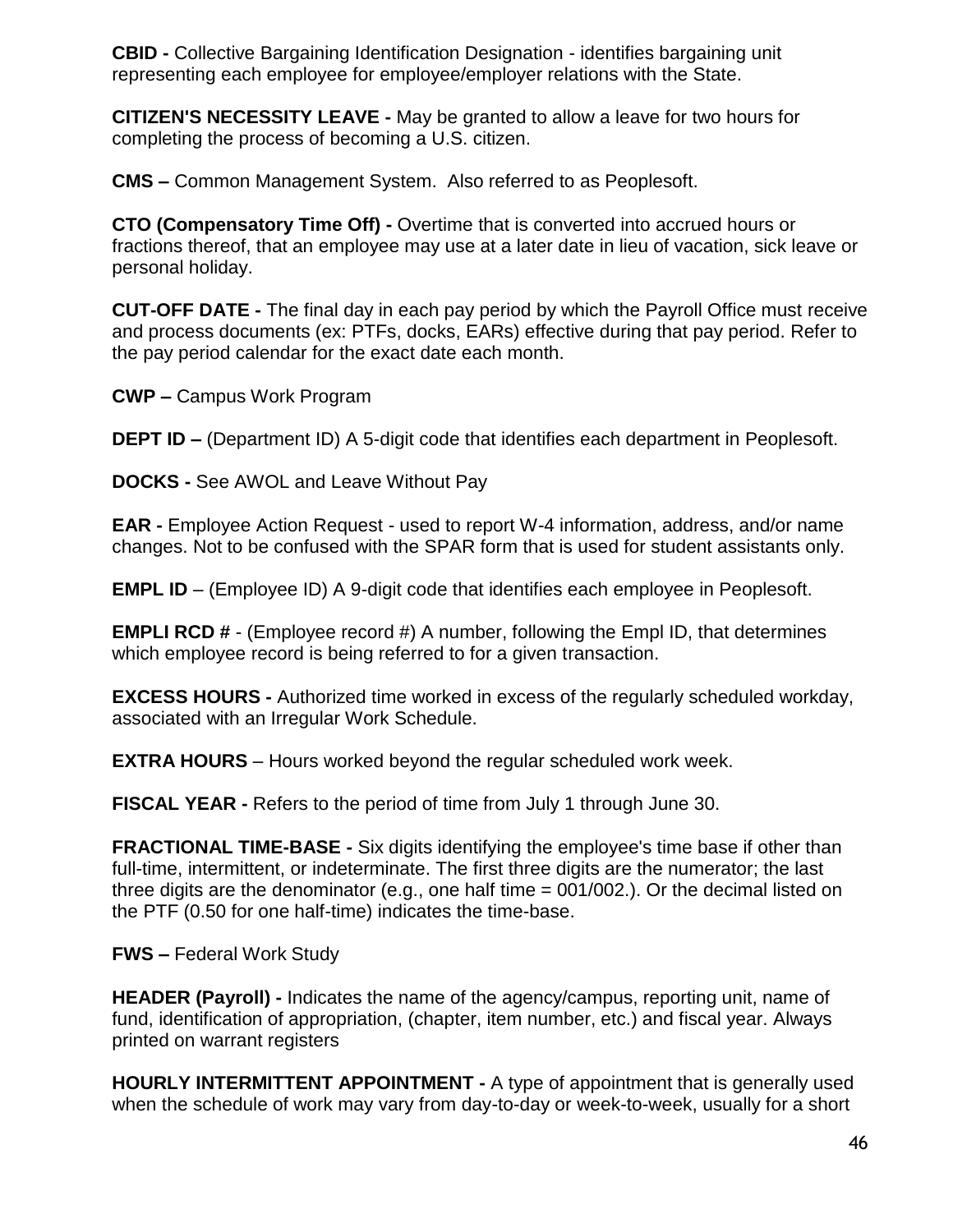period. Payment for work performed is on an hourly basis. (Time-base listed as HI on the PTF.)

**IDL -** Industrial Disability Leave - a benefit paid for temporary, work-related disability to members of PERS/STRS.

**IRREGULAR WORK SHIFT -** A work schedule other than 8 hours per day, Monday thru Friday.

**I-9 FORM (Employment Eligibility Verification) -** A form required by Federal Law to establish positive Identification and employment eligibility of a new employee.

**JOB CODE -** A four-digit code that identifies the position classification title as shown in the CSU Salary Schedule (ex: a Casual Worker has a job code of 1800).

**JURY DUTY/SUBPOENED WITNESS -** Employee may be absent with pay for time actually served to perform jury duty or for time subpoenaed as a witness in a State-related court case.

**LEAVE TO VOTE -** An employee who would otherwise be unable to vote outside of his/her regular working hours. Refer to MOU.

**LEAVE WITHOUT PAY (LWOP) -** Time to be excluded from employee's Master Pay (e.g., parental, personal, professional, medical leaves or docks.) Refer to MOUs.

**MASTER PAYROLL -** Payroll that is prepared as of cut-off date for regular monthly salaried employees and Hourly Intermittants.

**MILITARY LEAVE -** Leave granted to serve in the U.S. or state military. See MOUs.

**MOU -** Memorandum of Understanding. A collective bargaining agreement negotiated between the Board of Trustees of the California State University and a Union representing employees of the CSU.

**NDI –** Non-industrial Disability Insurance - a benefit paid for state employees who are unable to work due to non-work related illness or injury.

**NEGATIVE ATTENDANCE -** Payroll is prepared in advance of payday and attendance certification based on the premise the employee will receive a full-month warrant unless reported otherwise.

**OATH OF ALLEGIANCE -** An oath that every state employee must sign before he/she enters upon the duties of his/her employment, except legally employed non-citizens.

**OVERTIME -** See Extra Hours.

**PAY PERIOD -** Designation of the period of time for which payment is made. There are 12 periods in a calendar year, containing 21 or 22 workdays in each pay period.